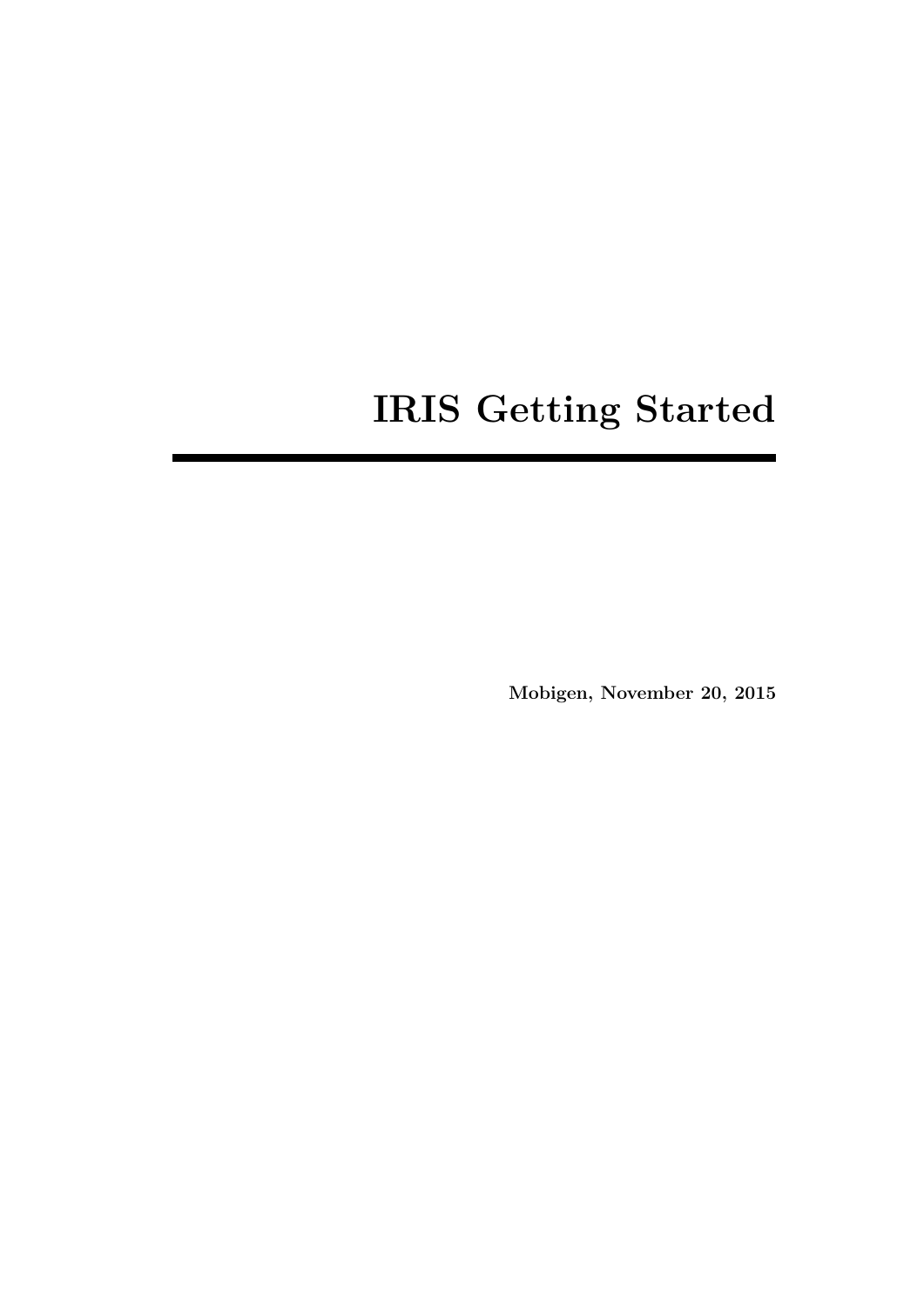| $\mathbf{1}$ |     | 지원 정보   |                            | $\overline{\mathbf{4}}$ |
|--------------|-----|---------|----------------------------|-------------------------|
|              | 1.1 |         |                            | $\overline{4}$          |
|              | 1.2 | IRIS 버전 |                            | $\overline{4}$          |
|              | 1.3 |         |                            | $\overline{4}$          |
| $\mathbf{2}$ |     | 처음 시작하기 |                            | $\overline{5}$          |
|              | 2.1 |         |                            | $\overline{5}$          |
|              |     | 2.1.1   | Single Node IRIS의 시작       | $\mathbf 5$             |
|              |     | 2.1.2   | IRIS-Startup : Master Node | $\overline{7}$          |
|              |     | 2.1.3   | IRIS-Startup : Slave Node  | $8\,$                   |
|              |     | 2.1.4   |                            | 12                      |
|              | 2.2 |         |                            | 13                      |
|              |     | 2.2.1   | Multi Node IRIS 설치를 위한 준비  | 14                      |
|              |     | 2.2.2   |                            | 17                      |
|              | 2.3 |         |                            | 30                      |
|              |     | 2.3.1   |                            | 30                      |
|              |     | 2.3.2   | Client Package Overview    | 31                      |
|              |     | 2.3.3   |                            | 31                      |
|              |     | 2.3.4   |                            | 32                      |
|              | 2.4 |         |                            | 33                      |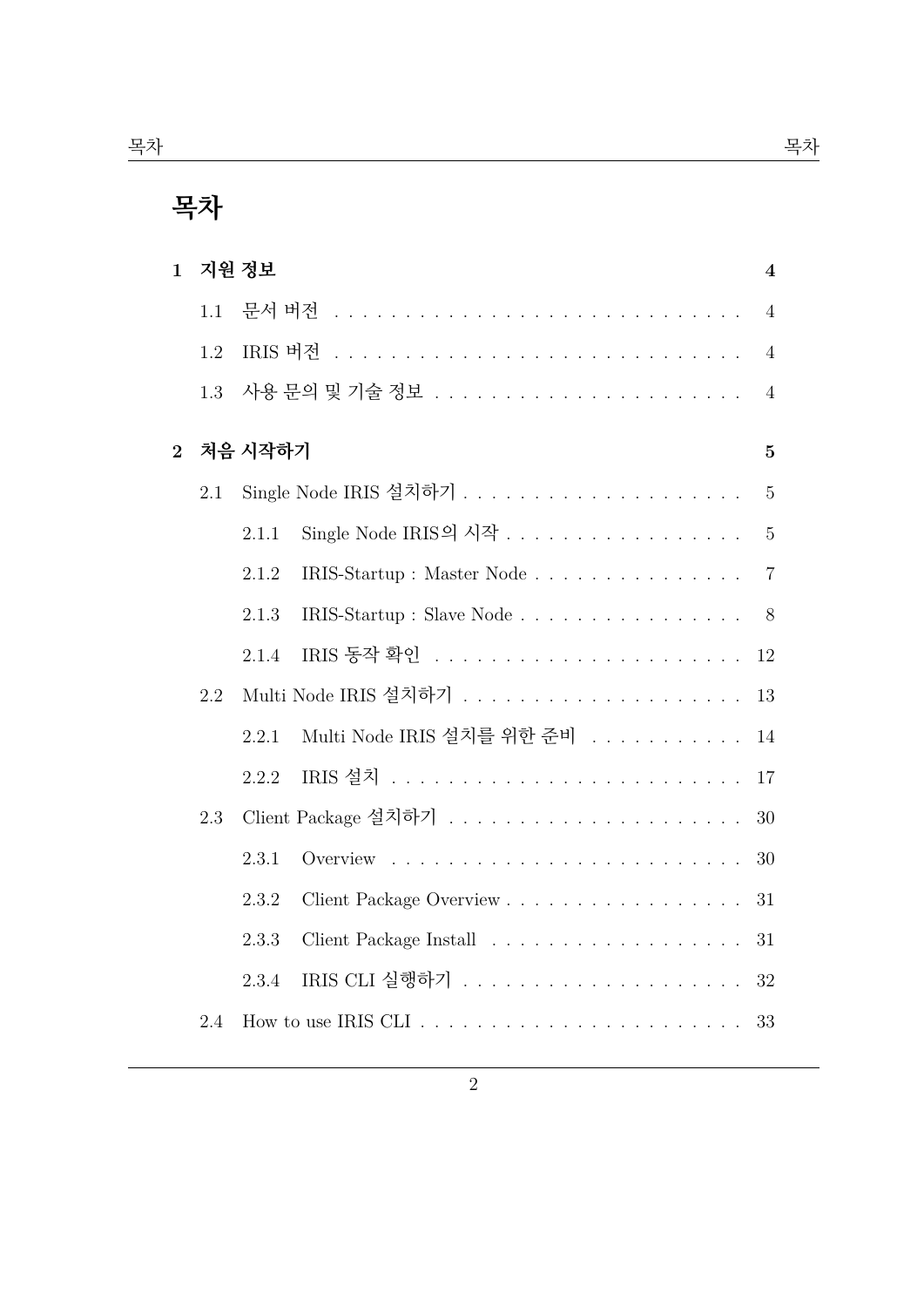| 2.4.3 쿼리로 데이터 베이스 사용하기 34 |  |
|---------------------------|--|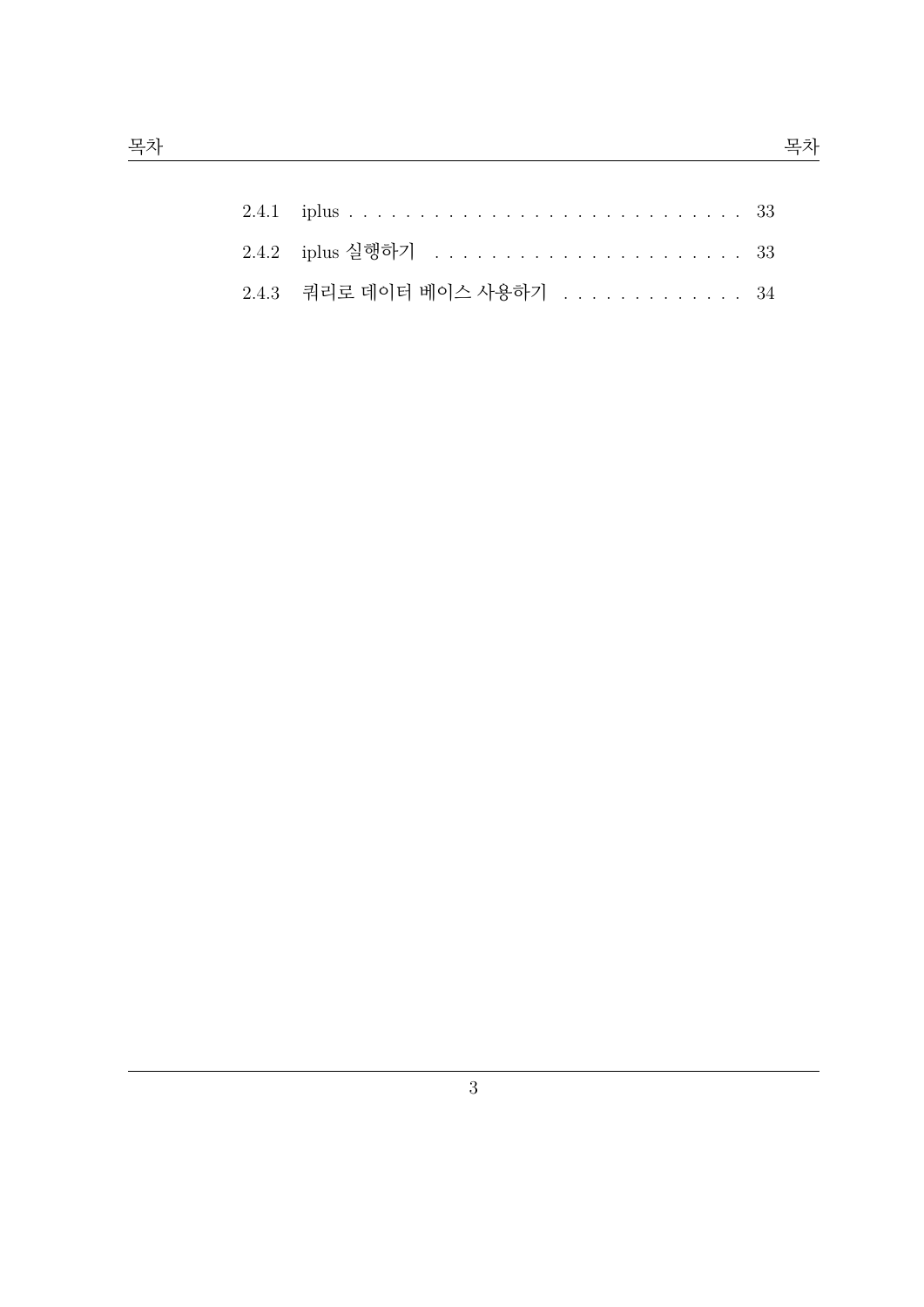## <span id="page-3-0"></span>**1 지원 정보**

### <span id="page-3-1"></span>**1.1 문서 버전**

0.1

#### **1.2 IRIS 버전**

1.5.1

### <span id="page-3-2"></span>**1.3 사용 문의 및 기술 정보**

(주) 모비젠

본사

- 135-280 서울 강남구 대치동 967-3번지 KM빌딩 2층, (주) 모비젠
- $T: 02 538 9360$
- F : 02 538 9369

기술 연구소

- 135-280 서울 강남구 대치동 967-3번지 KM빌딩 5층, (주) 모비젠
- $T: 02 538 9364$
- $F: 02 538 9368$

모비젠 IRIS 기술 지원

- $T: 02 538 9364$
- M : iris@mobigen.com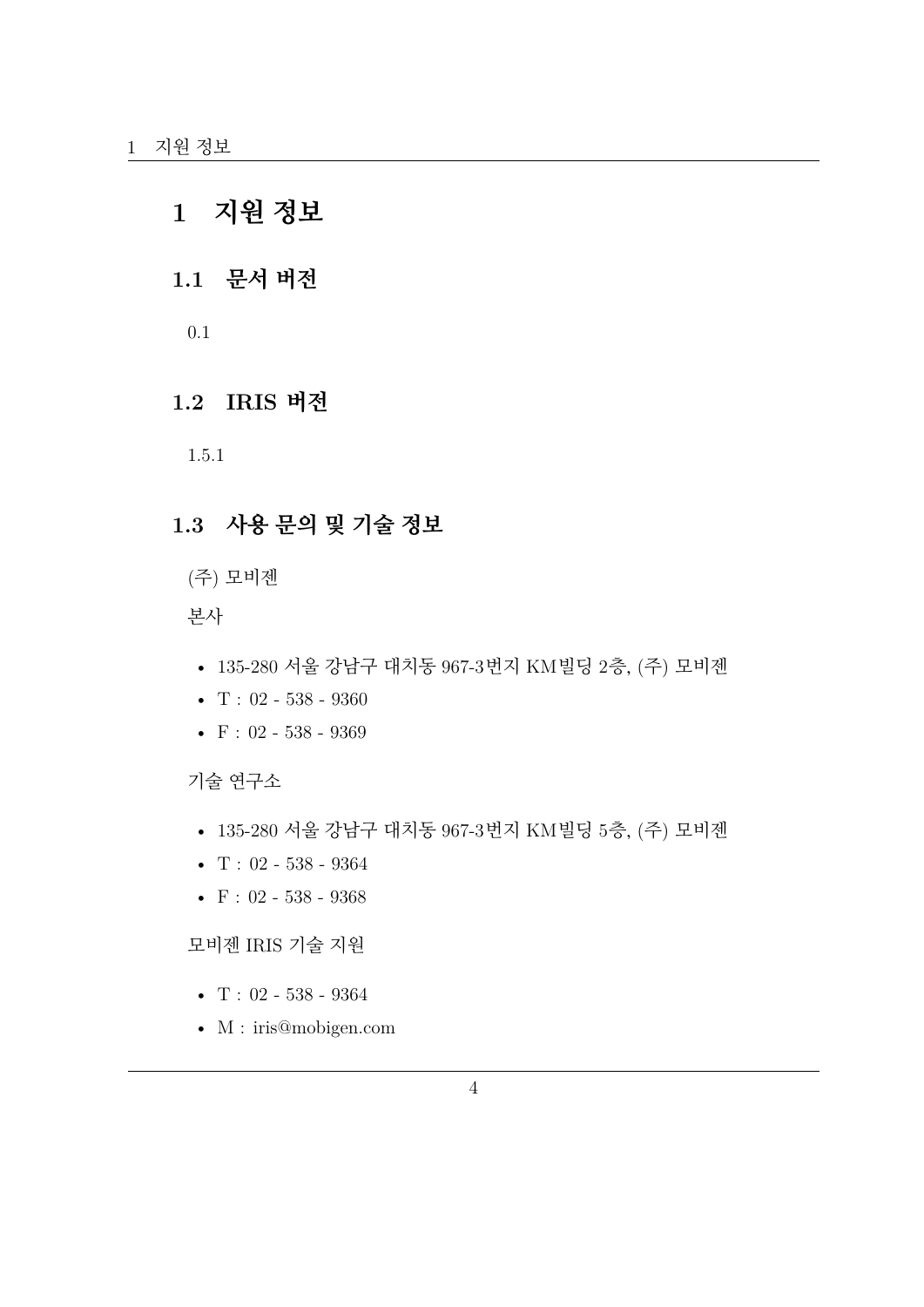## **2 처음 시작하기**

<span id="page-4-0"></span>본 챕터에서는 IRIS를 처음 접하는 사용자를 위해 간단하게 IRIS를 설치하 는 방법과 IRIS에서 제공하는 Command Line Interface인 iplus의 사용방법에 대하여 설명합니다.

#### **2.1 Single Node IRIS 설치하기**

<span id="page-4-1"></span>본 챕터에서는 IRIS를 가장 빠르게 경험하기 위한 싱글 노드 IRIS 설치 방법에 대해서 설명합니다.

#### • VAGRANT

VAGRANT는 가상 머신을 관리하는 툴로 자세한 사용법은 위의 링크에서 확인 [할 수 있습니](http://docs.vagrantup.com/v2/getting-started/index.html)다. 이미 생성되어 있는 가상 머신을 이용하여 IRIS를 경험 할 수 있습니다.

주의 사항 :

```
본 챕터에서 설명하는 Single Node IRIS는 간단한 테스트를 위해 사용 될 수 있지만 성능이 충분하지 않습니다.
실제 데이터를 이용한 테스트를 위해서는 Multi Node IRIS 설치를 참고하여 가상 머신이 아닌 실제 머신에서
동작 시키기를 추천합니다.
```
#### **2.1.1 Single Node IRIS의 시작**

<span id="page-4-2"></span>Single Node IRIS의 시작을 위해서는 먼저 파일이 하나 필요합니다.

• Vagrantfile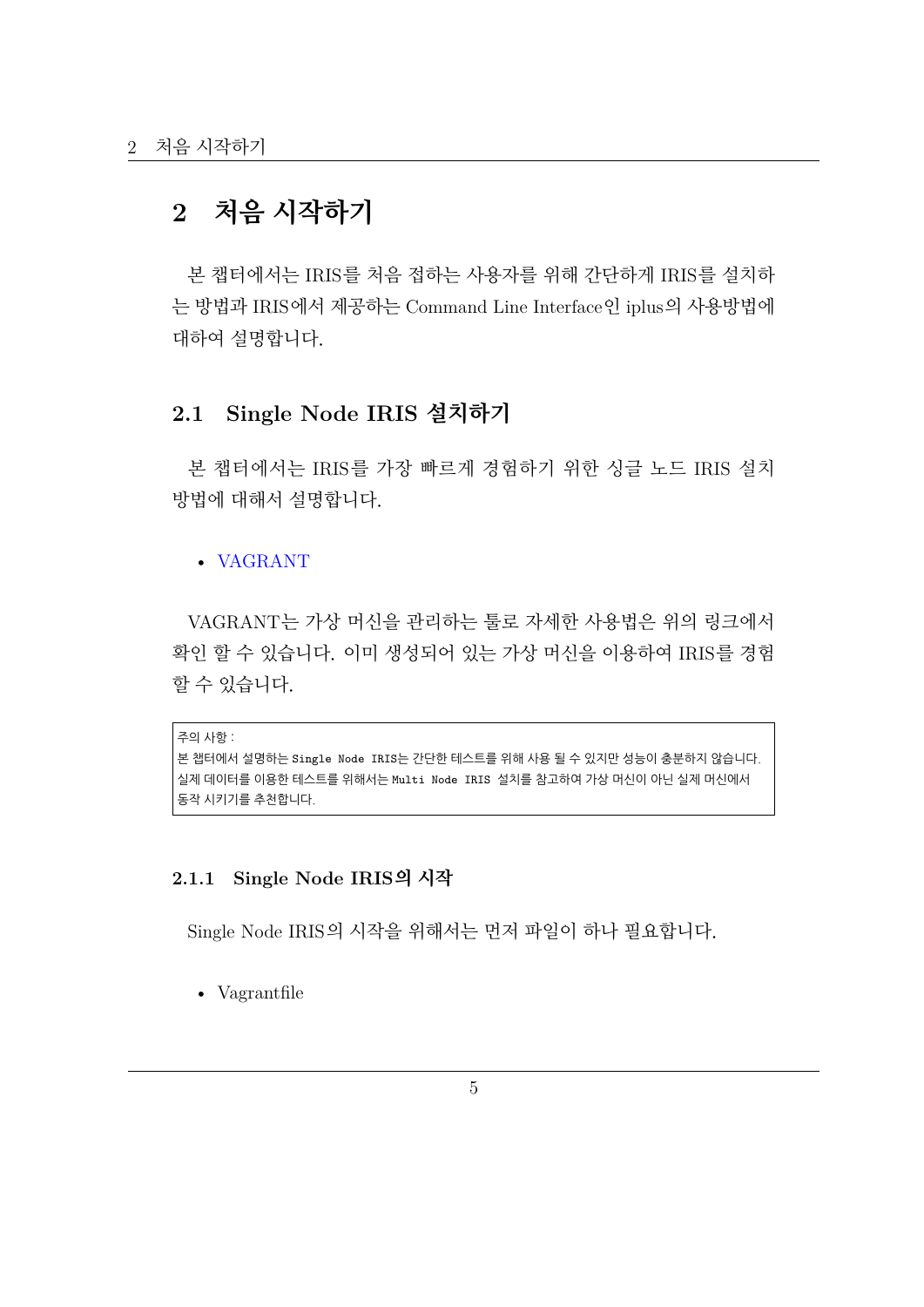위의 파일은 가상 머신의 설정을 미리 저장해둔 파일로 Vagrant를 이용하여 가상 머신을 동작시킬 때 필요한 파일입니다. 이 파일은 아래 메일 주소로 연락 하여 요청할 경우 제공하고 있습니다.

iris@mobigen.com

먼저 Vagrant 설치가 완료 되었고 위의 Vagrantfile을 입수하였다면 다음 단계로 진행이 가능합니다. 가장 먼저 수행할 작업은 Vagrant가 실행될 디렉 토리를 만들고 가상 머신을 생성합니다.

```
[vagrant@vagrant ~]$ mkdir iris_single_node_test
[vagrant@vagrant ~]$ cp [Vagrantfile Location] iris_single_node_test
[vagrant@vagrant ~]$ cd iris_single_node_test
[vagrant@vagrant ~]$ vagrant up
Bringing machine 'SingleNodeIRIS' up with 'virtualbox' provider...
[SingleNodeIRIS] Box 'MobigenSingleNodeIRIS' was not found. Fetching box from specified
URL for the provider 'virtualbox'. Note that if the URL does not have
a box for this provider, you should interrupt Vagrant now and add
the box yourself. Otherwise Vagrant will attempt to download the
full box prior to discovering this error.
.
.
.
[SingleNodeIRIS] Setting hostname...
[SingleNodeIRIS] Mounting shared folders...
[SingleNodeIRIS] -- /vagrant
[vagrant@vagrant ~]$
```
위의 과정을 수행한 후 가상 머신에 접속하여 IRIS를 실행합니다. 아래 화면 은 vagrant 명령어를 이용하여 가상 머신에 접속했을 때 나타나는 화면입니다. 처음 접속시 계정명은 vagrant, 호스트네임은 snIRIS 라면 정상입니다.

```
[vagrant@vagrant ~]$ vagrant ssh
Last login: Fri Apr 24 06:53:25 2015 from 10.0.2.2
Welcome to your Vagrant-built virtual machine.
[vagrant@snIRIS ~]$
```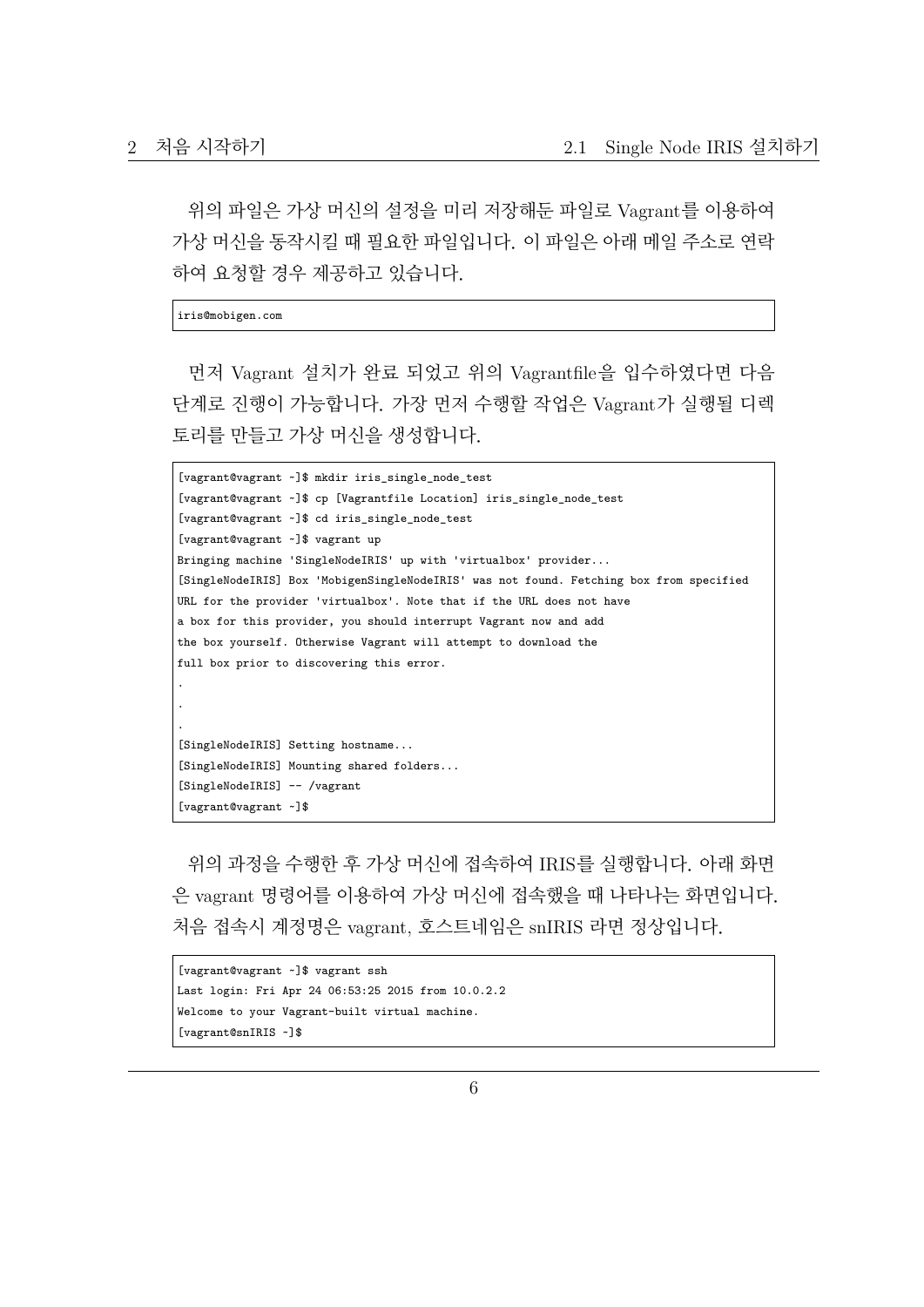#### <span id="page-6-0"></span>**2.1.2 IRIS-Startup : Master Node**

IRIS 를 실행할 때 사용하는 IRIS-Startup 명령어가 있습니다. 이 명령어를 이용하여 마스터와 슬레이브 노드에 필요한 데몬을 실행하고 자동으로 환경을 구성합니다. Single Node IRIS의 경우 마스터 노드와 슬레이브 노드가 하나의 노드에 포함되어 있으므로 iris 계정과 iriss 계정을 분리하여 사용합니다. 먼저 마스터 노드의 데몬들을 동작 시키기 위해서 아래와 같이 진행합니다.

```
[vagrant@snIRIS ~]$ su - iris
암호:iris
[iris@snIRIS ~]$ ~/IRIS/bin/Admin/IRIS-Startup
! NODE TYPE is MASTER
! COMMAND TYPE is START
! MPS DAEMON PORT is 5998
! RUN RECOVER is True
Do you want continue? (y/N) : y
!!! IRIS MASTER node start soon !!!
- mps daemon check
  - mps daemon is not running.
  - mps daemon start : True
- run all IRIS daemon.
- please check IRIS daemon.
        ---------------------------------------------------------------------------------------...
ABN MID NAME DESC GROUP MODE PID CMD STA ...
---------------------------------------------------------------------------------------...
<begin>
OK | 17000 | NSD | node selector | Master | NML | 1787 | ACT | ACT | ...
OK | 17050 | LISTENER | listener | Master | NML | 1781 | ACT | ACT | ...
OK | 17200 | GTAD | global table | Master | NML | 1777 | ACT | ACT | ...
OK | 17210 | DLD | data locator | Master | NML | 1780 | ACT | ACT | ...
OK | 17432 | PGD | priviledge grant | Master | NML | 1776 | ACT | ACT | ...
OK | 17478 | EHD | environment | Master | NML | 1793 | ACT | ACT | ...
```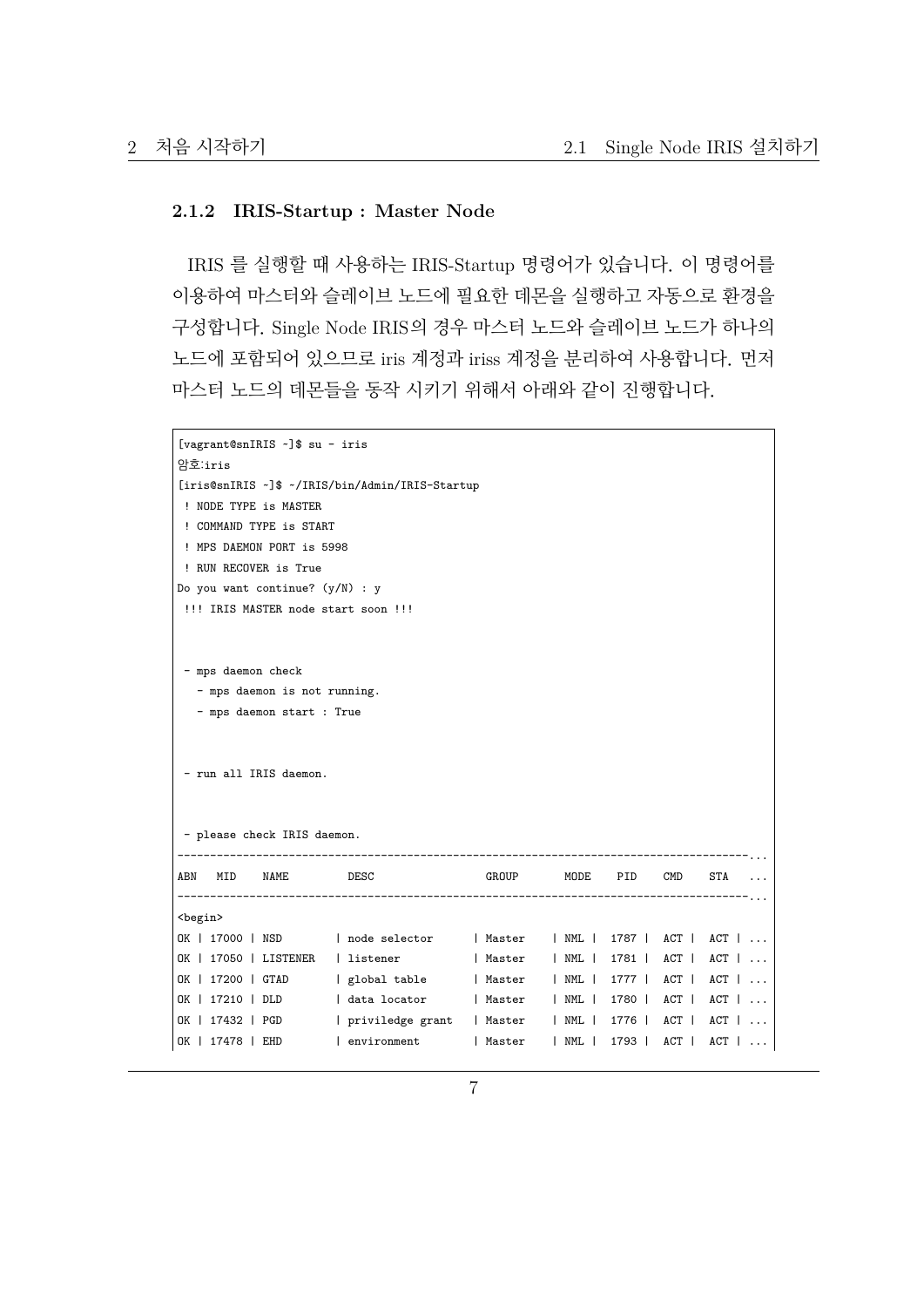```
OK | 17500 | BIM | backend integrity | Master | NML | 1788 | ACT | ACT | ...
   OK | 17990 | SMD | system monitor | Master | NML | 1872 | ACT | ACT |
   OK | 97799 | DTD | data transfer | Common | NML | 1792 | ACT | ACT | ...
OK | 97902 | SM | status monitor | Common | NML | 1779 | ACT | ACT | ...
OK | 97999 | LogDaemon | log daemon | Common | NML | 1791 | ACT | ACT | ...
<end>
[iris@snIRIS ~]$
```
iris 계정으로 로그인 한 후에 IRIS-Startup 명령어를 실행하면 먼자 사용자 에게 진행 할 것인지 확인 하는 과정을 거칩니다. y를 입력하여 계속 진행하면 아래와 같은 화면이 나오면서 데몬이 실행됩니다.

#### <span id="page-7-0"></span>**2.1.3 IRIS-Startup : Slave Node**

다음은 슬레이브 노드에서 사용할 데몬을 띄우는 순서입니다. 이번에는 마스터 노드 때와 달리 iriss 계정으로 접속합니다.

```
[vagrant@snIRIS ~]$ su - iriss
암호: iriss
[iriss@snIRIS ~]$ ~/IRIS/bin/Admin/IRIS-Startup
! NODE TYPE is SLAVE
! COMMAND TYPE is START
! MPS DAEMON PORT is 15998
! RUN RECOVER is True
Do you want continue? (y/N) : y
!!! IRIS SLAVE node start soon !!!
- mps daemon check
  - mps daemon is not running.
   - mps daemon start : True
 - ramfs check
   - ramfs check : /home/iriss/IRIS/data/master
     - directory check : OK
```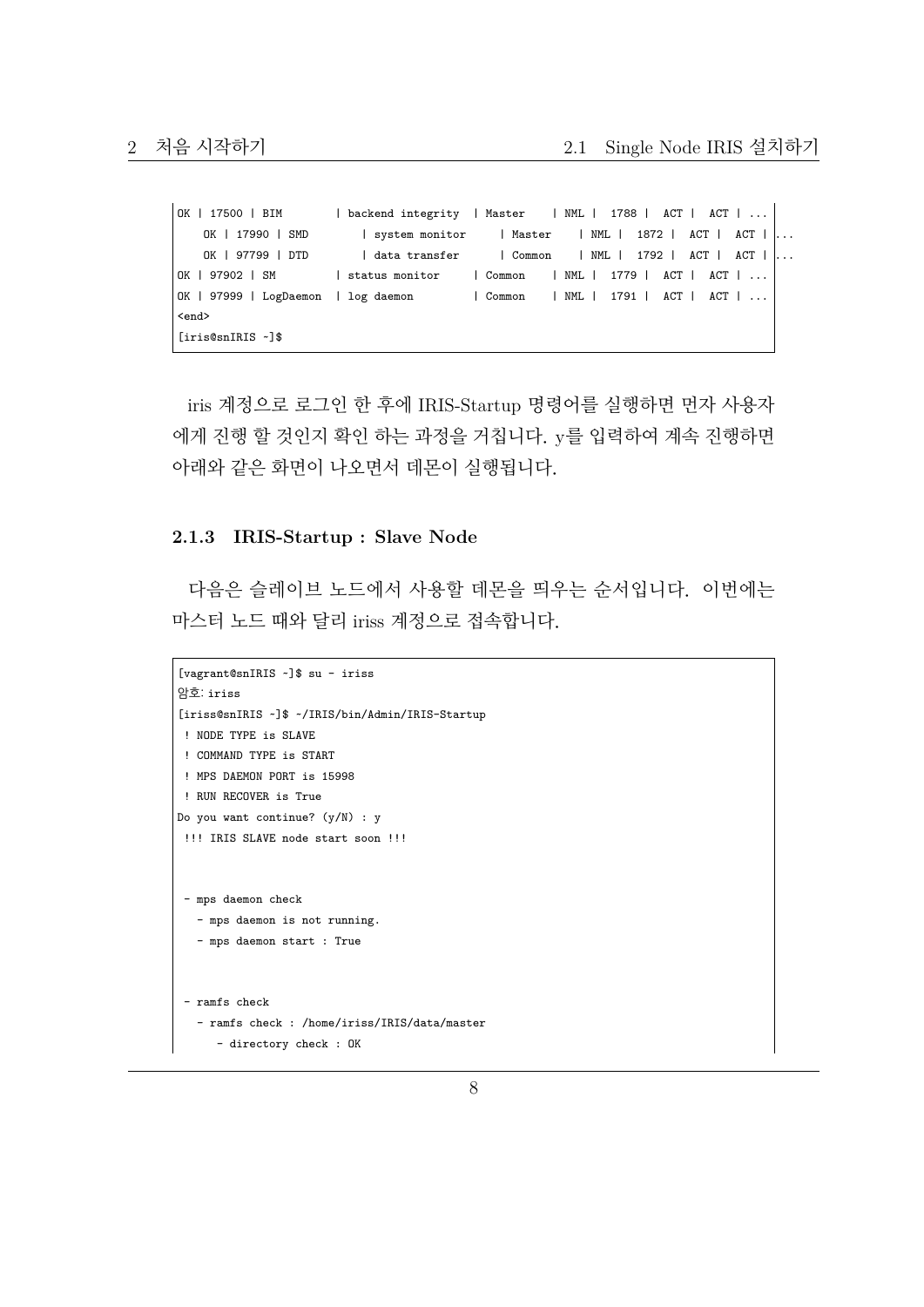```
- ramfs is not mounted.
[sudo] password for iriss:iriss
     - ramfs mount : OK
     - ramfs wrong owner.
[sudo] password for iriss:iriss
     - owner change : OK
  - ramfs check : /home/iriss/IRIS/data/slave
      - directory check : OK
     - ramfs is not mounted.
[sudo] password for iriss:iriss
      - ramfs mount : OK
     - ramfs wrong owner.
[sudo] password for iriss:iriss
     - owner change : OK
Sync SYS_NODE_INFO : OK
Sync SYS_TABLE_INFO : OK
Sync SYS_INDEX_INFO : OK
Sync SYS_RECYCLEBIN : OK
Sync SYS_PROC_INFO : OK
Sync SYS_SCHED_INFO : OK
Sync SYS_HELP : OK
Sync SYS_USERS : OK
Sync SYS_DENY_USERS : OK
Sync SYS_TABLE_PRIV : OK
Sync SYS_PROC_PRIV : OK
Sync SYS_PM_CONF : OK
- recover start
=== RECOVER OPTION =============================================================
option HARD : False
option ALLNODE : False
option THREAD COUNT : 2
option MASTER ACCOUNT : None
option USE-SCP : False
option FAST : False
================================================================================
Sync SYS NODE INFO : OK
Sync SYS_TABLE_INFO : OK
```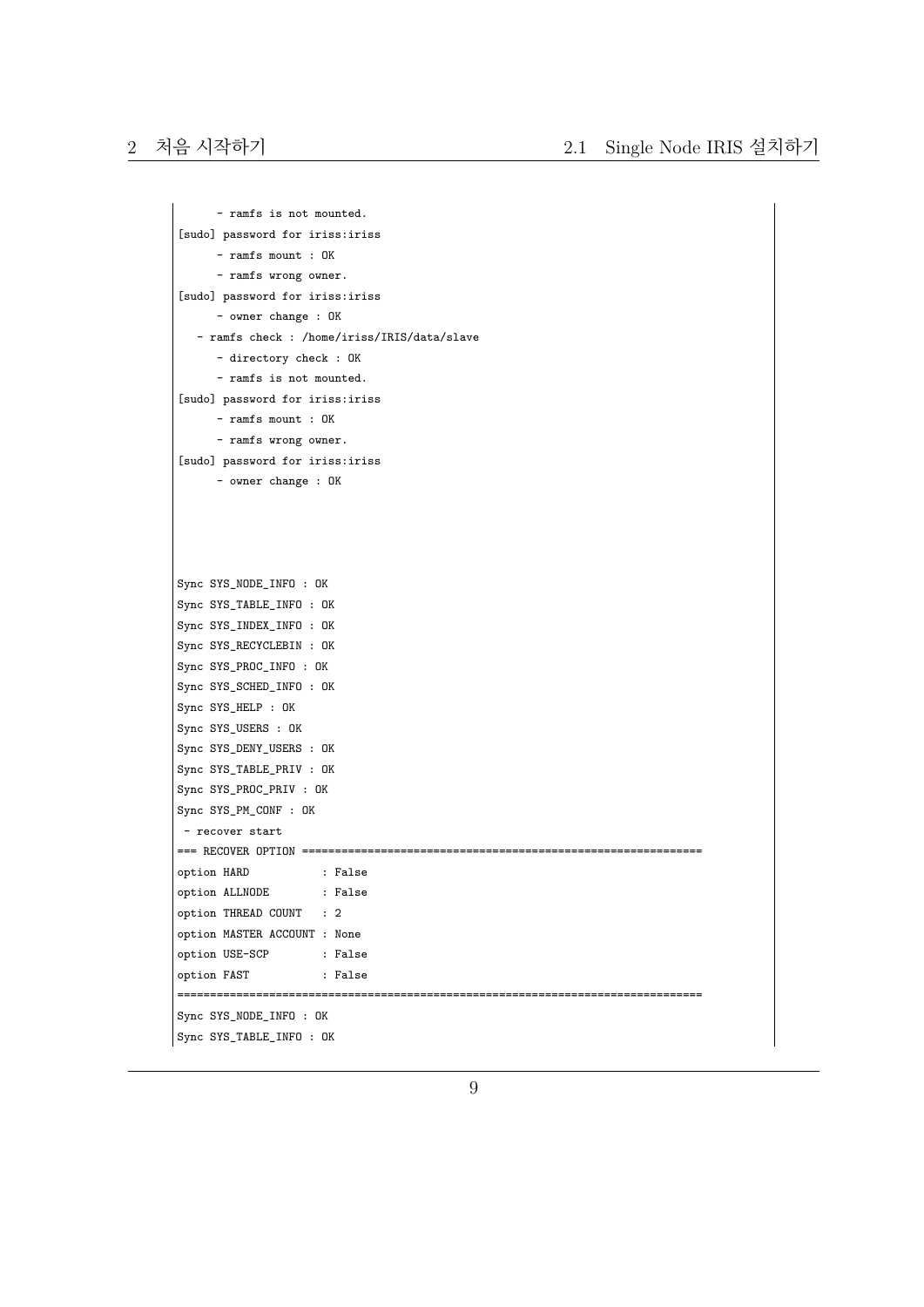```
Sync SYS_INDEX_INFO : OK
Sync SYS_RECYCLEBIN : OK
Sync SYS_PROC_INFO : OK
Sync SYS_SCHED_INFO : OK
Sync SYS_HELP : OK
Sync SYS_USERS : OK
Sync SYS_DENY_USERS : OK
Sync SYS_TABLE_PRIV : OK
Sync SYS_PROC_PRIV : OK
Sync SYS_PM_CONF : OK
Target Table List : ['SYS_CPU_INFO', 'SYS_DISK_INFO', 'SYS_ERROR_LOG_INFO',
        'SYS_NETWORK_INFO', 'SYS_OS_INFO', 'SYS_RAM_INFO', 'SYS_SESSION_DATA',
        'SYS_TABLE_SIZE_INFO']
Estimated Total Time : 00:00:00
Table Recovering Start.
Nothing to Recover : SYS_CPU_INFO
Nothing to Recover : SYS_DISK_INFO
SYS_ERROR_LOG_INFO Start
[===================================================] 100% 2\2 R 00:00:01
SYS_ERROR_LOG_INFO End
Estimated Remain Time : 00:00:00
Nothing to Recover : SYS_NETWORK_INFO
Nothing to Recover : SYS_OS_INFO
Nothing to Recover : SYS_RAM_INFO
Nothing to Recover : SYS_SESSION_DATA
Nothing to Recover : SYS_TABLE_SIZE_INFO
=== SUMMARY ====================================================================
File Count : Total 2, Skip 0, Success 0, Fail 0, Delete 0
Run Time : 00:00:02
Start Time : Tue Apr 28 00:40:36 2015
End Time : Tue Apr 28 00:40:38 2015
   ================================================================================
=== RECOVER OPTION =============================================================
option HARD : False
option ALLNODE : False
option THREAD COUNT : 2
option MASTER ACCOUNT : None
```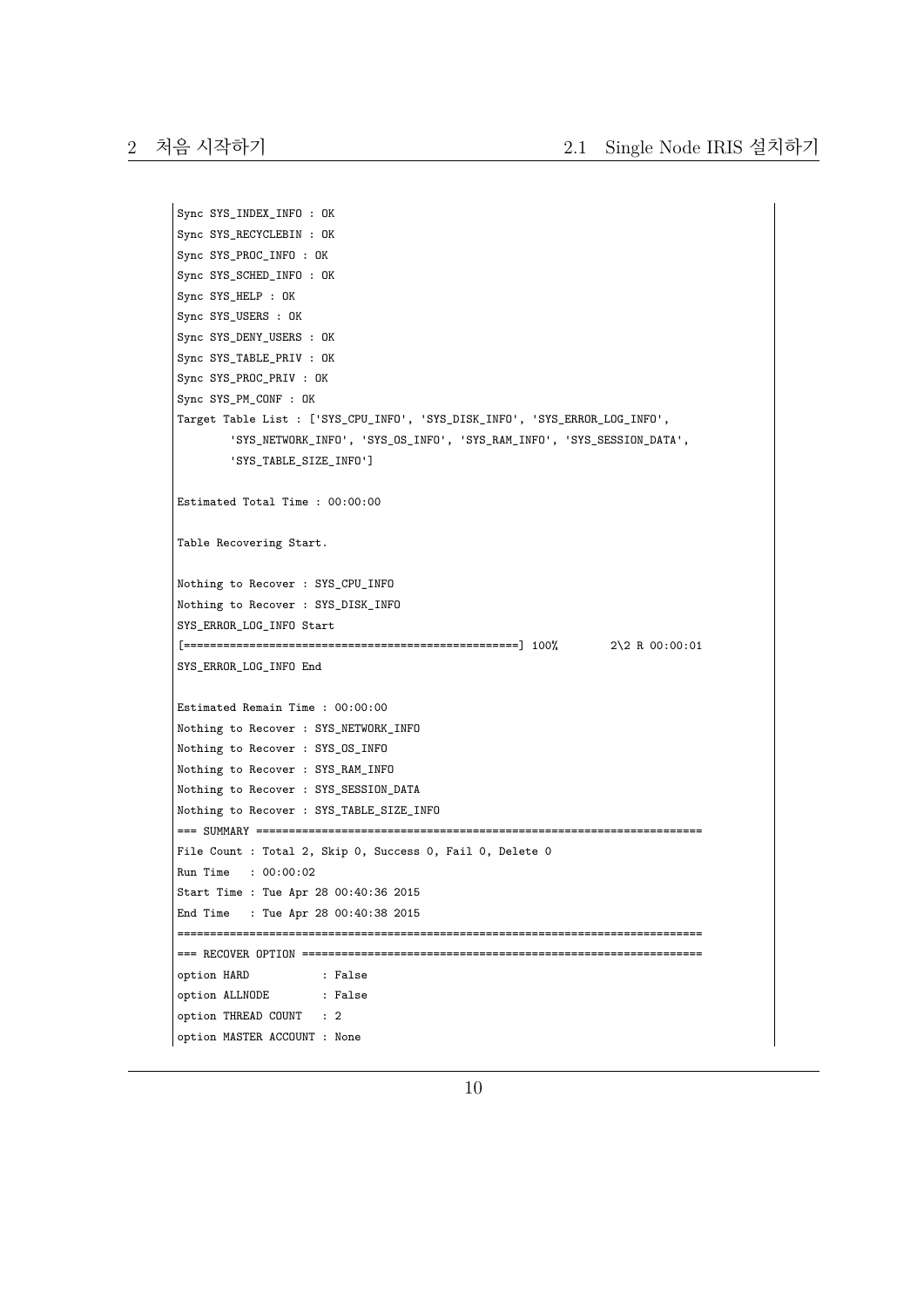```
option USE-SCP : False
option FAST : False
================================================================================
Recover is DONE.
- run all IRIS daemon.
- please check IRIS daemon.
---------------------------------------------------------------------------------------...
ABN MID NAME DESC SROUP MODE PID CMD STA ...
---------------------------------------------------------------------------------------...
<begin>
OK | 27100 | UDM | userquery dist. | Slave | NML | 27370 | ACT | ACT | ...
OK | 27110 | DSD | data selector | Slave | NML | 27357 | ACT | ACT | ...
OK | 27120 | DCD | data changer | Slave | NML | 27366 | ACT | ACT | ...
OK | 27610 | LSM | local session | Slave | NML | 27365 | ACT | ACT | ...
OK | 27903 | PL | partition locator | Slave | NML | 27372 | ACT | ACT | ...
OK | 27904 | PR | partition remover | Slave | NML | 27363 | ACT | ACT | ...
   OK | 27799 | DTD | data transfer | Common | NML | 27431 | ACT | ACT |
OK | 97902 | SM | status monitor | Common | NML | 27368 | ACT | ACT | ...
OK | 97999 | LogDaemon | log daemon | Common | NML | 27361 | ACT | ACT | ...
<end>
```
마스터 노드의 경우에는 Startup 시에 sudo 권한을 사용하지 않기 때문에 패스워드 입력 화면이 없으나 슬레이브 노드에서는 sudo 권한을 사용하기 때 문에 중간 중간에 정확한 패스워드를 입력해야 합니다. sudo 권한을 사용하는 이유는 다음과 같습니다.

- IRIS Master Data ramfs Mount
- IRIS Slave Data ramfs Mount
- ramfs 사용자 권한 설정

위의 과정을 거치고 나면 IRIS 는 실행 상태가 됩니다. 다음 챕터에서는 IRIS 가 정상 동작하는지 확인하는 방법에 대해서 설명합니다.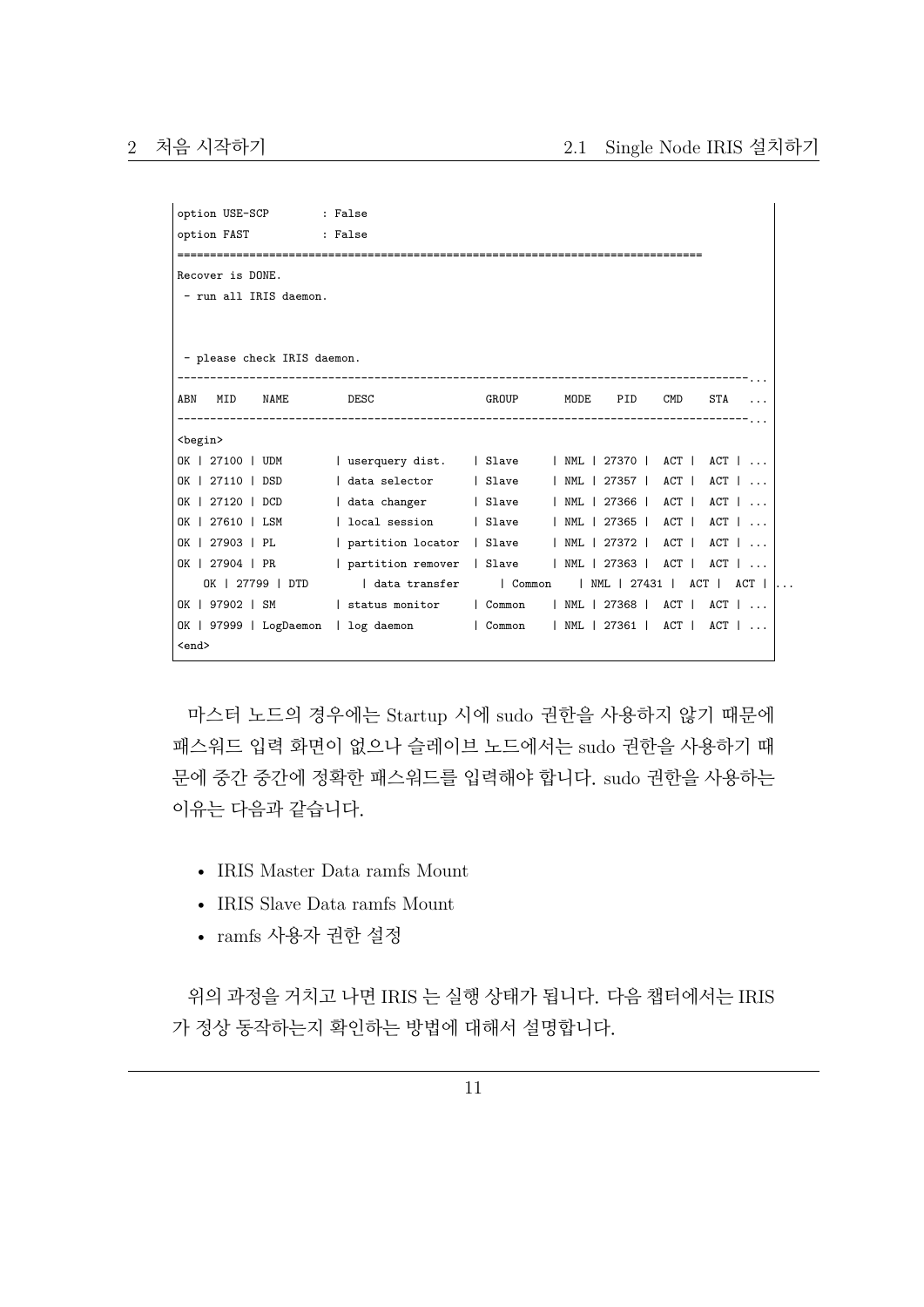#### <span id="page-11-0"></span>**2.1.4 IRIS 동작 확인**

IRIS 정상 동작 확인을 위해서는 아래와 같은 명령어를 사용합니다.

- $\sim$ /IRIS/bin/ntop
- $\sim$ /IRIS/bin/mps

가장 먼저 확인이 가능한 방법은 mps 명령어를 확인하여 데몬이 정상적으로 떠 있는지 확인하는 과정입니다.

**2.1.4.1 mps 데몬** mps 데몬은 IRIS 동작에 필요한 데몬을 관리하는 데몬입 니다. mps 데몬은 설정 파일을 참고하여 자기가 실행시킬 데몬을 실행 하거나 종료 시킬 수 있으며 아래와 같은 명령어를 받아 데몬 동작을 결정합니다.

| mps 명령어                          | 설명                  |
|----------------------------------|---------------------|
| mps                              | 현재 동작 중인 데몬 리스트 출력  |
| mps act $[mid]$ $[mid]$ $\cdots$ | mid에 해당하는 데몬들 실행    |
| mps term [mid] [mid] $\cdots$    | mid에 해당하는 데몬을 종료    |
| mps act [group_name]             | 그룹 이릅에 해당하는 데몬들을 실행 |
| mps term [group_name]            | 그룹 이름에 해당하는 데몬들을 종료 |

mps 명령어에 옵션이 없는 경우 아래와 같은 화면을 출력합니다.

|                 |                   | [iris@snIRIS ~]\$ mps |                  |          |         |            |       |                                 |  |
|-----------------|-------------------|-----------------------|------------------|----------|---------|------------|-------|---------------------------------|--|
| ABN             | MID               | NAME                  | DESC             | GROUP    | MODE    | PID        | CMD   | STA<br>$\cdots$                 |  |
| <begin></begin> |                   |                       |                  |          |         |            |       |                                 |  |
|                 | OK   17000   NSD  |                       | node selector    | l Master |         |            |       | NML   1787   ACT   ACT          |  |
|                 |                   | OK   17050   LISTENER | listener         | l Master |         | NML   1781 |       | $ACT$ $ $ $ACT$ $ $ $\ldots$    |  |
|                 | OK   17200   GTAD |                       | global table     | Master   |         | NML   1777 |       | $ACT$ $ $ $ACT$ $ $ $ $ $ $ $ $ |  |
|                 | OK   17210   DLD  |                       | data locator     | Master   | I NML I | 1780 I     |       | $ACT \mid ACT \mid \ldots$      |  |
|                 | OK   17432   PGD  |                       | priviledge grant | Master   | NML 1   | 1776 1     | ACT 1 | $ACT \mid \ldots$               |  |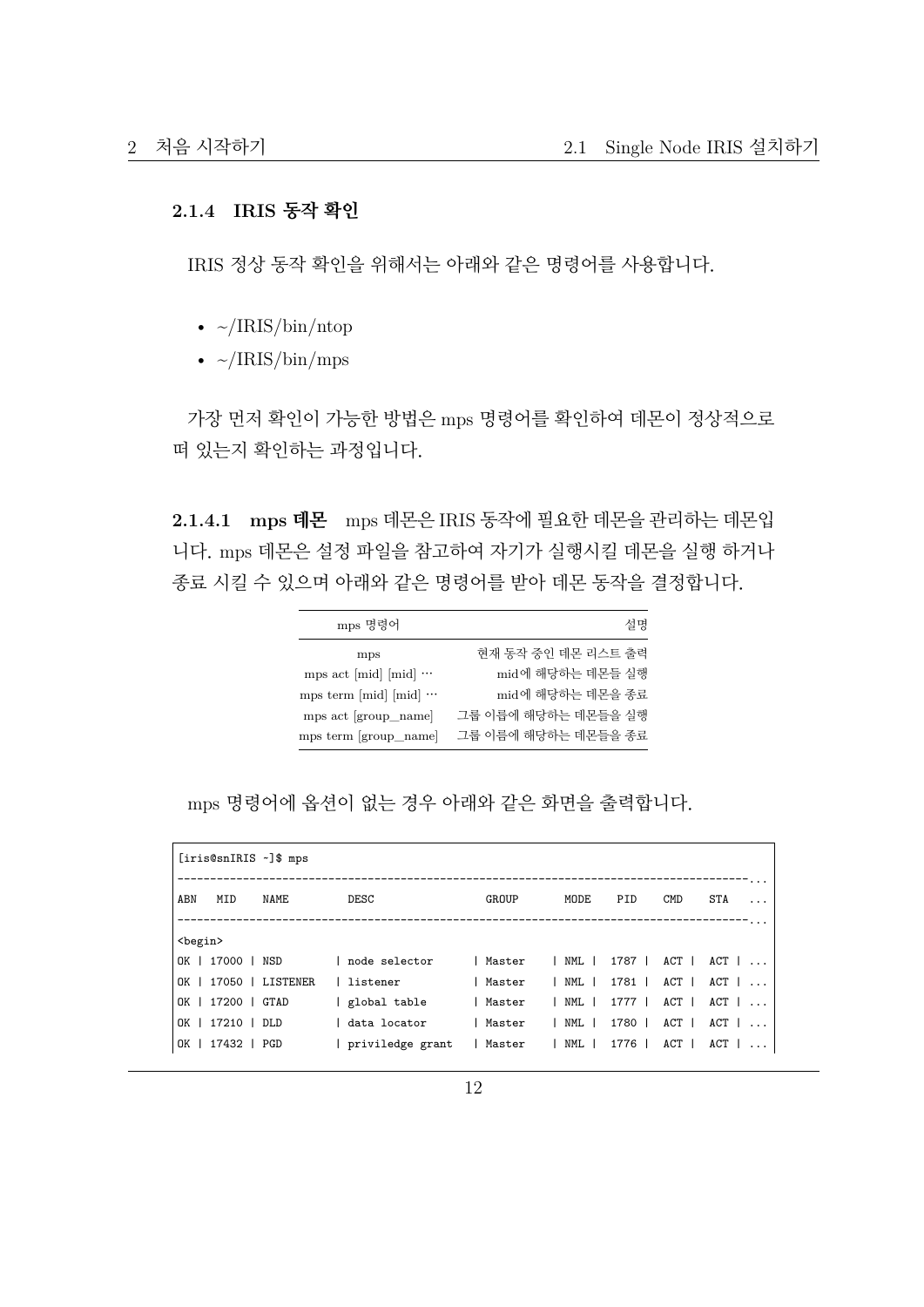| OK   17478   EHD                    | environment                                                    | Master   NML   1793   ACT   ACT |  |  |  |                                     |  |
|-------------------------------------|----------------------------------------------------------------|---------------------------------|--|--|--|-------------------------------------|--|
| OK   17500   BIM                    | backend integrity   Master   NML   1788   ACT   ACT   $\ldots$ |                                 |  |  |  |                                     |  |
| OK   17990   SMD                    | system monitor   Master   NML   1872                           |                                 |  |  |  | $ACT \mid ACT \mid $                |  |
| OK   97799   DTD                    | data transfer   Common   NML   1792                            |                                 |  |  |  | $ACT \mid ACT \mid $                |  |
| OK   97902   SM                     | status monitor   Common   NML   1779                           |                                 |  |  |  | $ACT$ $ $ $ACT$ $ $ $ $ $ $ $ $ $ $ |  |
| OK   97999   LogDaemon   log daemon |                                                                | Common   NML   1791   ACT   ACT |  |  |  |                                     |  |
| <end></end>                         |                                                                |                                 |  |  |  |                                     |  |
| firis@snIRIS ~1\$                   |                                                                |                                 |  |  |  |                                     |  |

위에서 정상동작 확인을 위해 확인해야 하는 부분은 ABN 항목입니다. 해당 부분이 ABN, 혹은 \*\*\* 이라면 정상 동작하는 상황이 아니니 점검이 필요합 니다.

**2.1.4.2 ntop** ntop은 IRIS가 동작하는 모든 노드의 상태와 시스템 정보를 출력하는 유틸리티입니다. ntop은 10초 간격으로 새로 고침되며, 신규 시스템 정보를 출력합니다. 아래는 ntop의 화면입니다.

| [iris@snIRIS ~]\$ ntop |  |    |                                  |  |                         |                     |  |  |  |
|------------------------|--|----|----------------------------------|--|-------------------------|---------------------|--|--|--|
|                        |  |    | NODE ID, SYS STATUS, ADM STATUS, |  | UPDATE TIME,            | IP<br>$\ddotsc$     |  |  |  |
|                        |  |    |                                  |  |                         |                     |  |  |  |
| NODE:                  |  | 0. | VALID,                           |  | ENABLE, 20150428052019, | $127.0.0.1, \ldots$ |  |  |  |
| NODE:                  |  | 1. | VALID,                           |  | ENABLE, 20150428052017, | $127.0.0.2, \ldots$ |  |  |  |

위의 화면에서 살펴야 할 부분은 바로 SYS\_STATUS 부분입니다. 현재 상 태를 의미하는 것으로 WAIT\_RETRY, BUSY, READY 상태의 경우 시간이 지나면 정상 동작하지만 현재는 사용 불가라는 의미이며, INVALID의 경우 정상 동작 하지 않는다는 의미입니다. VALID는 정상 동작을 의미합니다.

#### <span id="page-12-0"></span>**2.2 Multi Node IRIS 설치하기**

Single Node IRIS로는 성능에 대한 제약 사항이 많기 때문에 기본적으로 IRIS는 Multi Node 를 추천하고 있습니다. 본 챕터에서는 Multi Node IRIS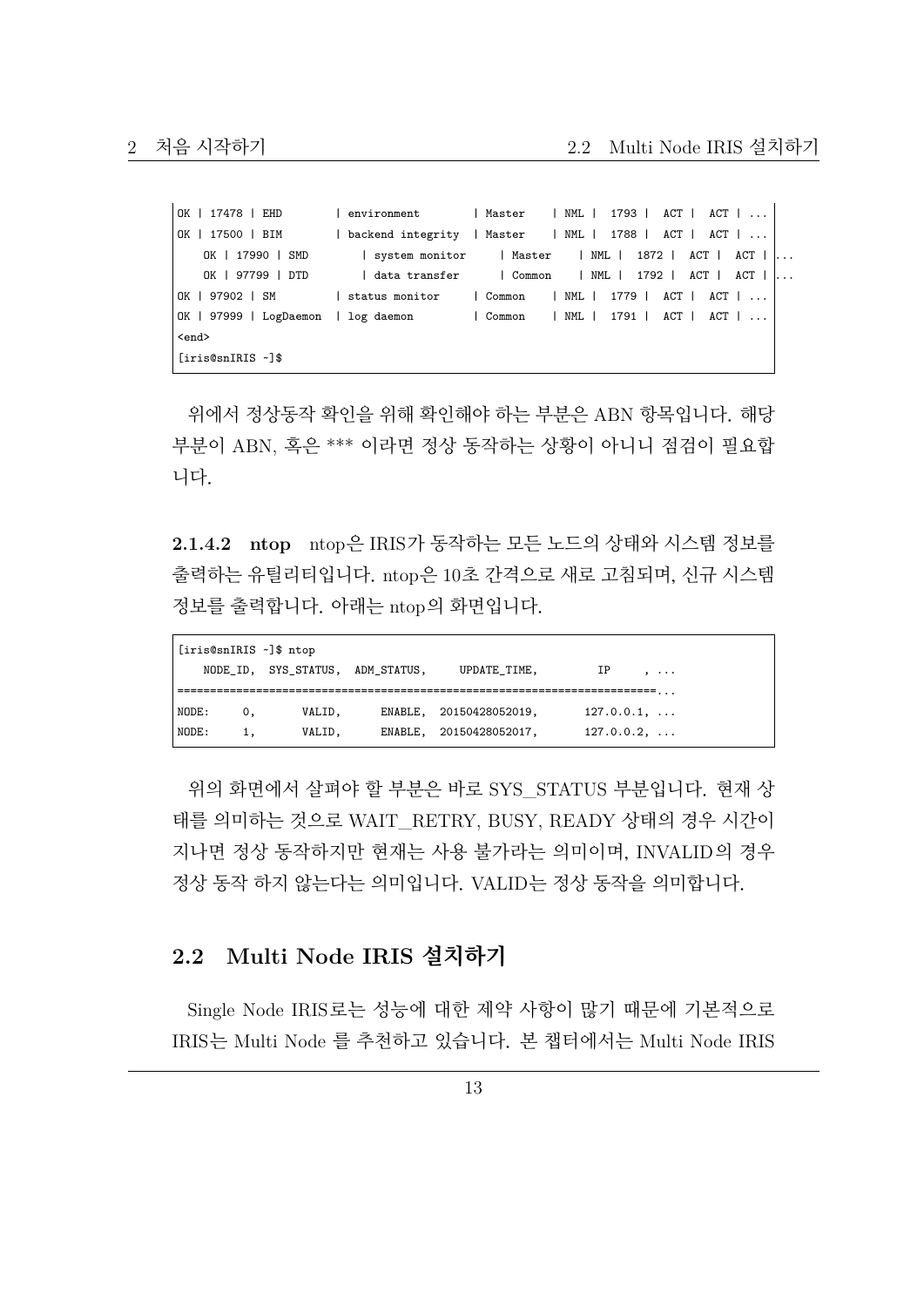설치 방법에 대해서 자세하게 설명합니다.

#### <span id="page-13-0"></span>**2.2.1 Multi Node IRIS 설치를 위한 준비**

다수의 노드에 IRIS를 설치하기 위해서는 사전 준비가 몇가지 필요합니다.



그림 1: Multi Node Default Architecture

**2.2.1.1 다수 개의 서버** 가장 먼저 이야기 해야 할 것은 바로 IRIS의 구조 입니다. IRIS의 구조는 하나의 마스터 노드, 하나 이상의 슬레이브 노드로 구성이 됩니다. 즉, 두 대 이상의 독립된 서버가 필요합니다.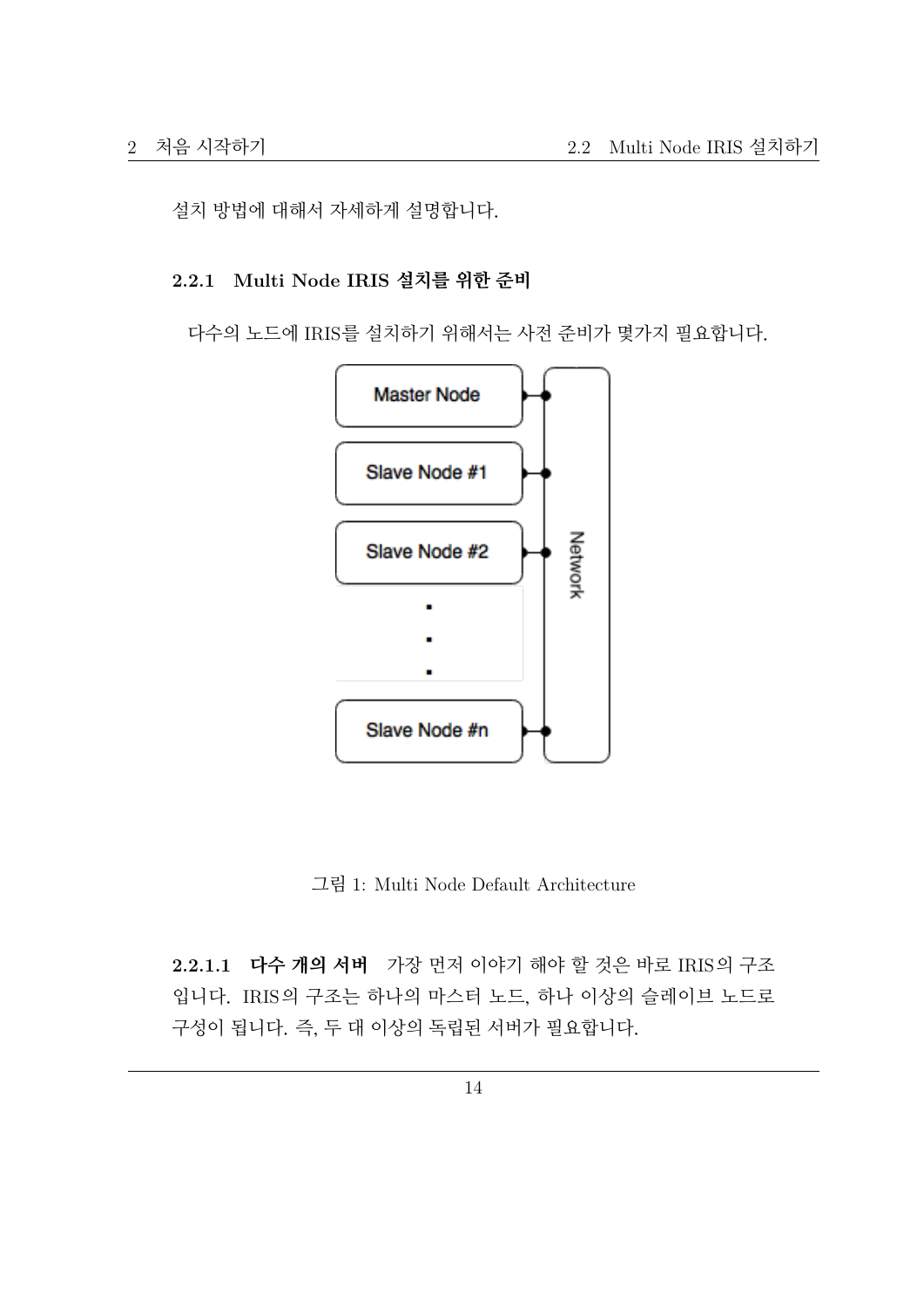**2.2.1.2 서버의 운영 체제** IRIS는 기본적으로 Redhat 기반의 운영체제를 지원합니다. 가장 많이 사용되는 운영체제는 CentOS 6.4(final) 버전이 가장 많이 사용되며 사용가능한 운영 체제의 리스트는 아래와 같습니다.

| OS Name and Version | Work           |
|---------------------|----------------|
| CentOS $5.x$        | Fully Work     |
| CentOS 6.x          | Fully Work     |
| RHEL 5              | Fully Work     |
| Ubuntu 14.04        | Not Fully Work |

| │∗ 주의 사항                               |  |
|----------------------------------------|--|
| │기본적으로 IRIS Redhat 기반의 운영체제만 지원을 하며    |  |
| │Մbuntu  14.04의 경우 기본적인 동작 확인만 되어있습니다. |  |

**2.2.1.3 서버 설정** 서버 설정은 아래와 같은 환경이 필요합니다.

- 계정
- 방화벽
- sudoer
- limit

**2.2.1.3.1 계정** IRIS는 root 계정으로 실행 될 수 없습니다. 이를 위해서 iris 계정 사용을 추천하고 있습니다. 아래의 내용은 마스터 노드로 사용될 노드에 iris 계정을 추가하는 작업입니다.

```
[root@master ~]# adduser iris
[root@master ~]# passwd iris
```
모든 노드에서 위와 동일한 작업을 수행합니다.

```
* 주의 사항
모든 IRIS 데몬 (마스터, 슬레이브 모두) 은 동일한 계정 명에서 실행되어야 합니다.
```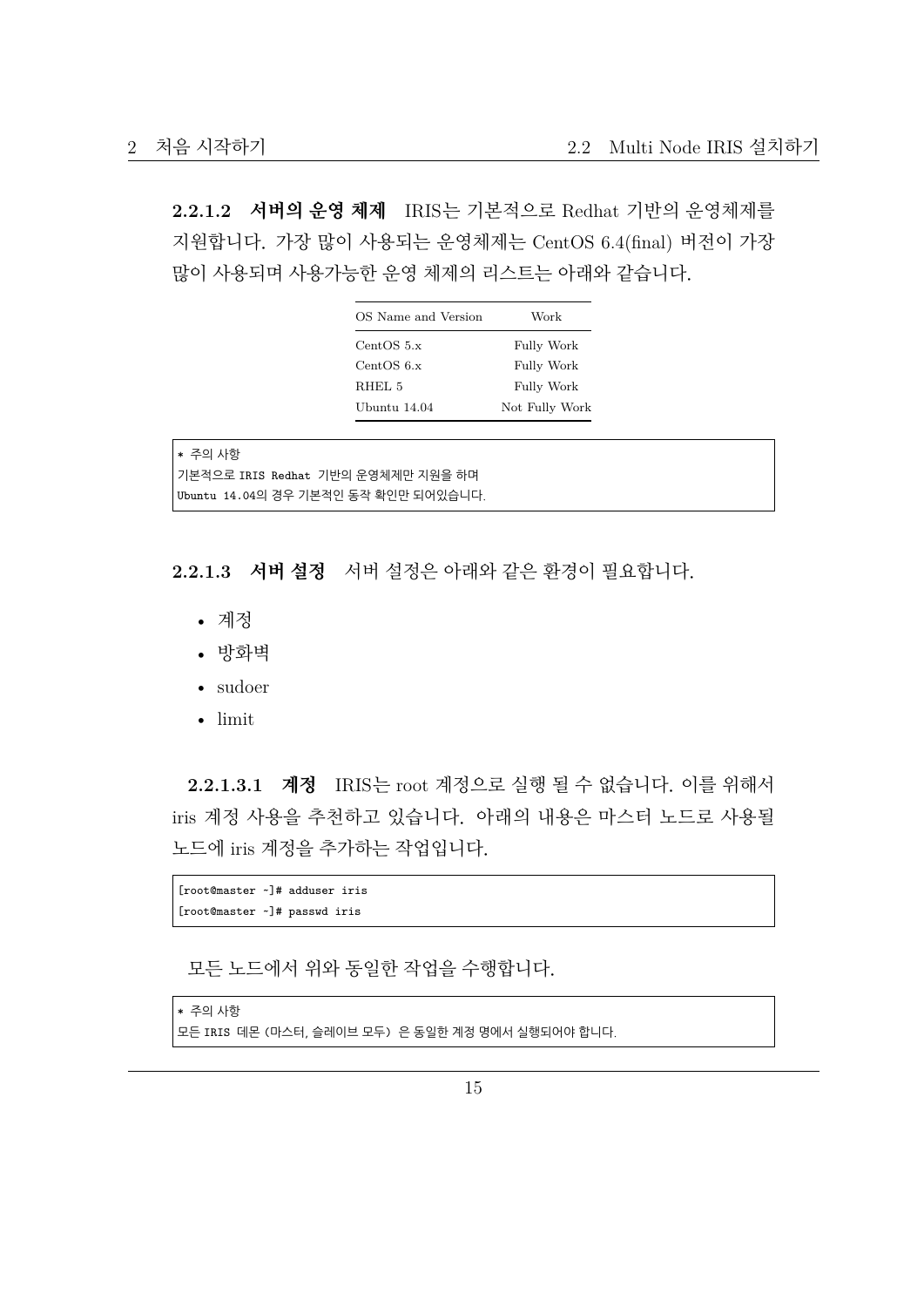**2.2.1.3.2 방화벽** IRIS는 분산된 노드간에 다양한 통신을 소켓 통신으로 수행합니다. 이러한 이유로 다수의 네트워크 포트가 필요하게 되고 방화벽에서 해당 포트를 열어주는 작업이 필요합니다. 포트는 다음과 같습니다.

| Master Daemon   | Master Port         | Slave Daemon       | Slave Port          |
|-----------------|---------------------|--------------------|---------------------|
| NSD             | $5000:\text{tcp}$   | UDM                | $5100:\mathsf{tcp}$ |
| <b>LISTENER</b> | $5050:\mathsf{tcp}$ | $\mathop{\rm DSD}$ | $5110:$ tcp         |
| GTAD            | $5200:\mathsf{tcp}$ | DCD                | $5120:\mathsf{tcp}$ |
| DLD             | $5210:\mathsf{tcp}$ | LSM                | $5610:\mathsf{tcp}$ |
| <b>DTD</b>      | $5995:\t{top}$      | <b>DTD</b>         | $6995:\text{tcp}$   |
| PGD             | $5432:\mathsf{tcp}$ |                    |                     |
| <b>EHD</b>      | $5678:\text{tcp}$   |                    |                     |
| BIM             | $5500:\mathsf{tcp}$ |                    |                     |
| <b>SMD</b>      | $5996:\text{tcp}$   |                    |                     |
| <b>CMDD</b>     | $5800:\text{tcp}$   | <b>CMDD</b>        | $5800:\mathsf{tcp}$ |
| SМ              | $5902:\mathsf{tcp}$ | SМ                 | $5902:\text{tcp}$   |
| LogDaemon       | $5999:$ tcp         | LogDaemon          | $6999:$ tcp         |
| mps             | 5998.tcp            | mps                | 6998:tcp            |
| НA              | $5997:\mathsf{tcp}$ |                    |                     |

마스터 노드의 경우 총 12개의 포트, 슬레이브 노드의 경우 총 8개의 포트 오픈이 필요합니다.

\* 마스터에서 최하위 항목에 위치한 HA의 경우 HA 는 마스터 이중화와 관련된 포트입니다. 이에 대해서는 High Availability 항목을 참조해주세요.

**2.2.1.3.3 SUDOER** IRIS가 동작하기 위해서는 내부적으로 root 권한이 필요한 경우가 있습니다. 중요하게 필요한 경우는 다음과 같습니다.

- IRIS 슬레이브 노드 시작시
- IRIS 마스터 노드 이중화 동작시

위와 같은 경우를 위해서 sudoer에 IRIS 계정을 추가해줍니다. 본 설명에서는 이전 계정 설명에서 추천한 iris 라는 계정을 기준으로 설명합니다.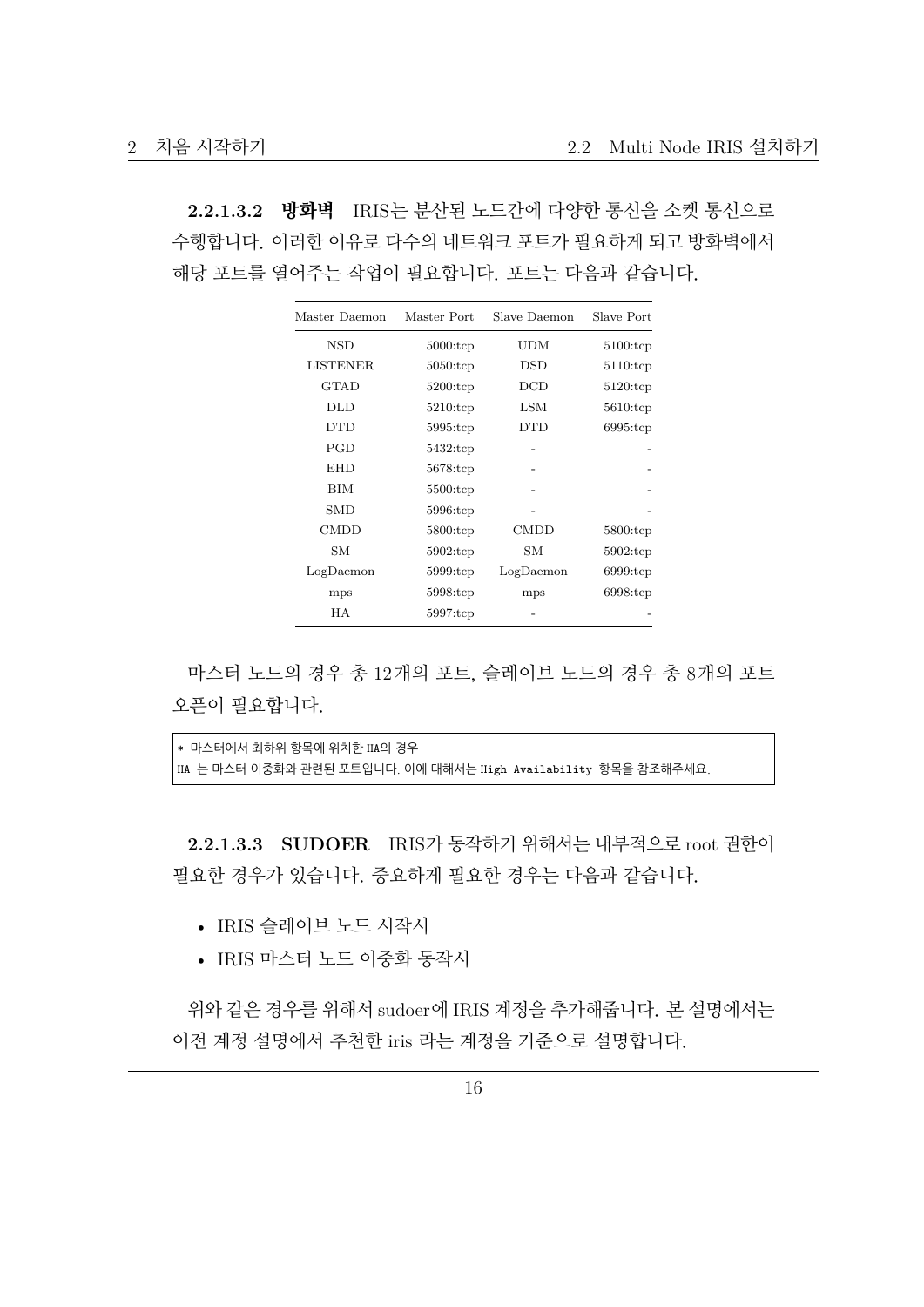```
[root@master ~]# vim /etc/sudoers
----------------------------------------------
.
.
.
root ALL=(ALL) ALL
iris ALL=(ALL) ALL
```
위와 같이 수정한 후에 저장 후 종료합니다.

**2.2.1.3.4 LIMIT** IRIS 에서는 다수의 프로세스가 동작하고 많은 파일에 동시에 접근하기 때문에 리눅스에서 기본 설정되어 있는 LIMIT값으로는 성능 을 제대로 발휘하기 힘듭니다. 이를 해결하기 위해서 limits.conf를 수정합니다. 아래 내용을 추가해야 합니다.

|                        | [root@master ~]# vim /etc/security/limits.conf |        |       |
|------------------------|------------------------------------------------|--------|-------|
|                        |                                                |        |       |
| $\bullet$<br>$\bullet$ |                                                |        |       |
| $\bullet$              |                                                |        |       |
| iris                   | soft                                           | nproc  | 65536 |
| iris                   | hard                                           | nproc  | 65536 |
| iris                   | soft                                           | nofile | 65536 |
| iris                   | hard                                           | nofile | 65536 |

#### <span id="page-16-0"></span>**2.2.2 IRIS 설치**

IRIS 설치는 마스터 노드 설치, 슬레이브 노드 설치로 구성됩니다. IRIS 설치를 하기 위해서는 사전에 마스터 노드와 슬레이브 노드의 IP 리스트가 필요합니다. 본 문서에서 사용한 노드의 IP는 다음과 같습니다.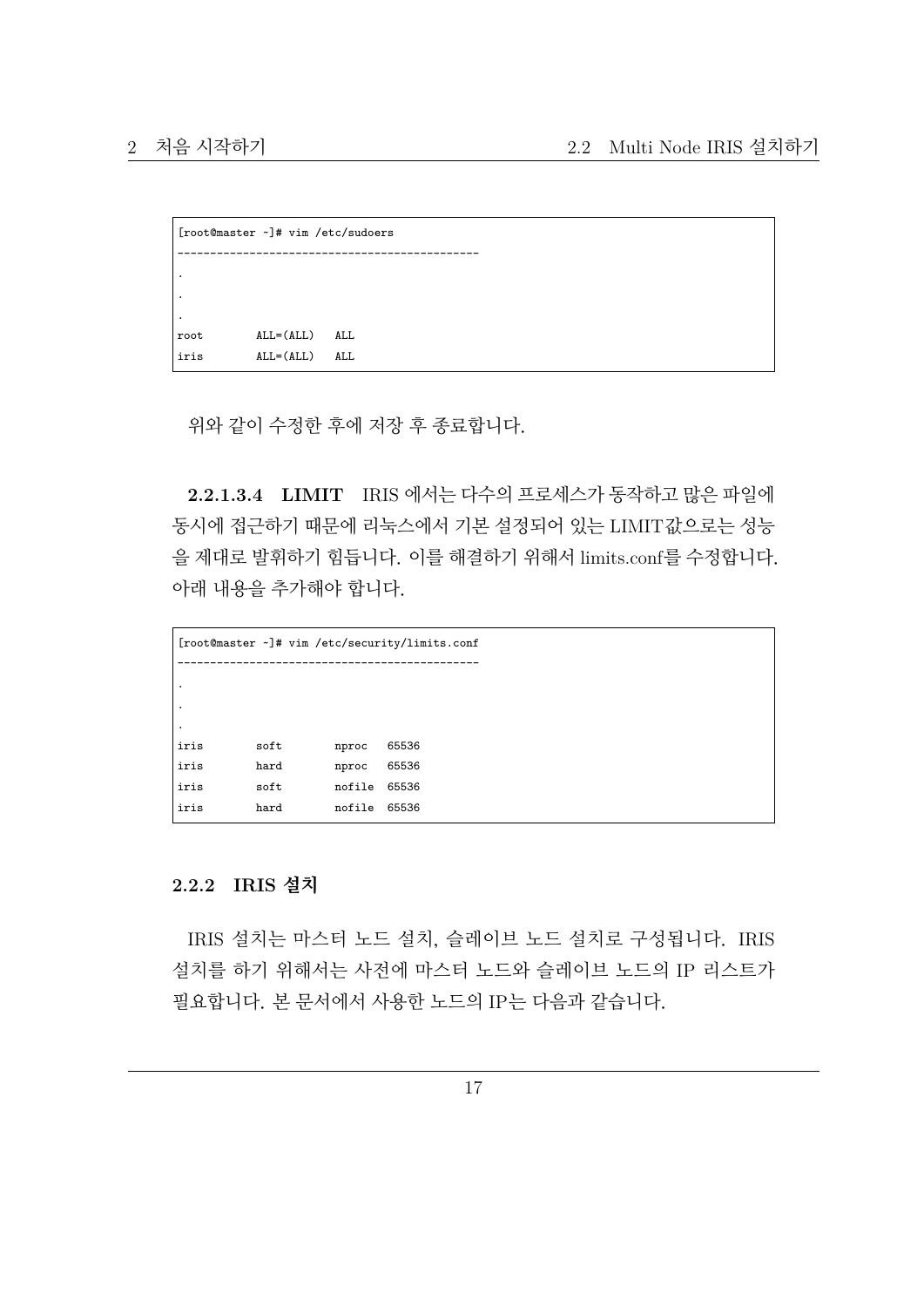| NodeType        | IP Address      |
|-----------------|-----------------|
| Master Node     | 192.168.111.100 |
| Slave Node $#1$ | 192.168.111.201 |
| Slave Node $#2$ | 192.168.111.202 |

본 문서에서 사용할 노드의 디스크 정보는 다음과 같습니다.

| Node Name        | Disk Mount Location | Detail      |
|------------------|---------------------|-------------|
| Master Node      |                     |             |
| Slave Node $\#1$ |                     |             |
| Slave Node $\#1$ | /DATA1              | Data Disk 1 |
| Slave Node $\#1$ | /DATA2              | Data Disk 2 |
| Slave Node $#2$  |                     |             |
| Slave Node $#2$  | /DATA1              | Data Disk 1 |
| Slave Node $#2$  | /DATA2              | Data Disk 2 |

마스터 노드는 하나의 디스크를 이용하여 IRIS를 구동합니다. 그에 반해 슬레이브 노드의 경우 주요 설정 파일 및 라이브러리는 / 디스크에 설치 되고 데이터는 /DATA1, /DATA2에 저장합니다.

**2.2.2.1 설치 파일 얻기** IRIS 설치 파일은 IRIS 지원 연락처를 통해서 구할 수 있습니다. IRIS 설치 파일은 하나의 압축 파일로 구성되어 있으며 파일명은 다음과 같이 명시됩니다.

IRIS\_[VERSION]\_[OS\_NAME]\_[DATE].tgz

#### **2.2.2.2 마스터 노드 설치**

**2.2.2.2.1 설치 파일 압축 해제** IRIS 설치 파일을 구한 후 해당 계정의 디렉토리에 복사한 후에 다음 명령어로 압축을 해제합니다.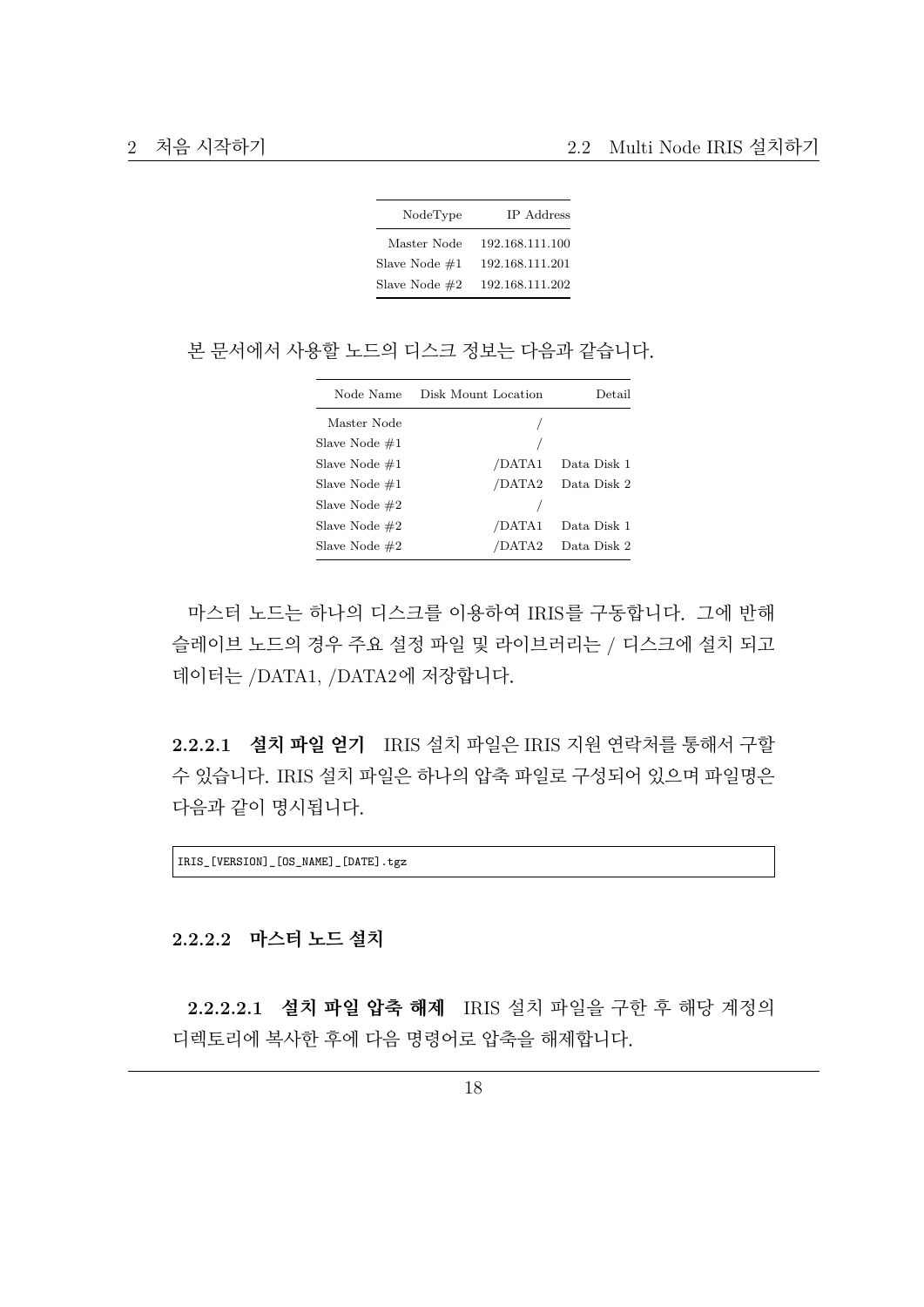```
[iris@master ~]$ ls
IRIS_1.5.0.b.0.tgz
[iris@master ~]$ tar xzvf IRIS_[VERSION]_[OS_NAME]_[DATE].tgz
.
.
.
[iris@master ~]$ ls
IRIS IRIS_1.5.0.b.0.tgz
[iris@master ~]$
```
압축을 해제하면 IRIS 폴더가 생성됩니다.

**2.2.2.2.2 기초 IRIS 설치 설정** IRIS 설치 서문에서도 언급했지만 IP Address 지정해주는 설정작업이 필요합니다. IRIS/setup/pre-config/ 폴더에 파일을 만들어 주면 기초 설정은 종료됩니다. 필요한 파일은 두가지로 master, slaves 파일입니다. 이 두 파일은 모든 노드에 생성해야 합니다. 먼저 master 파일을 생성합니다.

```
[iris@master ~]$ cd ~/IRIS/setup/pre-config/
[iris@master pre-config]$ vi master
-------------------------------------------------------
0|192.168.111.100
```
master 파일은 위에 한줄을 작성해주면 됩니다. 포맷의 의미는 다음과 같습 니다. 먼저 첫번째 0은 노드들이 가지는 ID입니다. 모든 노드는 정수 포맷의 ID를 가집니다. 마스터 노드의 경우 무조건 0으로 세팅하여야 합니다. 0 직후에 나오는 '|'는 분리자로 대문자 "I" 혹은 소문자 "l", 숫자 "1" 이 아니라 파이프기호 입니다. 다음 값으로 마스터 노드의 IP 주소가 들어갑니다. 다음은 slaves 파일을 생성할 차례입니다.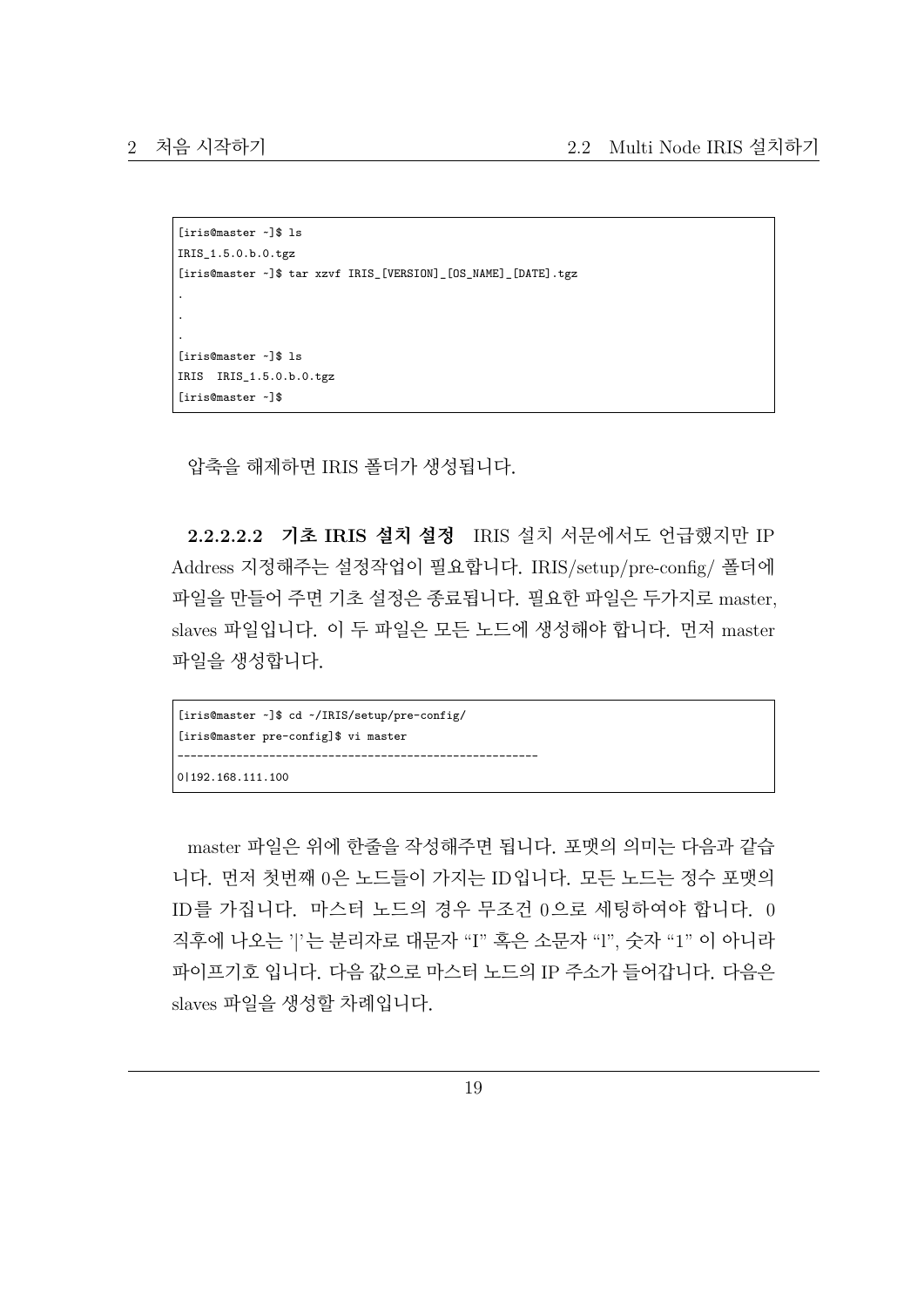```
[iris@master ~]$ cd ~/IRIS/setup/pre-config/
[iris@master pre-config]$ vi slaves
-------------------------------------------------------
1|192.168.111.201
2|192.168.111.202
```
slaves 파일 역시 master 파일의 구성과 같습니다. master 파일의 경우 노드 0 하나만 입력하면 되지만 slaves는 모든 슬레이브 노드 정보를 리스트 형태로 작성해야합니다. 노드 ID의 경우 0보다 큰 값은 모두 사용가능합니다.

**2.2.2.2.3 설치 스크립트 실행** 기초 설치 설정이 완료되면 설치 스크립트 를 실행합니다.

```
[iris@master ~]$ cd ~/IRIS/setup/
[iris@master setup]$ ./Install.sh
!! installation check start
  !! SUCCESS : 00.pre-config.sh : + ok
   !! SUCCESS : 10.user-config.sh : + ok
   !! SUCCESS : 20.ha-check.sh : ! HA FALSE
  !! SUCCESS : 30.master_ip.sh : ! MASTERIP 192.168.111.100
  !! SUCCESS : 40.slave_ip.sh : ! SLAVEIP 192.168.111.201
   !! SUCCESS : 50.my_ip.sh : ! MYIP 192.168.111.100
   !! SUCCESS : 51.my_mode.sh : ! MYMODE MASTER
  !! SUCCESS : 52.my_node_id.sh : ! MYNODEID 0
!! installation process start
   !! 00.env-install.sh process start
     !! remove old env
     !! create new env
      !! add to bash profile
   !! 10.user-limits.sh process start
      !! this script need sudoer
      !! you must enter your password for edit limits configuration
      !! security nproc limit setting
        !! limits nproc is already setted
      !! security nofile limit setting
```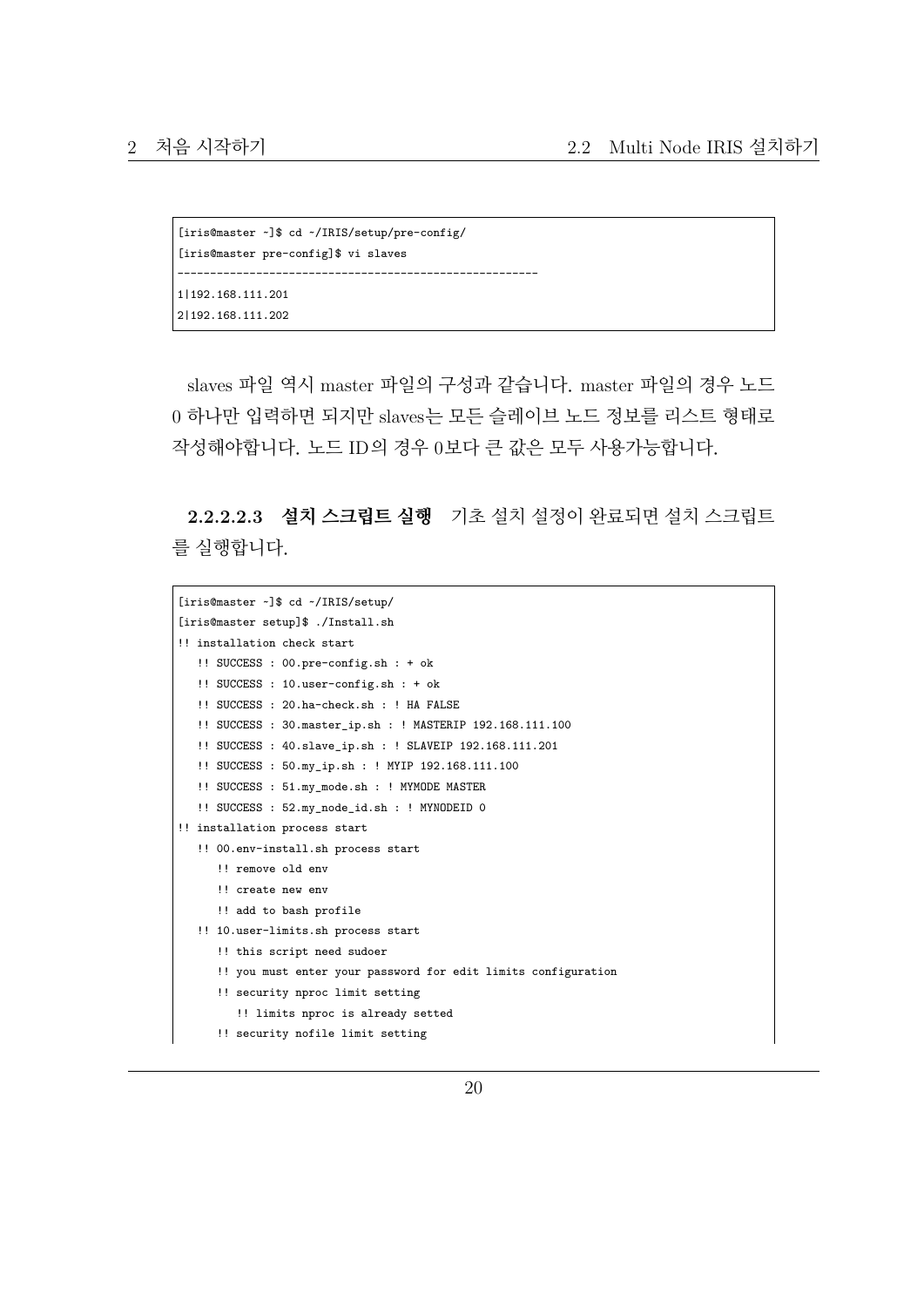```
!! limits nofile is already setted
   !! 20.create-script.sh process start
     !! create runUDMCheck
     !! create ramdisk noti.sh
   !! 30.create-directory.sh process start
   !! 40.m6_config.sh process start
   !! 50.help.sh process start
   !! 60.mps_config.sh process start
   !! 70.crontab.sh process start
   !! 80.add_stickybit.sh process start
      !! this script need sudoer pass. please enter password
We trust you have received the usual lecture from the local System
Administrator. It usually boils down to these three things:
   #1) Respect the privacy of others.
   #2) Think before you type.
   #3) With great power comes great responsibility.
[sudo] password for iris:
[iris@master setup]$
```
중간에 root 권한을 사용하는 부분이 있으므로 iris 계정의 비밀번호를 입력 합니다. 설치 스크립트 완료 후 환경 변수 적용을 위해 로그 아웃한 후에 다시 로그인 합니다.

**2.2.2.2.4 데이터 베이스 초기화 하기** 설치 스크립트 완료 후 로그 아웃한 후 다시 로그인 했다면, 이로써 기본적인 라이브러리 및 IRIS 라이브러리 설치 는 완료입니다. 하지만 현재 IRIS 마스터 노드는 외형만 준비 된 것이지 코어 부분은 데이터 베이스 초기화를 거쳐야 생성됩니다. 아래 명령을 수행합니다.

```
[iris@master ~]$ ~/IRIS/bin/Admin/DatabaseInit
Database Init Start.
Database Init Complete.
[iris@master ~]$
```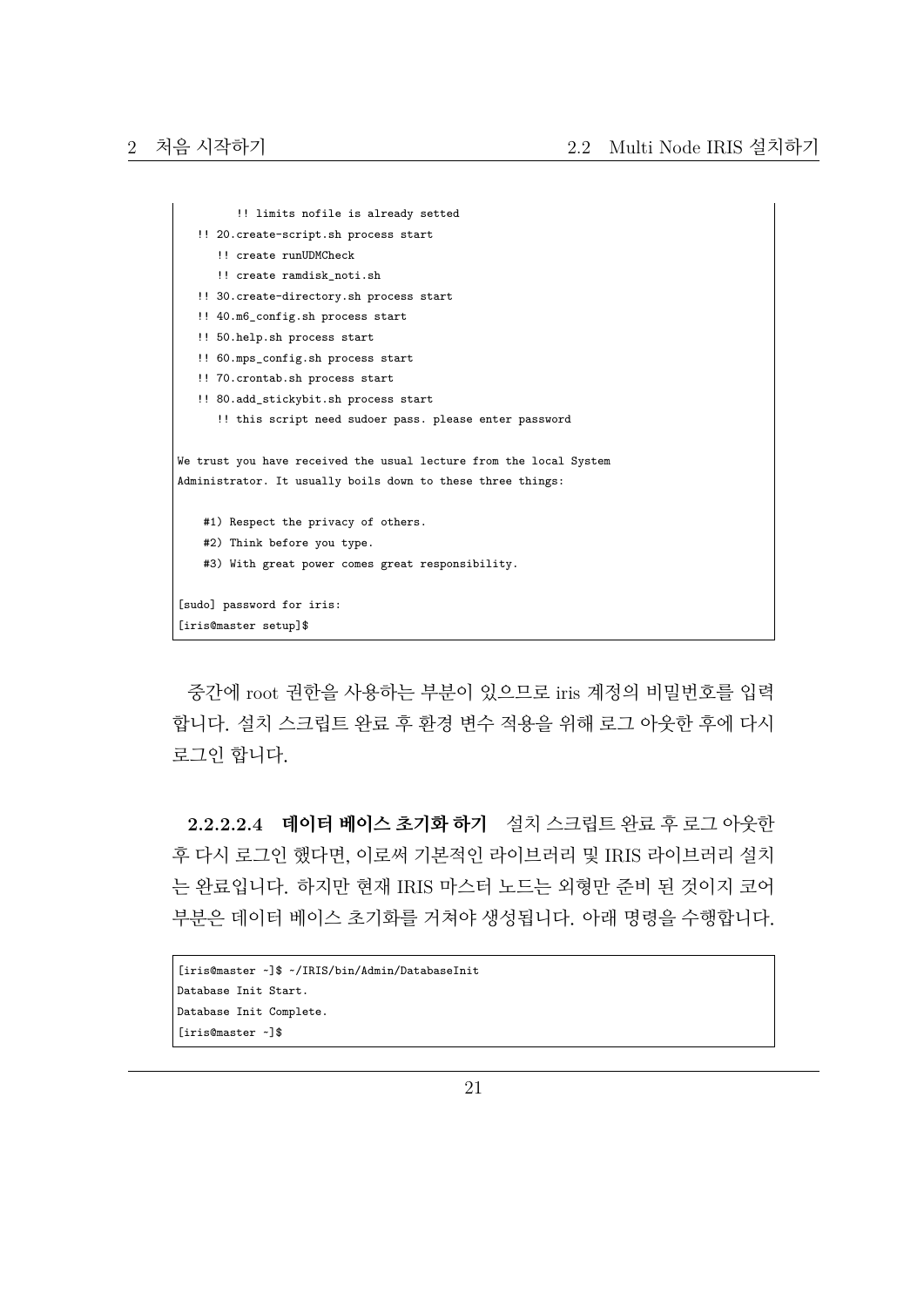마스터 노드 설치과 완료 되었습니다. 슬레이브 노드를 설치하기 전에 데몬을 실행하고 정상 동작을 확인해야 합니다.

**2.2.2.2.5 IRIS Startup** IRIS 에서는 IRIS 데몬들을 실행하기 위해서 Startup 명령어를 제공한다. 본 챕터에서는 이를 이용하여 마스터 노드를 동작시키고 정상 동작하는지 확인합니다. 먼저 아래 명령어를 수행해서 IRIS 마스터 노드의 데몬을 실행합니다.

| [iris@master ~]\$ ~/IRIS/bin/Admin/IRIS-Startup                    |                                                      |              |      |        |       |                   |  |  |  |  |  |
|--------------------------------------------------------------------|------------------------------------------------------|--------------|------|--------|-------|-------------------|--|--|--|--|--|
| ! NODE TYPE is MASTER                                              |                                                      |              |      |        |       |                   |  |  |  |  |  |
| ! COMMAND TYPE is START                                            |                                                      |              |      |        |       |                   |  |  |  |  |  |
| ! MPS DAEMON PORT is 5998                                          |                                                      |              |      |        |       |                   |  |  |  |  |  |
| ! RUN RECOVER is True                                              |                                                      |              |      |        |       |                   |  |  |  |  |  |
| Do you want continue? $(y/N)$ : y                                  |                                                      |              |      |        |       |                   |  |  |  |  |  |
| !!! IRIS MASTER node start soon !!!                                |                                                      |              |      |        |       |                   |  |  |  |  |  |
|                                                                    |                                                      |              |      |        |       |                   |  |  |  |  |  |
|                                                                    |                                                      |              |      |        |       |                   |  |  |  |  |  |
| - mps daemon check                                                 |                                                      |              |      |        |       |                   |  |  |  |  |  |
| - mps daemon is not running.                                       |                                                      |              |      |        |       |                   |  |  |  |  |  |
| - mps daemon start : True                                          |                                                      |              |      |        |       |                   |  |  |  |  |  |
|                                                                    |                                                      |              |      |        |       |                   |  |  |  |  |  |
|                                                                    |                                                      |              |      |        |       |                   |  |  |  |  |  |
| - run all IRIS daemon.                                             |                                                      |              |      |        |       |                   |  |  |  |  |  |
|                                                                    |                                                      |              |      |        |       |                   |  |  |  |  |  |
|                                                                    |                                                      |              |      |        |       |                   |  |  |  |  |  |
| - please check IRIS daemon.                                        |                                                      |              |      |        |       |                   |  |  |  |  |  |
|                                                                    |                                                      |              |      |        |       |                   |  |  |  |  |  |
| NAME<br>ABN<br>MID                                                 | DESC                                                 | GROUP        | MODE | PID    | CMD   | STA               |  |  |  |  |  |
| <begin></begin>                                                    |                                                      |              |      |        |       |                   |  |  |  |  |  |
| 0K   17000   NSD   node selector   Master   NML   2899   ACT   ACT |                                                      |              |      |        |       |                   |  |  |  |  |  |
| 0K   17050   LISTENER   listener   Master   NML   2896             |                                                      |              |      |        | $ACT$ | $ACT \mid \ldots$ |  |  |  |  |  |
| OK   17200   GTAD                                                  | global table         Master       NML   2891     ACT |              |      |        |       | $ACT \mid \ldots$ |  |  |  |  |  |
| 0K   17210   DLD   data locator   Master   NML   2895   ACT        |                                                      |              |      |        |       | $ACT \mid \ldots$ |  |  |  |  |  |
| OK   17432   PGD                                                   | priviledge grant   Master   NML   2888               |              |      |        | $ACT$ | $ACT \mid \ldots$ |  |  |  |  |  |
| OK   17478   EHD   environment                                     |                                                      | Master   NML |      | 2908   | $ACT$ | ACT               |  |  |  |  |  |
| OK   17500   BIM   backend integrity   Master   NML                |                                                      |              |      | $2900$ | $ACT$ | $ACT \mid \ldots$ |  |  |  |  |  |
|                                                                    |                                                      |              |      |        |       |                   |  |  |  |  |  |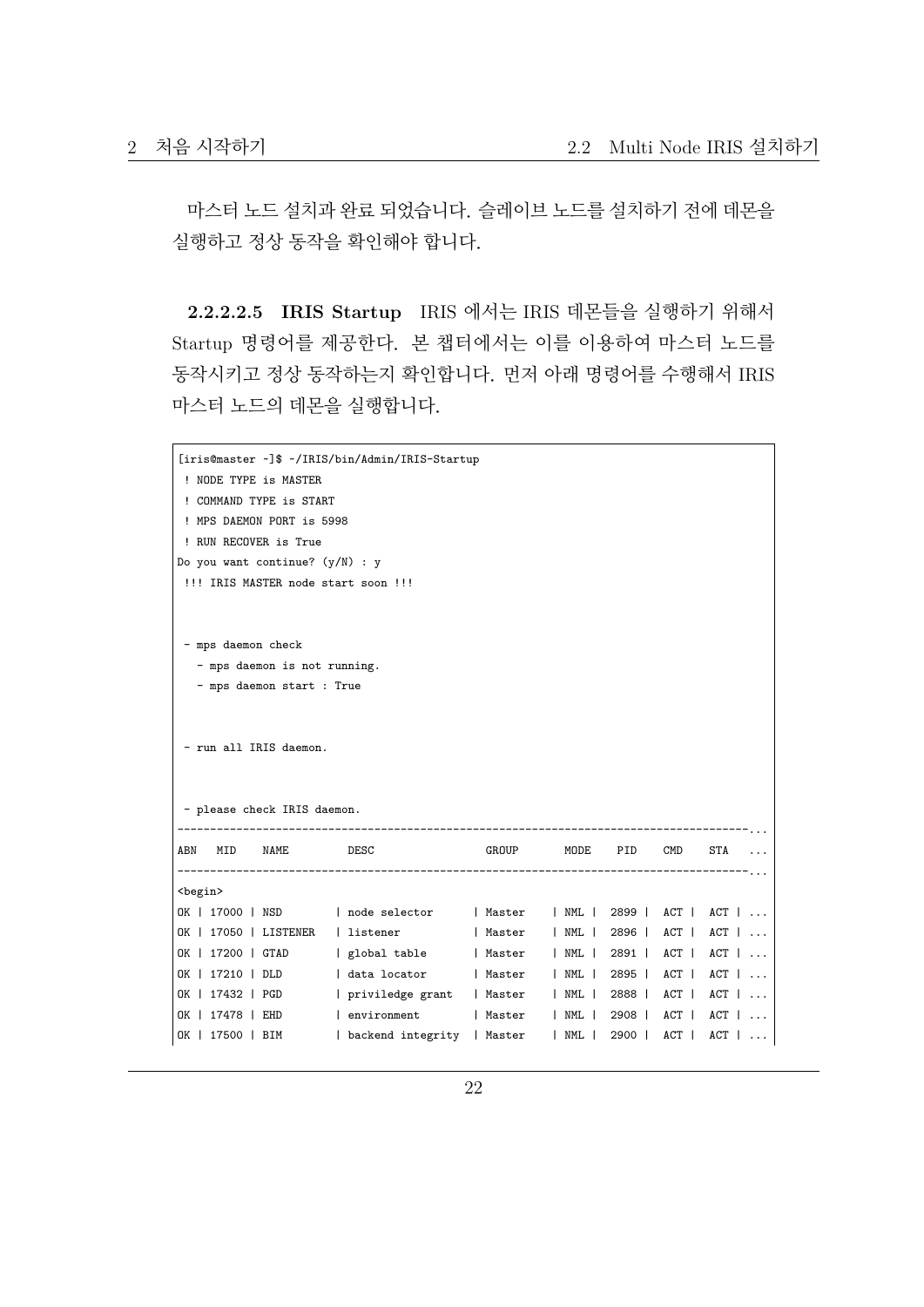| OK   17990   SMD                    | system monitor       Master     NML   1872    ACT    ACT |  |                                 |  |  |  |                                                          |  |                                         |                            |  |  |
|-------------------------------------|----------------------------------------------------------|--|---------------------------------|--|--|--|----------------------------------------------------------|--|-----------------------------------------|----------------------------|--|--|
| OK   97799   DTD                    | data transfer                                            |  | Common   NML   1792             |  |  |  |                                                          |  |                                         | $ACT \mid ACT \mid \ldots$ |  |  |
| OK   97800   CMDD                   | command daemon                                           |  | Common   NML   2890   ACT   ACT |  |  |  |                                                          |  |                                         |                            |  |  |
| OK   97902   SM                     | status monitor                                           |  | Common                          |  |  |  | NML   2892                                               |  | $ACT$ $ $ $ACT$ $ $ $ $ $ $ $ $ $ $ $ $ |                            |  |  |
| OK   97999   LogDaemon   log daemon |                                                          |  | Common                          |  |  |  | $\vert$ NML $\vert$ 2903 $\vert$ ACT $\vert$ ACT $\vert$ |  |                                         |                            |  |  |
| $end$                               |                                                          |  |                                 |  |  |  |                                                          |  |                                         |                            |  |  |
| [iris@master ~]\$                   |                                                          |  |                                 |  |  |  |                                                          |  |                                         |                            |  |  |

마지막 결과 화면을 보면 현재 데몬들이 어떻게 동작하는지 확인할 수 있습 니다. 다음 명령어를 이용하여 결과 화면을 다시 한번 살펴봐야 합니다.

|                 | [iris@master ~]\$ mps |                  |                                     |          |             |                   |            |                              |
|-----------------|-----------------------|------------------|-------------------------------------|----------|-------------|-------------------|------------|------------------------------|
| ABN             | MID                   | NAME             | DESC                                | GROUP    | MODE        | PID               | <b>CMD</b> |                              |
| <begin></begin> |                       |                  |                                     |          |             |                   |            |                              |
| OK              |                       | 17000   NSD      | node selector                       | l Master | $ $ NML $ $ | 2899 I            |            | $ACT \mid \ldots$            |
| OK I            |                       | 17050   LISTENER | l listener                          | Master   | $ $ NML $ $ | 2896              |            | $ACT \mid \ldots$            |
| OK I            |                       | 17200   GTAD     | global table                        | Master   | $ $ NML $ $ | 2891              |            | $ACT \mid \ldots$            |
|                 | OK   17210   DLD      |                  | data locator                        | Master   | I NML I     | 2895              |            | $ACT \mid \ldots$            |
|                 | OK   17432   PGD      |                  | priviledge grant                    | Master   | I NML I     | 2888              |            | $ACT \mid \ldots$            |
|                 | OK   17478   EHD      |                  | environment                         | Master   | I NML I     | 2908              |            | $ACT \mid \ldots$            |
|                 | OK   17500   BIM      |                  | backend integrity   Master          |          | $ $ NML $ $ | 2900              |            | $ACT \mid \ldots$            |
|                 |                       | OK   17990   SMD | system monitor   Master             |          |             | $\mid$ NML $\mid$ | 1872       | $ACT \mid \ldots$            |
|                 |                       | OK   97799   DTD | data transfer                       | Common   |             |                   |            | $ $ NML $ $ 1792 $ $ ACT $ $ |
|                 | OK   97800   CMDD     |                  | command daemon                      | Common   | I NML I     | 2890              |            | $ACT \mid \ldots$            |
| OK              |                       | 97902   SM       | status monitor                      | Common   | NML         | 2892              |            | $ACT \mid \ldots$            |
|                 |                       |                  | OK   97999   LogDaemon   log daemon | Common   | NML         | 2903 l            |            | $ACT \mid \ldots$            |
| <end></end>     |                       |                  |                                     |          |             |                   |            |                              |
|                 | firis@master ~1\$     |                  |                                     |          |             |                   |            |                              |

mps 라는 명령어를 사용하면 현재 동작중인 데몬의 상태 리스트를 확인 할 수 있습니다. 가장 첫번째 항목이 가장 중요한 것으로 세가지의 상태를 가지고 있습니다.

• OK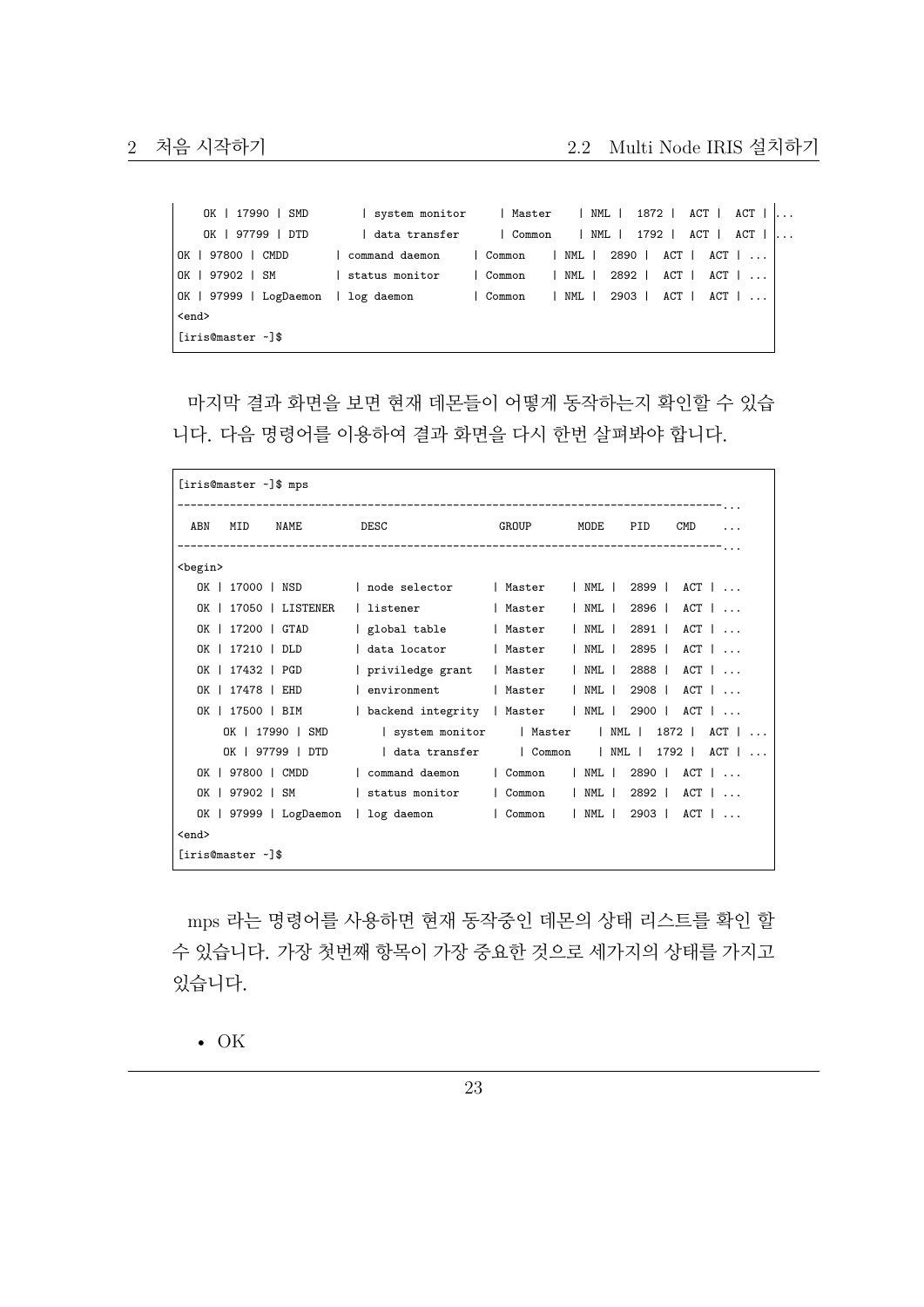• ABN

• \*\*\*

먼저 OK는 "정상 실행중" 이라는 의미입니다. ABN은 "비정상 동작중" 의미입니다. 마지막으로 \*\*\*은 "정상 종료"를 의미합니다. 모두 OK라면 현재 모든 데몬이 정상적으로 동작중이라는 의미입니다. 모든 데몬이 정상적으로 동작하는 것을 확인하였다면 슬레이브 노드 설치를 진행합니다.

#### **2.2.2.3 슬레이브 노드 설치**

**2.2.2.3.1 기본 설치 작업** 기본적인 설치 작업은 마스터와 동일합니다. 본 챕터에서는 해당 내용을 간단하게 설명합니다.

```
[iris@slave1 ~]$ ls
IRIS_1.5.0.b.0.tgz
[iris@slave1 ~]$ tar xzvf IRIS_[VERSION]_[OS_NAME]_[DATE].tgz
.
.
.
[iris@slave1 ~]$ ls
IRIS IRIS_1.5.0.b.0.tgz
[iris@slave1 ~]$ cd ~/IRIS/setup/pre-config
[iris@slave1 pre-config]$ vi master
.
.
.
[iris@slave1 pre-config]$ vi slaves
.
.
.
[iris@slave1 pre-config]$ cd ~/IRIS/setup
[iris@slave1 setup]$ ./Install.sh
!! installation check start
  !! SUCCESS : 00.pre-config.sh : + ok
```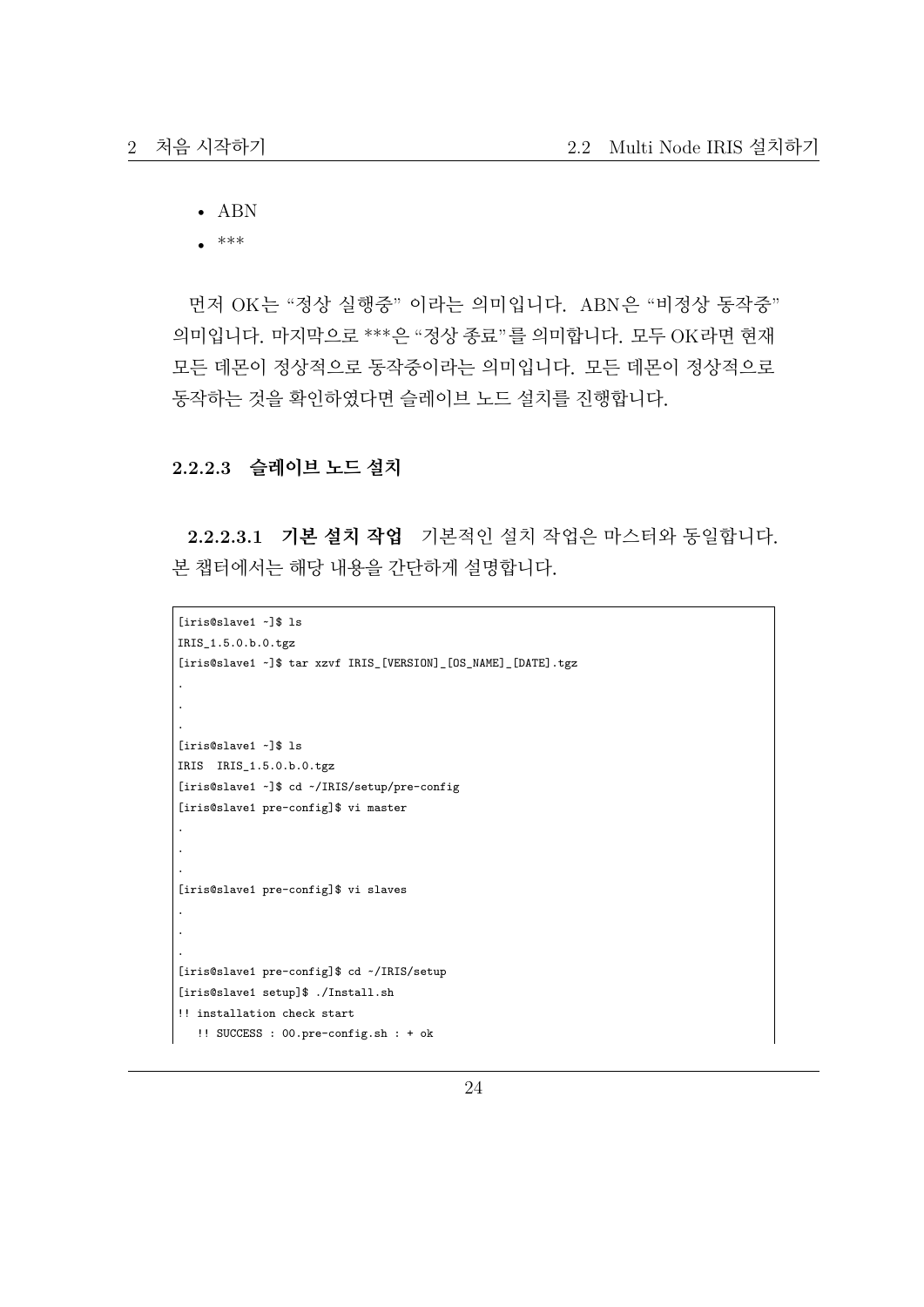```
!! SUCCESS : 10.user-config.sh : + ok
   !! SUCCESS : 20.ha-check.sh : ! HA FALSE
   !! SUCCESS : 30.master_ip.sh : ! MASTERIP 192.168.111.100
  !! SUCCESS : 40.slave_ip.sh : ! SLAVEIP 192.168.111.201,192.168.111.202
   !! SUCCESS : 50.my_ip.sh : ! MYIP 192.168.111.201
   !! SUCCESS : 51.my_mode.sh : ! MYMODE SLAVES
   !! SUCCESS : 52.my_node_id.sh : ! MYNODEID 1
!! installation process start
   !! 00.env-install.sh process start
      !! remove old env
      !! create new env
      !! add to bash profile
   !! 10.user-limits.sh process start
      !! this script need sudoer
      !! you must enter your password for edit limits configuration
      !! security nproc limit setting
         !! limits nproc is already setted
      !! security nofile limit setting
         !! limits nofile is already setted
   !! 20.create-script.sh process start
     !! create runUDMCheck
      !! create ramdisk noti.sh
   !! 30.create-directory.sh process start
   !! 40.m6_config.sh process start
   !! 50.help.sh process start
   !! 60.mps_config.sh process start
   !! 70.crontab.sh process start
   !! 80.add_stickybit.sh process start
      !! this script need sudoer pass. please enter password
We trust you have received the usual lecture from the local System
Administrator. It usually boils down to these three things:
   #1) Respect the privacy of others.
   #2) Think before you type.
   #3) With great power comes great responsibility.
[sudo] password for iris:
[iris@slave1 setup]$ exit
```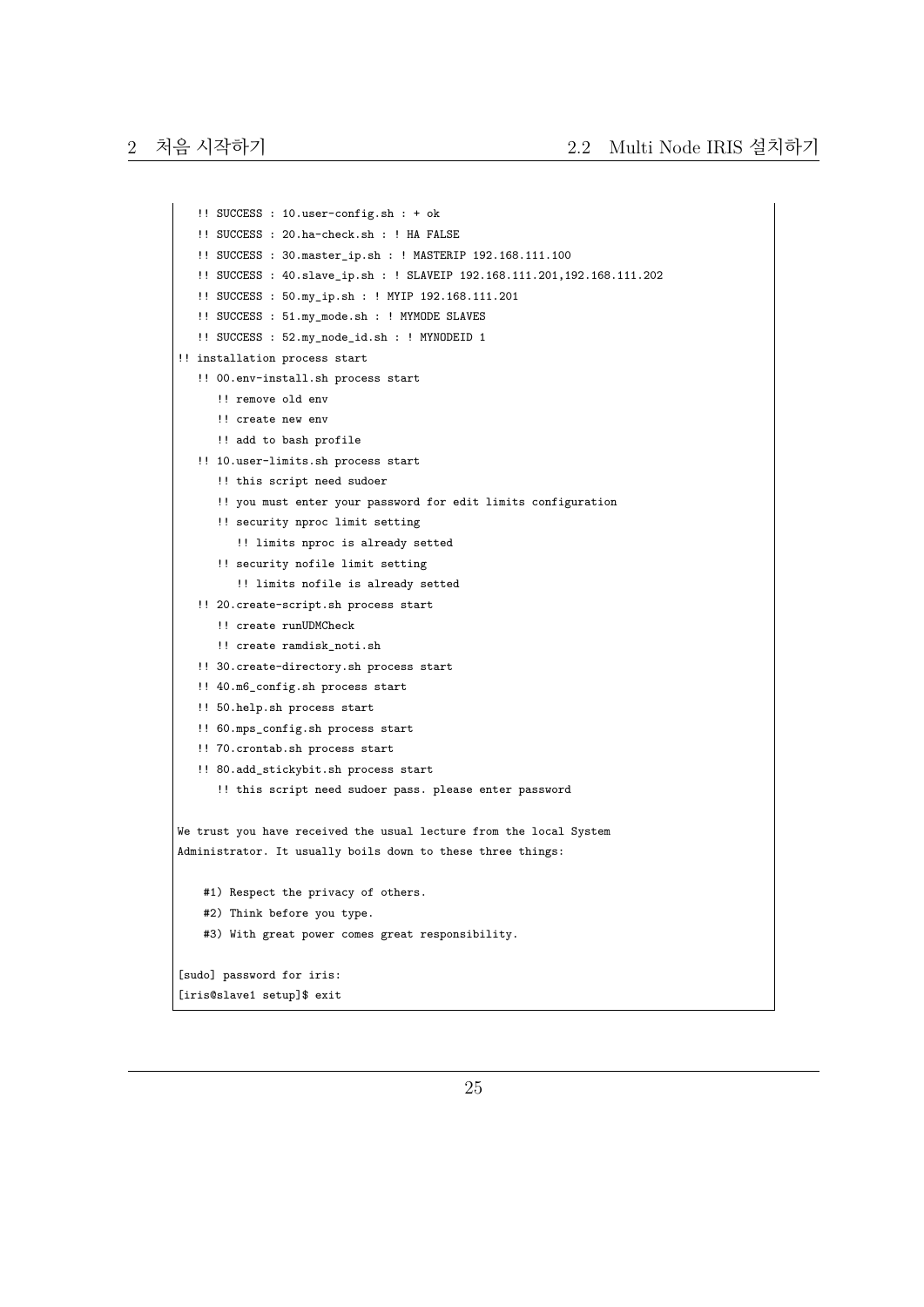설치 스크립트 실행 완료 후 다시 로그인합니다. 로그인 한 후에 다음 과정을 따릅니다. 마스터 노드와 다른 점은 데이터 베이스 초기화 과정은 생략된다는 점입니다.

**2.2.2.3.2 슬레이브 노드 기본 설정** 데이터 베이스 초기화 과정은 생략 되지마 대신에 데이터 디스크로 사용할 디스크 링크 생성과정이 추가됩니다. 본 문서에서 구성되어 있는 설치 시스템의 경우 이전 시스템 설명에서와 같이 2개의 데이터 디스크를 따로 운영하고 있습니다. 해당 디스크에 IRIS에서 사용할 폴더를 만든 후에 권한 설정 후 링크를 추가합니다. 해당 내용은 아래와 같이 진행됩니다.

```
[iris@slave1 ~]$ sudo mkdir -p /DATA1/iris/data
[iris@slave1 ~]$ sudo chown -R iris:iris /DATA1/iris
[iris@slave1 ~]$ sudo mkdir -p /DATA2/iris/data
[iris@slave1 ~]$ sudo chown -R iris:iris /DATA2/iris
[iris@slave1 ~]$ cd ~/IRIS/data/slave_disk
[iris@slave1 slave_disk] ln -s /DATA1/iris/data part00
[iris@slave1 slave_disk] ln -s /DATA2/iris/data part01
```
**2.2.2.3.3 IRIS Startup** 위의 모든 작업이 완료 되면 Startup 명령을 수행합니다.

```
[iris@slave1 ~] ~/IRIS/bin/Admin/IRIS-Startup
! NODE TYPE is SLAVE
! COMMAND TYPE is START
! MPS DAEMON PORT is 5998
! RUN RECOVER is True
Do you want continue? (y/N) : y
!!! IRIS SLAVE node start soon !!!
- mps daemon check
  - mps daemon is not running.
```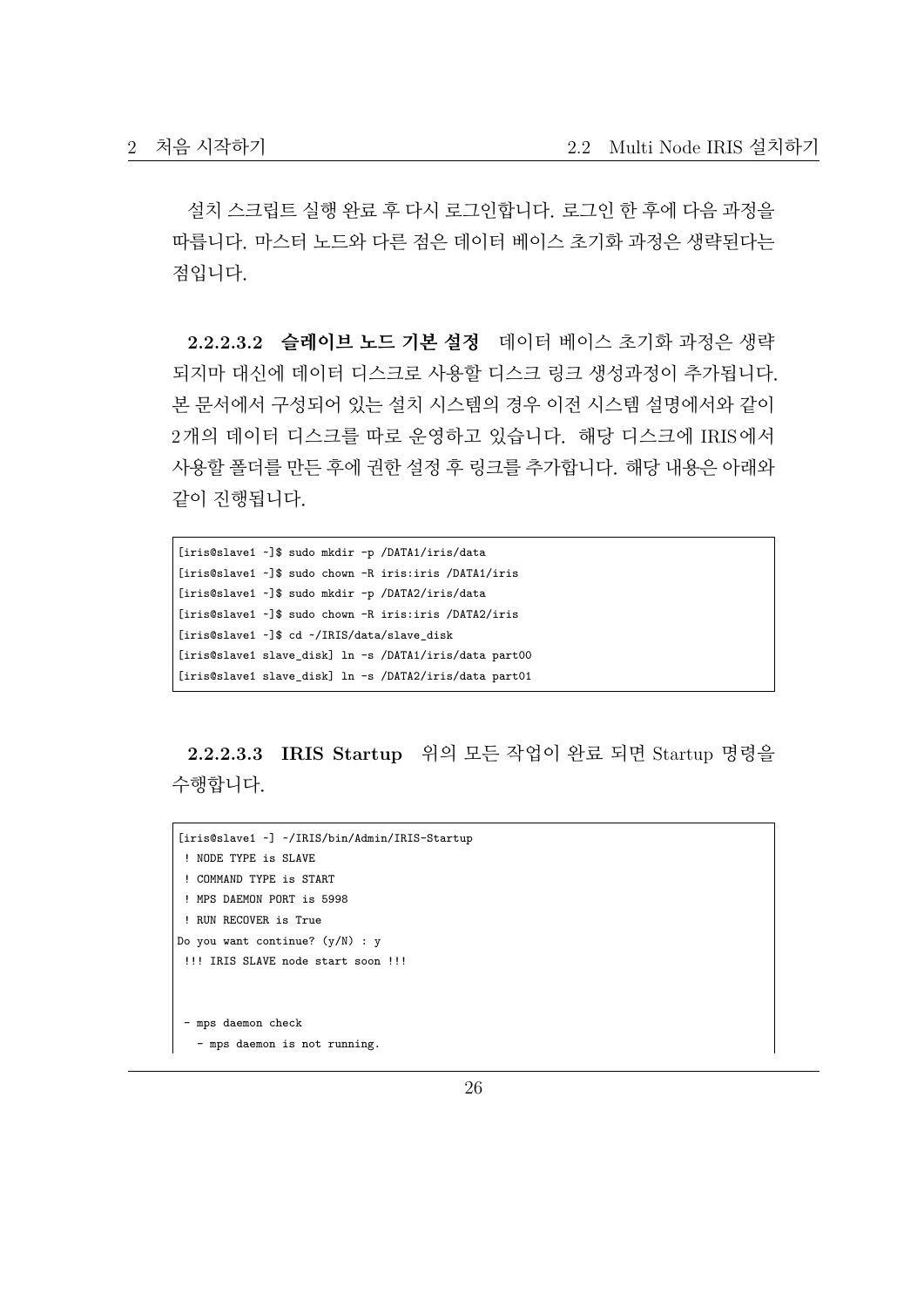```
- mps daemon start : True
- ramfs check
   - ramfs check : /home/iris/IRIS/data/master
     - directory check : OK
     - ramfs is not mounted.
[sudo] password for iris:
     - ramfs mount : OK
     - ramfs wrong owner.
[sudo] password for iris:
     - owner change : OK
  - ramfs check : /home/iris/IRIS/data/slave
     - directory check : OK
     - ramfs is not mounted.
[sudo] password for iris:
     - ramfs mount : OK
     - ramfs wrong owner.
[sudo] password for iris:
     - owner change : OK
Sync SYS NODE INFO : OK
Sync SYS_TABLE_INFO : OK
Sync SYS_INDEX_INFO : OK
Sync SYS_RECYCLEBIN : OK
Sync SYS_PROC_INFO : OK
Sync SYS_SCHED_INFO : OK
Sync SYS_HELP : OK
Sync SYS_USERS : OK
Sync SYS_DENY_USERS : OK
Sync SYS_TABLE_PRIV : OK
Sync SYS_PROC_PRIV : OK
Sync SYS_PM_CONF : OK
- recover start
=== RECOVER OPTION =============================================================
option HARD : False
option ALLNODE : False
option THREAD COUNT : 2
```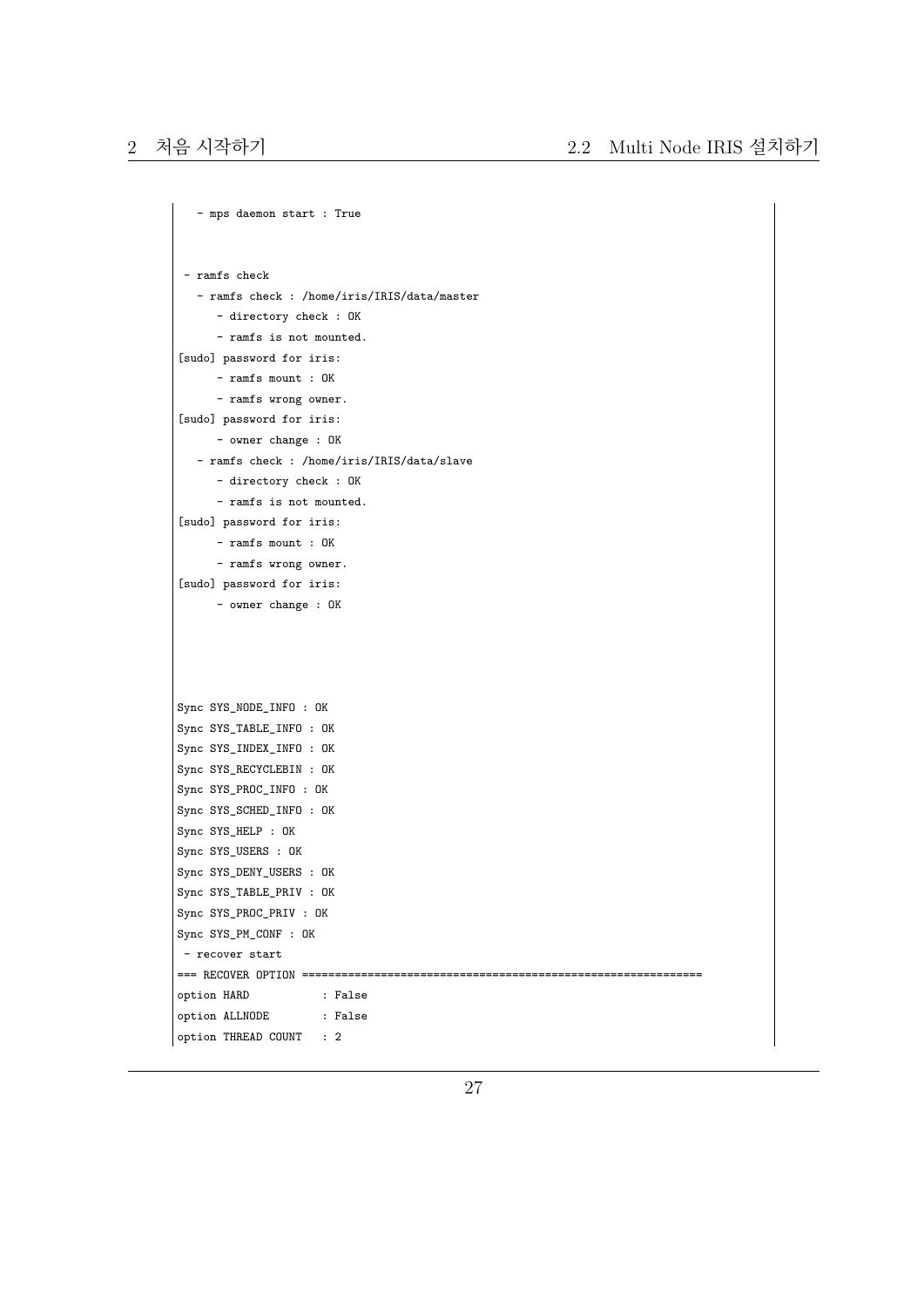```
option MASTER ACCOUNT : None
option USE-SCP : False
option CLEAN : True
option FAST : False
================================================================================
Sync SYS_NODE_INFO : OK
Sync SYS_TABLE_INFO : OK
Sync SYS_INDEX_INFO : OK
Sync SYS_RECYCLEBIN : OK
Sync SYS_PROC_INFO : OK
Sync SYS_SCHED_INFO : OK
Sync SYS_HELP : OK
Sync SYS_USERS : OK
Sync SYS_DENY_USERS : OK
Sync SYS_TABLE_PRIV : OK
Sync SYS_PROC_PRIV : OK
Sync SYS_PM_CONF : OK
Target Table List : ['SYS_CPU_INFO', 'SYS_DISK_INFO', 'SYS_ERROR_LOG_INFO',
'SYS_NETWORK_INFO', 'SYS_OS_INFO', 'SYS_RAM_INFO', 'SYS_SESSION_DATA',
'SYS_TABLE_SIZE_INFO']
Estimated Total Time : 00:00:00
Table Recovering Start.
Nothing to Recover : SYS_CPU_INFO
Nothing to Recover : SYS_DISK_INFO
Nothing to Recover : SYS_ERROR_LOG_INFO
Nothing to Recover : SYS_NETWORK_INFO
Nothing to Recover : SYS_OS_INFO
Nothing to Recover : SYS_RAM_INFO
Nothing to Recover : SYS_SESSION_DATA
Nothing to Recover : SYS_TABLE_SIZE_INFO
=== SUMMARY ====================================================================
File Count : Total 0, Skip 0, Success 0, Fail 0, Delete 0,
            Found-D 0, Remain-D 0
Run Time : 00:00:00
Start Time : Tue Jun 2 06:27:18 2015
End Time : Tue Jun 2 06:27:19 2015
================================================================================
=== RECOVER OPTION =============================================================
```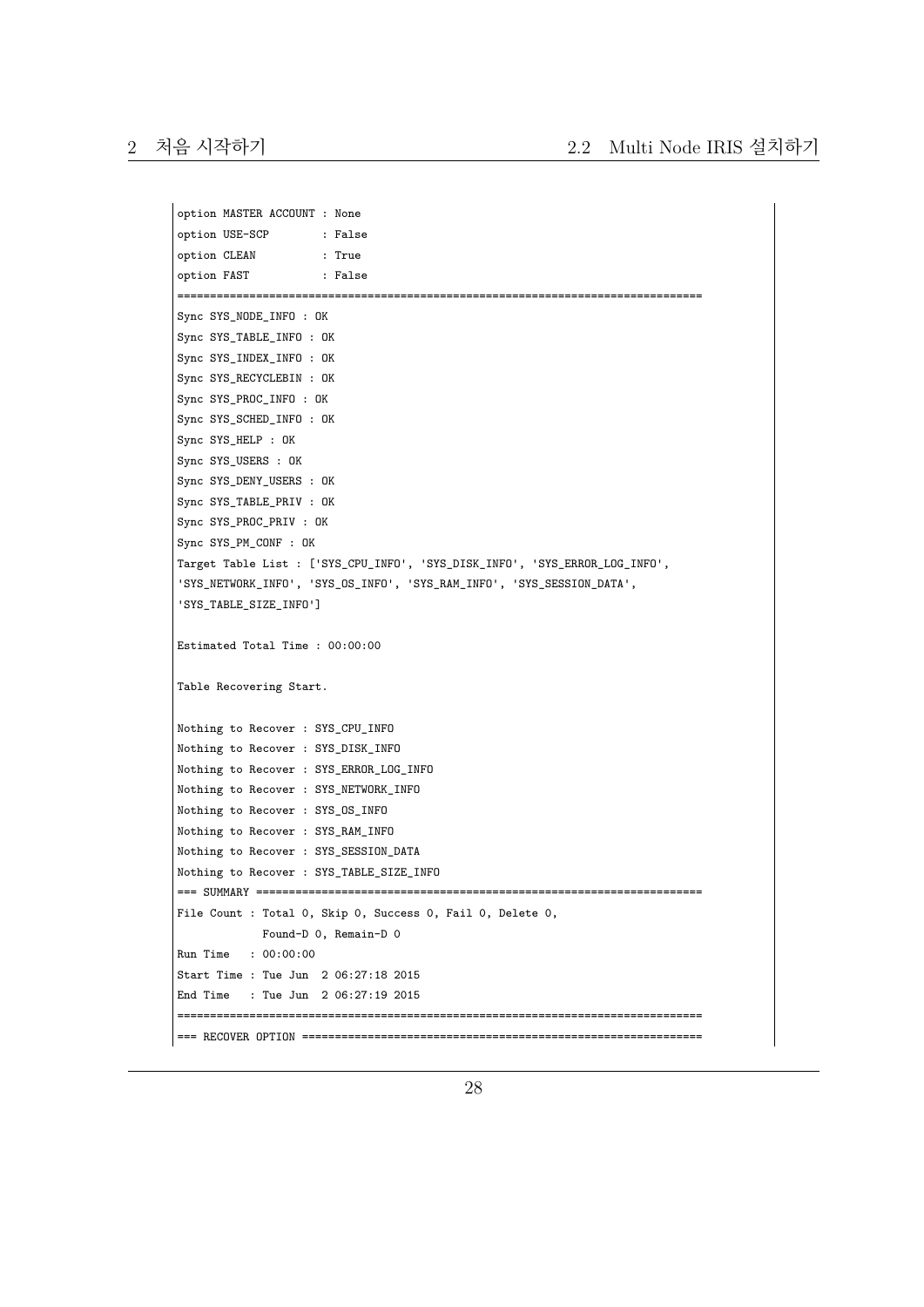```
option HARD : False
option ALLNODE : False
option THREAD COUNT : 2
option MASTER ACCOUNT : None
option USE-SCP : False
option CLEAN : True
option FAST : False
================================================================================
Recover is DONE.
- run all IRIS daemon.
- please check IRIS daemon.
    ---------------------------------------------------------------------------------------...
ABN MID NAME DESC GROUP MODE PID CMD STA ...
---------------------------------------------------------------------------------------...
<begin>
OK | 27100 | UDM | userquery dist. | Slave | NML | 3249 | ACT | ACT | ...
OK | 27110 | DSD | data selector | Slave | NML | 3266 | ACT | ACT | ...
OK | 27120 | DCD | data changer | Slave | NML | 3253 | ACT | ACT | ...
OK | 27610 | LSM | local session | Slave | NML | 3257 | ACT | ACT | ...
OK | 27903 | PL | partition locator | Slave | NML | 3256 | ACT | ACT | ...
OK | 27904 | PR | partition remover | Slave | NML | 3251 | ACT | ACT | ...
OK | 27799 | DTD | data transfer | Common | NML | 3252 | ACT | ACT | ...
OK | 97800 | CMDD | command daemon | Common | NML | 3264 | ACT | ACT | ...
OK | 97902 | SM | status monitor | Common | NML | 3255 | ACT | ACT | ...
OK | 97999 | LogDaemon | log daemon | Common | NML | 3258 | ACT | ACT | ...
\langle and \rangle[iris@slave1 ~]$
```
위의 작업이 완료 된 다음에 마스터 노드 설치에서와 같이 mps 명령을 이용 하여 모든 데몬이 정상적인지 확인합니다.

**2.2.2.3.4 노드 등록** 모든 작업이 정상적으로 완료 되었다면 마지막 과정 을 수행합니다. 마지막 과정은 슬레이브 노드를 마스터에 등록하는 과정으로 아래의 명령을 수행합니다.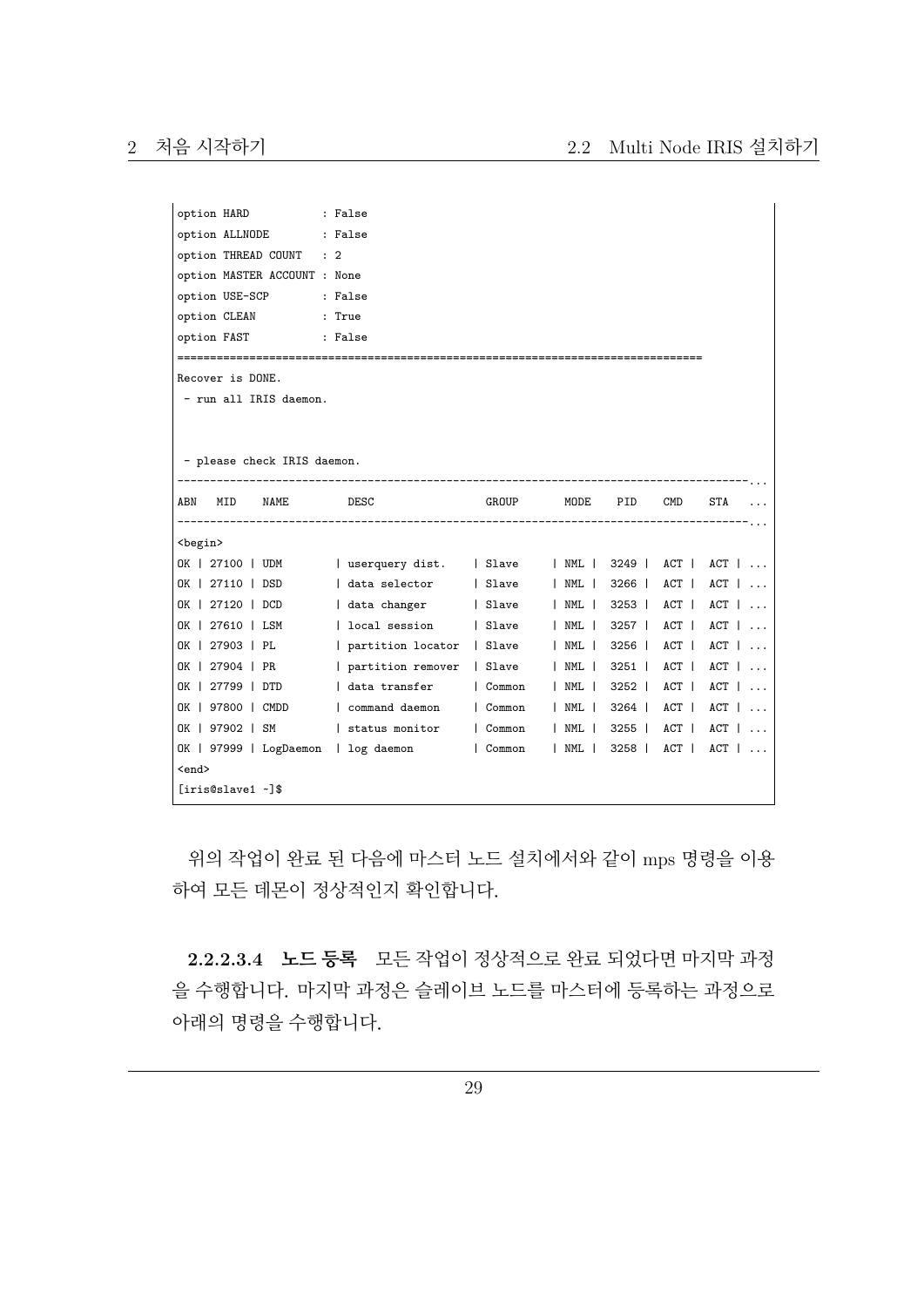[iris@slave1 ~]\$ ~/IRIS/bin/Admin/NodeAdd NODE is Added. (ID:1, IP:192.168.111.201) [iris@slave1 ~]\$

**2.2.2.3.5 반복 작업** 모든 슬레이브 노드에 동일한 작업을 수행합니다.

**2.2.2.4 최종 확인** 최종적으로 확인을 위해서 마스터 노드로 접속합니다. 마스터 노드로 접속해서 아래와 같은 명령을 내리면 주기적으로 노드 전체 상태를 확인할 수 있는 화면이 출력됩니다.

| UPDATE TIME,<br>NODE ID, SYS STATUS, ADM STATUS,<br>IP<br>$\ddotsc$<br>========================<br>======= , , , , |
|--------------------------------------------------------------------------------------------------------------------|
|                                                                                                                    |
|                                                                                                                    |
| NODE:<br>ENABLE, $20150602065738$ , $192.168.111.100$ ,<br>VALID,<br>0,                                            |
| NODE:<br>ENABLE, $20150602065740$ , $192.168.111.201$ ,<br>VALID,<br>1,                                            |
| NODE:<br>ENABLE, $20150602065740$ , $192.168.111.202$ ,<br>2,<br>VALID.                                            |

NODE ID 는 각각의 노드에 할당된 노드 ID를 의미합니다. 여기서 주의 깊게 봐야 하는 부분은 SYS\_STATUS 부분입니다. 이 부분이 모두 VALID는 모두 정상적으로 연결되었다는 의미입니다.

#### <span id="page-29-0"></span>**2.3 Client Package 설치하기**

#### <span id="page-29-1"></span>**2.3.1 Overview**

IRIS에서는 어느 컴퓨터에서나 설치해서 사용할 수 있는 Client Package 를 제공하고 있습니다. 이를 다운로드 받아서 설치시 원하시는 IRIS 서버에 연결할 수 있습니다.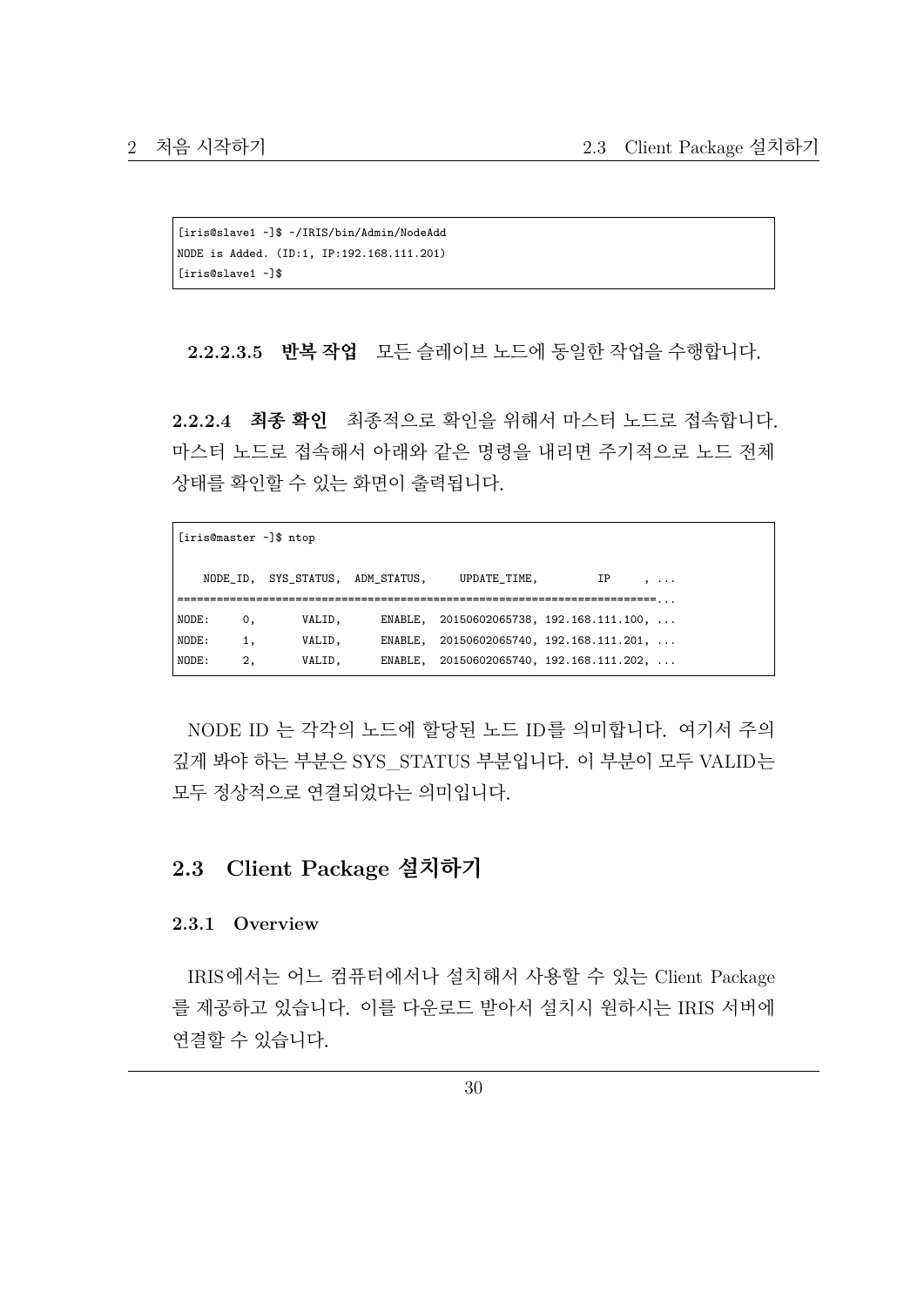#### <span id="page-30-0"></span>**2.3.2 Client Package Overview**

Client Package는 크게 두가지로 구성되어 있습니다.

- IRIS CLI Tool : iplus
- IRIS Python API

#### <span id="page-30-1"></span>**2.3.3 Client Package Install**

IRIS Client Package는 IRIS 설치 프로그램과 독립적으로 제공됩니다.

IRISClient\_[Build Date].tgz

위의 형태를 지니고 있는 파일을 받은 후에 압축을 풀어줍니다.

```
[anyone@localhost ~]$ ls
   IRISClient_[Build Date].tgz
[anyone@localhost ~]$ tar xzvf IRISClient_[Build Date].tgz
.
.
.
[anyone@localhost ~]$ ls
IRISClient IRISClient_[Build Date].tgz
[anyone@localhost ~]$
```
압축을 해제하신 후에 폴더로 들어가보시면 setup.sh 라는 실행 파일이 있습 니다. 이를 실행하면 환경 변수가 자동으로 세팅됩니다. 처음 실행시에는 바로 적용이 되지 않습니다. 다시 로그인을 하시거나 아래처럼 수동으로 적용합니다.

```
[anyone@localhost ~]$ cd IRISClient
[anyone@localhost IRISClient]$ ./setup.sh
[anyone@localhost IRISClient]$ source env.sh
[anyone@localhost IRISClient]$
```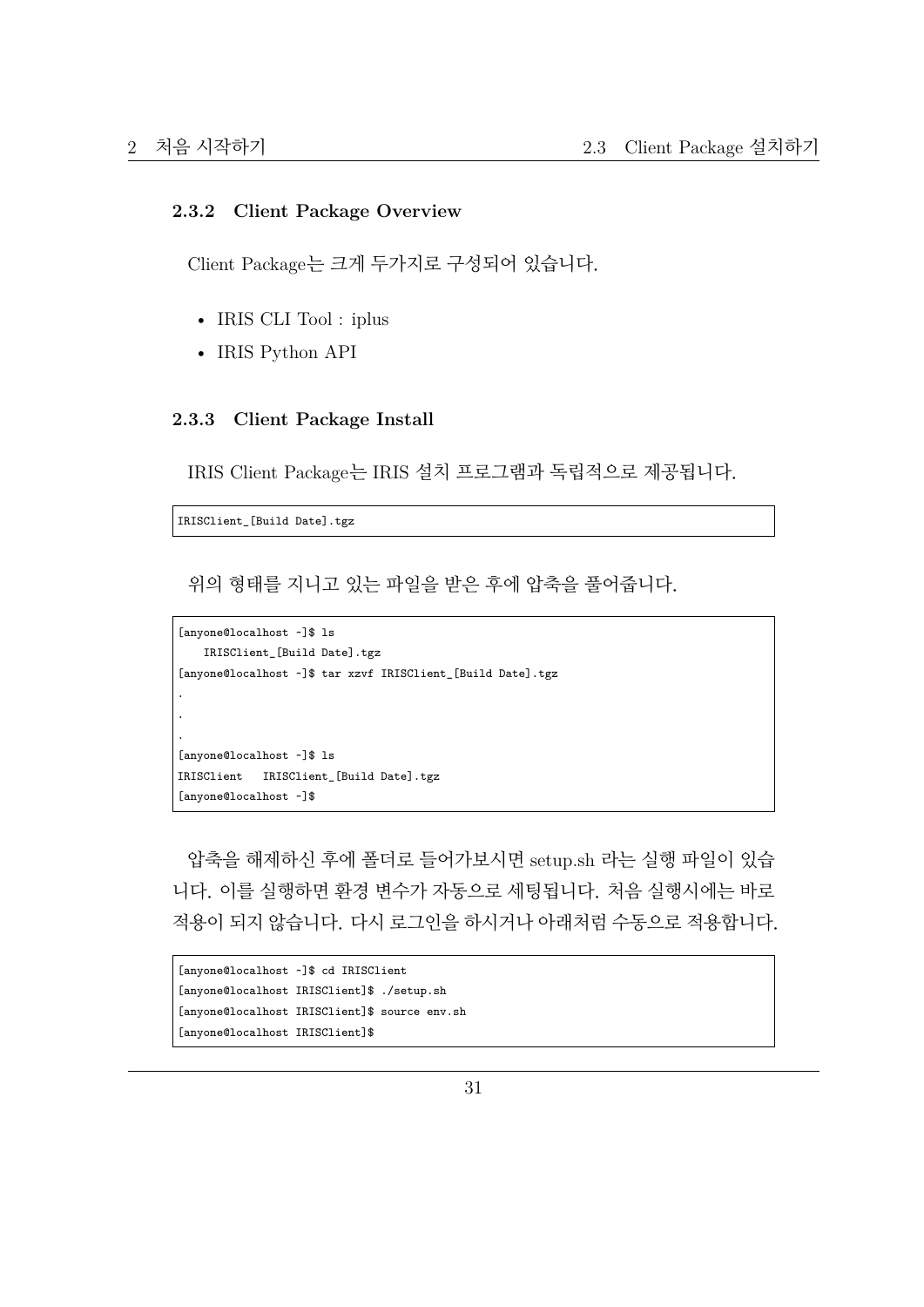#### **2.3.4 IRIS CLI 실행하기**

IRIS 클라이언트 팩키지 설치 완료 후 IRIS에서 제공하는 CLI를 통해서 IRIS에 접속이 가능합니다. IRIS CLI는 아래 위치에 있습니다.

IRISClient/bin/iplus

다음과 같은 옵션으로 실행 가능합니다.

IRISClient/bin/iplus [ID]@[IRIS MASTER\_IP]:[IRIS LISTENER PORT]

아래는 실제 실행하는 모습입니다. 아래에서 사용한 접속 정보는 다음과 같습니다.

| 접속 정보 항목           | 접속에 사용한 값                  |
|--------------------|----------------------------|
| ΙD                 | test [IRIS에서 기본적으로 제공하는 값] |
| PASSWORD           | test [IRIS에서 기본적으로 제공하는 값] |
| IRIS MASTER IP     | 192.168.111.100            |
| IRIS LISTENER PORT | 5050 [IRIS에서 기본값]          |

```
[anyone@localhost ~]$ IRISClient/bin/iplus test@192.168.111.100:5050
Password: test
Connecting to IRIS(test@192.168.111.100:5050).
Connected to IRIS.
Enter ".help" for instructions
iplus>
```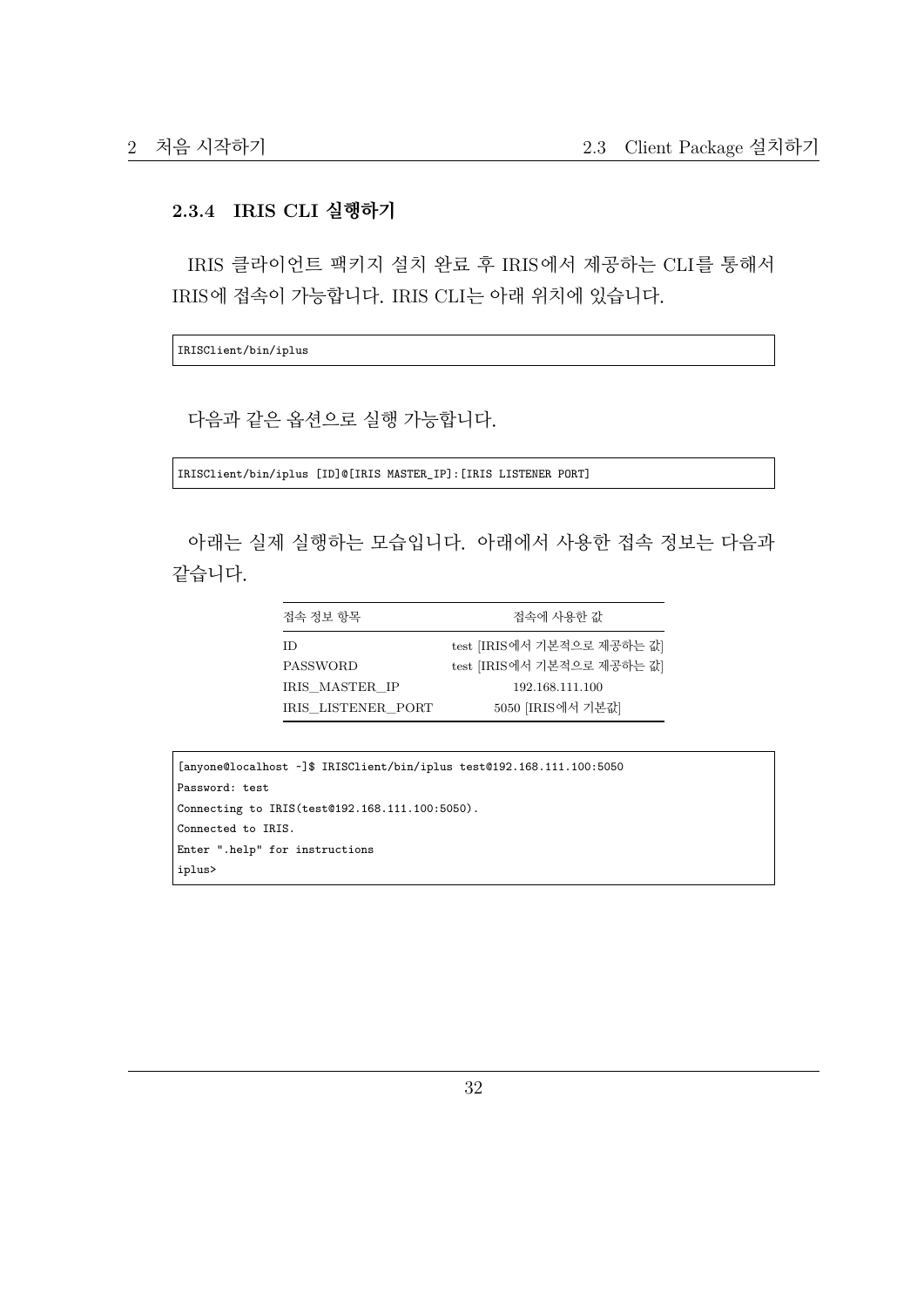#### **2.4 How to use IRIS CLI**

#### <span id="page-32-0"></span>**2.4.1 iplus**

iplus는 IRIS 자체적으로 제공하는 CLI Tool 입니다. 본 챕터에서는 IRIS Client에 포함되어 있는 iplus 를 사용하여 실제 IRIS에 접속, 여러 쿼리를 실행하는 방법에 대해서 설명합니다.

#### **2.4.2 iplus 실행하기**

iplus 실행은 아래와 같은 명령어로 실행이 가능합니다.

[IRISClient 압축 해제된 폴더]/bin/iplus [USER\_ID]@[HOST]:[PORT]

여기서 사용하는 USER\_ID는 IRIS 설치시에 기본적으로 제공하는 아이디를 사용합니다. 설치시 기본 제공하는 아이디와 패스워드는 다음과 같습니다.

test / test

접속 정보인 HOST:PORT는 다음과 같습니다.

[IRIS MASTER IP ADDRESS]:[PORT]

본 문서에서는 IRIS 마스터 노드 IP 주소는 192.168.111.100, 포트 정보는 기본 값인 5050으로 설명합니다. 위의 명령어로 실행을 하면 다음과 같은 콘솔이 나타납니다.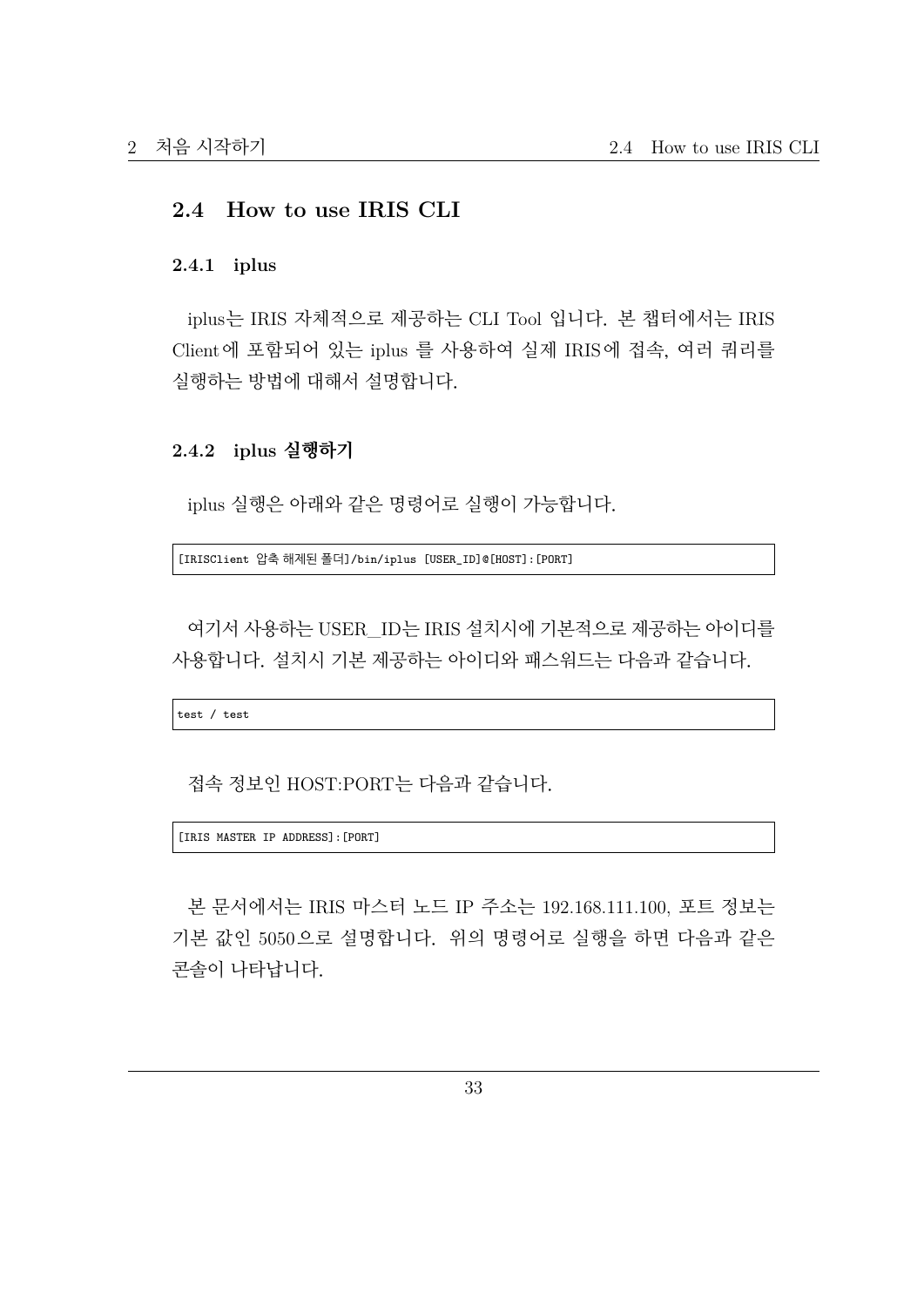```
[client@client ~]$ cd [IRISClinet DIR]/bin
[client@client bin]$ ./iplus test@192.168.111.100:5050
iplus test@127.0.0.1:5050
Password:
Connecting to IRIS(test@127.0.0.1:5050).
Connected to IRIS.
Enter ".help" for instructions
iplus>
```
iplus> 콘솔이 나오면 정상입니다.

#### **2.4.3 쿼리로 데이터 베이스 사용하기**

**2.4.3.1 테이블 생성 하기** 테이블을 생성하기 위해서 기본적으로 확인해야 되는 것은 "테이블 생성 쿼리문" 과 "옵션"입니다. 기본적으로 테이블 생성 쿼리문의 경우 다른 sql 문법과 동일합니다. 아래는 간단한 테스트 테이블 쿼리문입니다.

```
create table LOCAL_TEST_TABLE (
   k TEXT,
   p TEXT,
    a TEXT,
)
```

| 옵션 이름          | 값            | 설명                                  |
|----------------|--------------|-------------------------------------|
| datascope      | LOCAL GLOBAL | 테이블 타입                              |
| ramexpire      | min          | Ram 에서 저장되는 시간. 분 단위로 지정가능          |
| diskexpre      | min          | Disk 에서 저장되는 시간, 분 단위로 지정가능         |
| partitionkey   | column name  | 컬럼 중에서 kev, 키 값으로 사용되는 컬럼 이름        |
| partitiondate  | column name  | 컬럼 중에서 parition, 파티션 값으로 사용되는 컬럼 이름 |
| partitionrange | min          | 파티션을 나눌 시가 범위                       |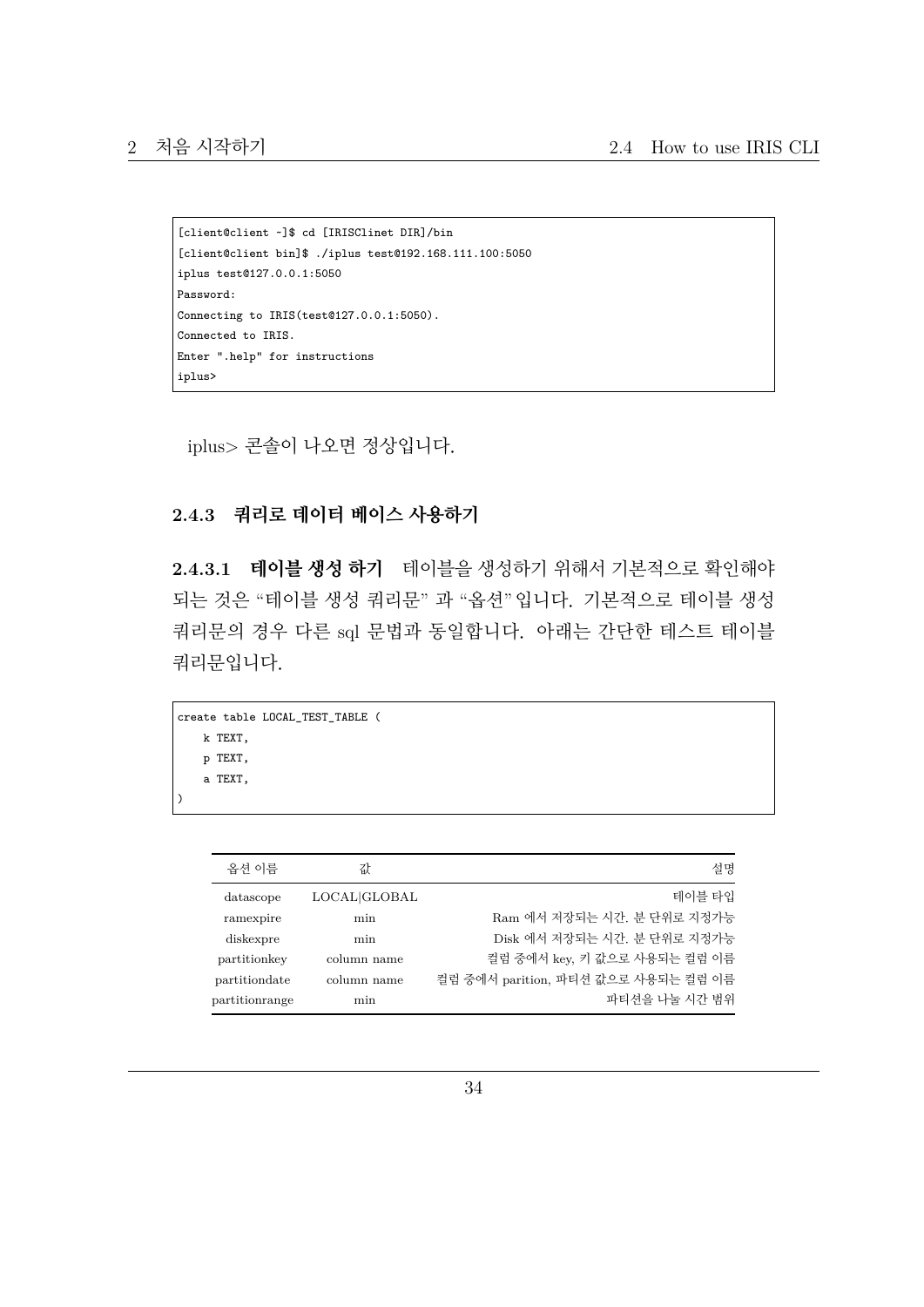이 외에 추가로 붙는 값이 바로 "옵션" 입니다. 옵션 값과 간단한 설명은 위의 표와 같습니다. 먼저 datascope 는 LOCAL, GLOBAL로 나뉘어집니다. LOCAL 테이블은 분산 되어서 저장되는 데이터로 대용량 데이터에 적합합니 다. GLOBAL 테이블은 모든 노드에서 동일한 데이터를 유지하는 테이블로 소용량, 잦은 변경이 없는 데이터에 적합합니다. ramexpire, diskexpire는 각각 램 혹은 디스크에 데이터가 저장되는 시간입니다. 분 단위로 설정할 수 있습 니다. partition 부분은 데이터를 분산하여 저장할 때 저장할 위치를 지정하는 옵션입니다.

"테이블 생성 쿼리문", "옵션" 값을 더하면 다음과 같은 쿼리가 완성됩니다.

```
create table LOCAL_TEST_TABLE (
   k TEXT,
   p TEXT,
    a TEXT
)
datascope LOCAL
ramexpire 60
diskexpire 1440
partitionkey k
partitiondate p
partitionrange 10
;
```
위의 쿼리를 분석하면

```
k, p, a 컬럼을 가지고 있으며 모든 컬럼은 텍스트 데이터를 저장한다.
LOCAL datascope를 가지고 있으며 분산 저장되고,
데이터는 램에서 60분간 저장되며 디스크에서는 1440분, 하루 동안 저장된다.
Partition Key는 k 컬럼의 값을 사용하고 Partition Date 는 p 값을 사용한다.
파티션은 10분 단위로 생성된다.
```
로 이해할 수 있습니다. iplus에서 위의 쿼리를 실행합니다.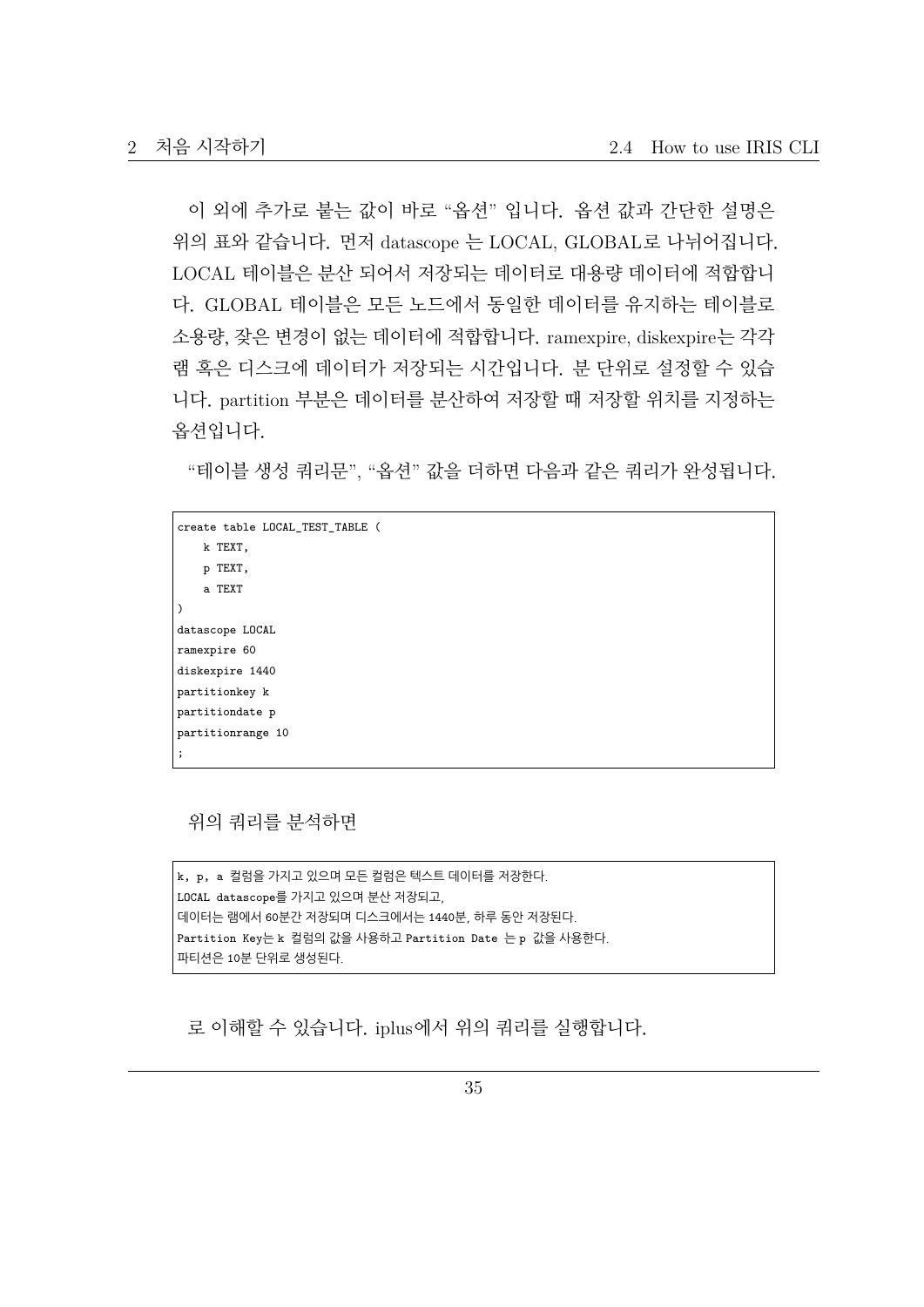```
iplus> create table LOCAL_TEST_TABLE (
    > k TEXT,
    > p TEXT,
     > a TEXT
    >)
    > datascope LOCAL
    > ramexpire 60
    > diskexpire 1440
    > partitionkey k
    > partitiondate p
    > partitionrange 10
    \rightarrow :
Ret : +OK Create table
0.1945 sec
iplus>
```
실행이 정상적으로 실행되면 +OK 메시지와 함께 자세한 메시지가 나타납 니다. 만약 에러가 발생한 경우에는 -ERR 메시지가 나타납니다.

**2.4.3.2 테이블 조회 하기** 테이블을 생성한 후에 +OK 메시지를 확인하여 테이블이 정상 생성된 것을 확인했지만 현재 테이블 리스트를 통하여 한 번 더 확인 하는 과정입니다. 테이블 리스트를 확인 하는 명령어는 먼저 아래와 같습니다.

.table list

위의 명령어를 이용하면 테이블 리스트를 확인할 수 있습니다. 그런데 명 령어를 살펴보면 .table로 시작한다는 것이 보입니다. 즉, 다른 추가 명령이 있습니다. 이를 확인하기 위해서 .table 을 이용한 명령어를 실행해보면 아래와 같은 결과를 얻을 수 있습니다.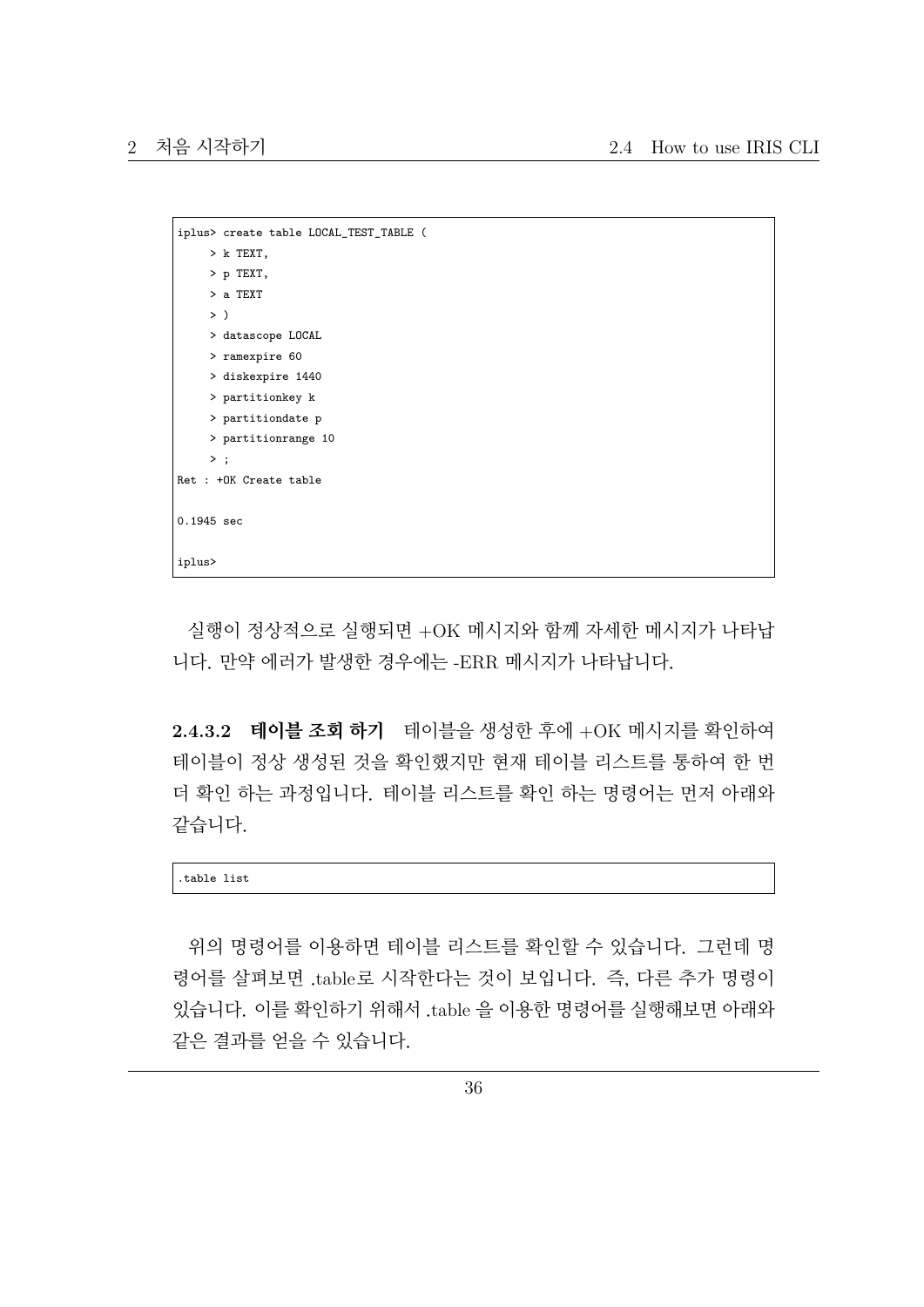```
iplus> .table
Ret : +OK Success
HELP
=======================================================
table command help
    list : show table list
           ex) .table list [options]
          you needs option help, .table list -h
    info : show detail table info
          ex) .table info [table name]
    schema : show tables schema
            ex) .table schema [table name]
=======================================================
8 row in set
0.0807 sec
iplus> .table list
Ret : +OK Success
TABLE_NAME SCOPE RAM_EXP_TIME DSK_EXP_TIME KEY_STRING PARTITION_STRING ...
=======================================================
LOCAL_TEST_TABLE LOCAL 60 1440 k p ...
=======================================================
1 row in set
0.2841 sec
iplus> .table info LOCAL_TEST_TABLE
Ret : +OK Success
TABLE_NAME SCOPE RAM_EXP_TIME DSK_EXP_TIME KEY_STRING PARTITION_STRING ...
=======================================================
\texttt{LOCAL\_TEST\_TABLE\,\,LOGAL} \qquad \qquad 60 \qquad \qquad 1440 \qquad \qquad k \qquad \qquad p \qquad \qquad \ldots=======================================================
1 row in set
0.0407 sec
iplus> .table schema LOCAL_TEST_TABLE
Ret : +OK Success
```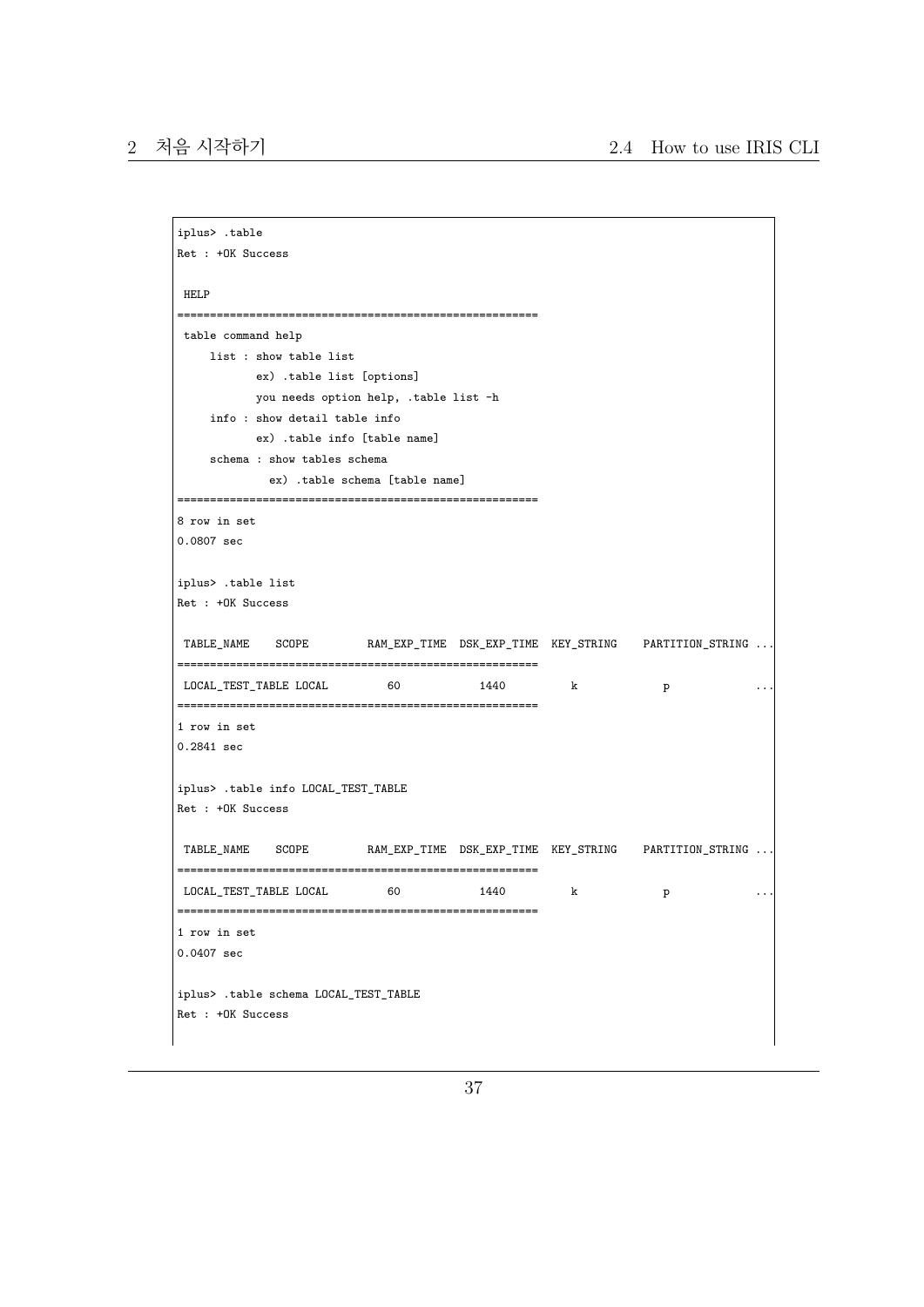```
SQL_SCRIPT
=======================================================
CREATE TABLE LOCAL_TEST_TABLE ( K TEXT , P TEXT , A TEXT );
=======================================================
1 row in set
0.0386 sec
iplus>
```
먼저 .table을 입력하면 HELP 메시지가 출력됩니다. 이곳에서 명령어 리스 트와 옵션을 확인할 수 있습니다. 가장 처음에 나오는 명령어 순대로 살펴보면, list는 테이블 리스트를 출력하고, info [테이블 이름] 은 테이블의 상세 정보를 보여주며, schema [테이블 이름] 은 테이블 스키마를 보여줍니다.

**2.4.3.3 테이블에 데이터 입력하기** 테이블 생성하기에서 생성한 테이블에 데이터를 삽입하는 것을 설명합니다. 입력할 데이터는 아래와 같습니다.

```
k1,20150602000000,test_data_k1
k1,20150603000000,test_data_k1
k2,20150603000000,test_data_k2
```
위의 데이터를 이용하여 INSERT 쿼리를 만들면 아래와 같습니다.

insert into LOCAL\_TEST\_TABLE (k, p, a) values ('k1', '20150602000000', 'test\_data\_k1'); insert into LOCAL\_TEST\_TABLE (k, p, a) values ('k1', '20150603000000', 'test\_data\_k1'); insert into LOCAL\_TEST\_TABLE (k, p, a) values  $('k2', '2015060300000', 'test_data_k2')$ ;

각각의 쿼리를 실행한 결과는 다음과 같습니다.

```
iplus> insert into LOCAL_TEST_TABLE (k, p, a)
> values ('k1', '20150602000000', 'test_data_k1');
Ret : +OK
```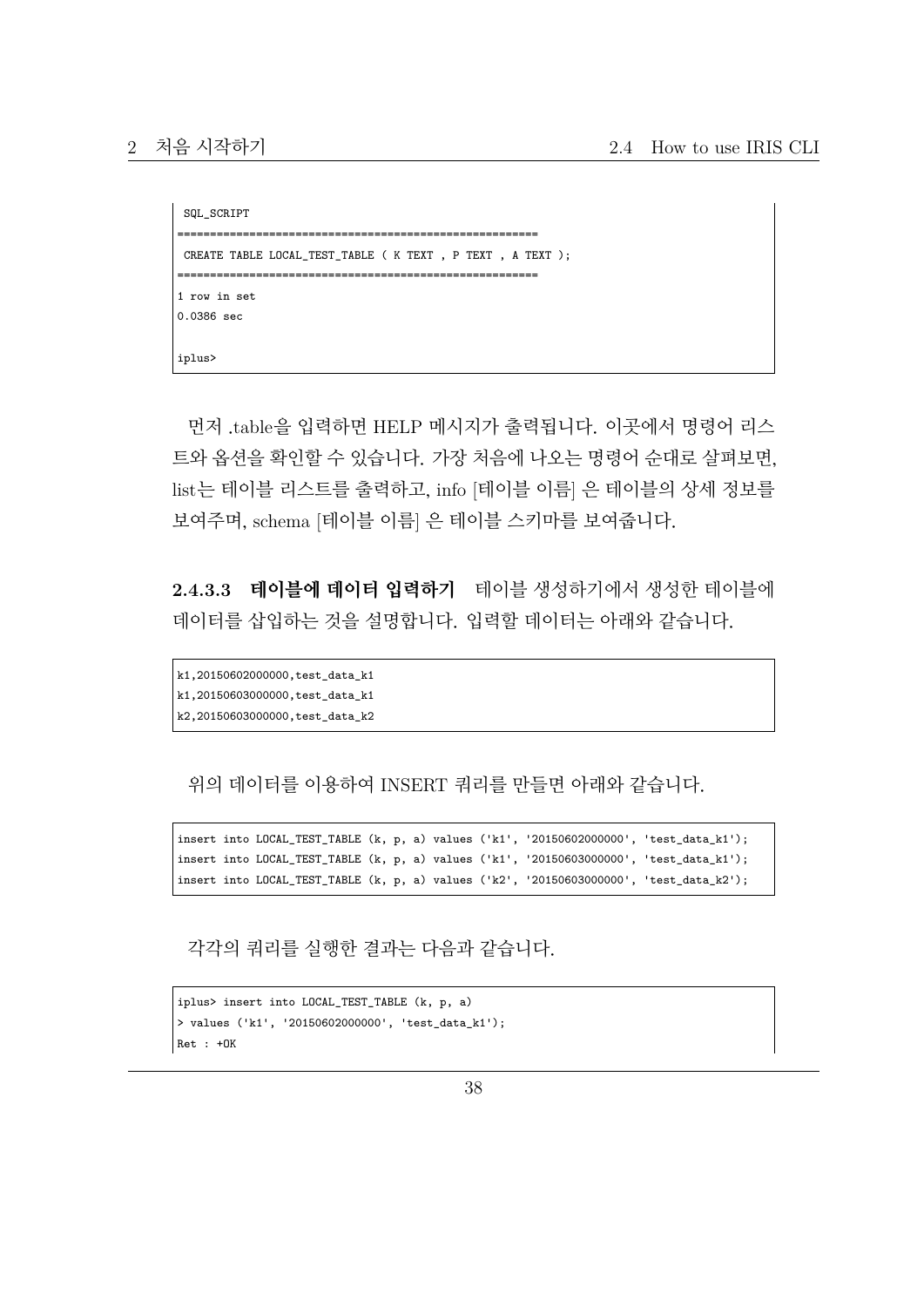```
0.1409 sec
iplus> insert into LOCAL_TEST_TABLE (k, p, a)
> values ('k1', '20150603000000', 'test_data_k1');
Ret : +OK
0.1091 sec
iplus> insert into LOCAL_TEST_TABLE (k, p, a)
> values ('k2', '20150603000000', 'test_data_k2');
Ret : +OK
0.1065 sec
iplus>
```
**2.4.3.4 테이블에 있는 데이터 조회 하기** 이전 챕터에서 삽입한 데이터를 조회합니다. 조회하는 쿼리는 아래와 같습니다.

```
SELECT * FROM LOCAL_TEST_TABLE;
SELECT COUNT(*) FROM LOCAL_TEST_TABLE;
```
첫번째 쿼리는 전체 데이터를 조회하는 쿼리이고 두번째 쿼리는 데이터 수를 조회하는 쿼리입니다. 각각의 쿼리 실행 결과는 다음과 같습니다.

```
iplus> SELECT * FROM LOCAL_TEST_TABLE;
Ret : +OK Success
K P A
=======================================================
k1 20150603000000 test_data_k1
k2 20150603000000 test_data_k2
                     =======================================================
2 row in set
0.0827 sec
```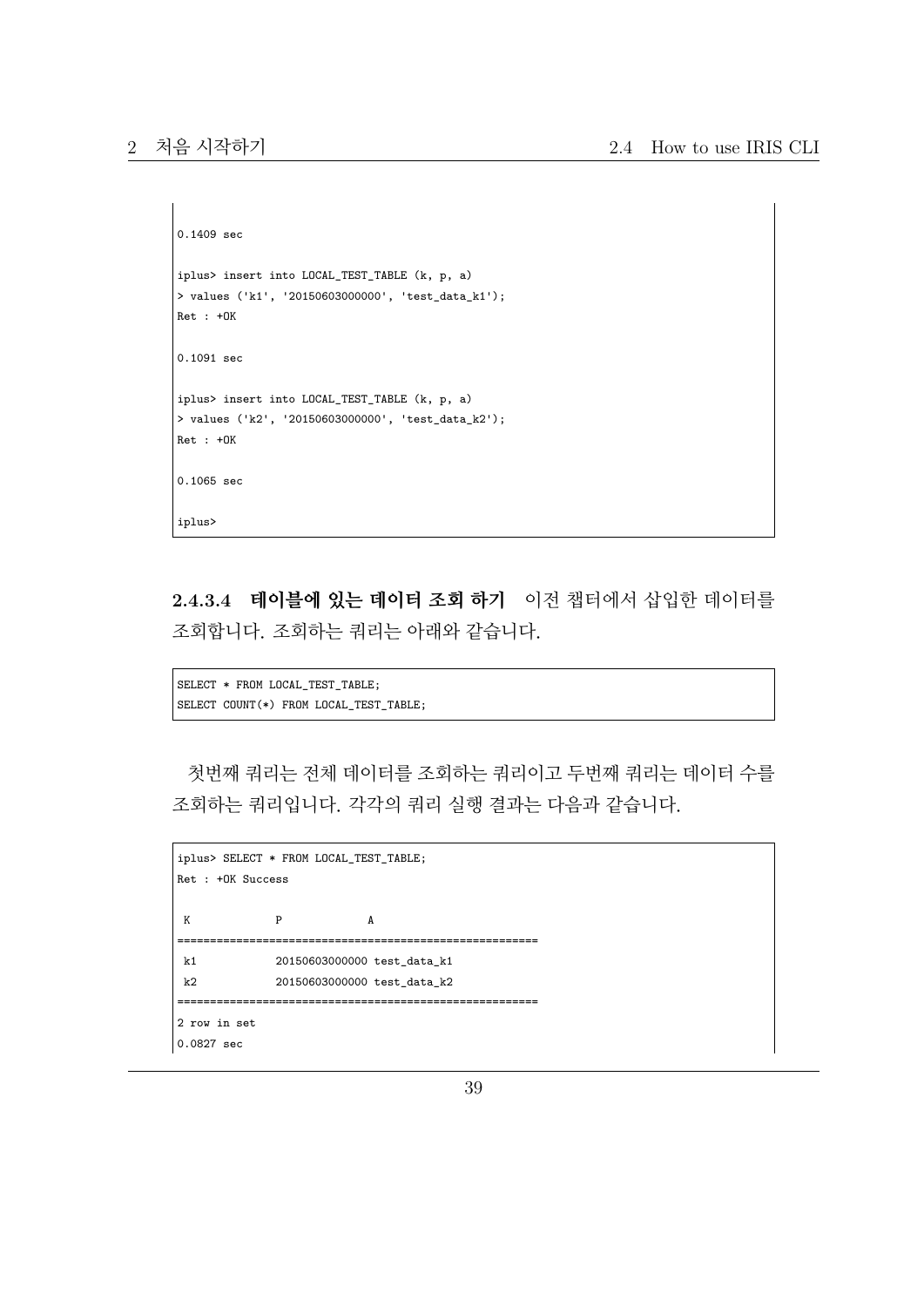```
iplus> SELECT COUNT(*) FROM LOCAL_TEST_TABLE;
Ret : +OK Success
COUNT(*)
=======================================================
\Omega=======================================================
1 row in set
0.0823 sec
iplus>
```
결과를 보면 이전 챕터에서 분면히 세 개의 데이터를 입력했는데 왜 두 개만 남았지라는 의문이 들 수 있습니다. 테이블 생성시에 준 옵션을 다시 확인해보 면 아래와 같습니다.

| 1440<br>--- |
|-------------|
|-------------|

위의 말은 1440분, 즉 하루가 지난 데이터를 삭제한다는 의미입니다. 제일 처음 입력한 데이터의 파티션은 20150602000000, 다음 데이터의 파티션은 20150603000000 이었습니다. 즉, 하루가 지난 데이터는 삭제를 수행했기에 하나가 삭제 되고 두 개의 데이터가 출력된 것입니다.

**2.4.3.5 테이블에 있는 데이터 부분 조회 하기** IRIS에서는 데이터 조회에 있어서 "힌트"라는 기능을 제공합니다. 이 기능은 대용량 데이터를 저장했을 때 더 빠른 조회를 위한 기능입니다. 기본적으로 IRIS에서 데이터를 조회할 때 모든 데이터를 조회하게 되는데, 이 기능을 이용할 경우 일부분에 대해서만 조회가 가능합니다. 부분 조회를 할 수 있는 범위는 처음 테이블을 생성할 때 옵션으로 추가한 partition, 파티션 부분입니다.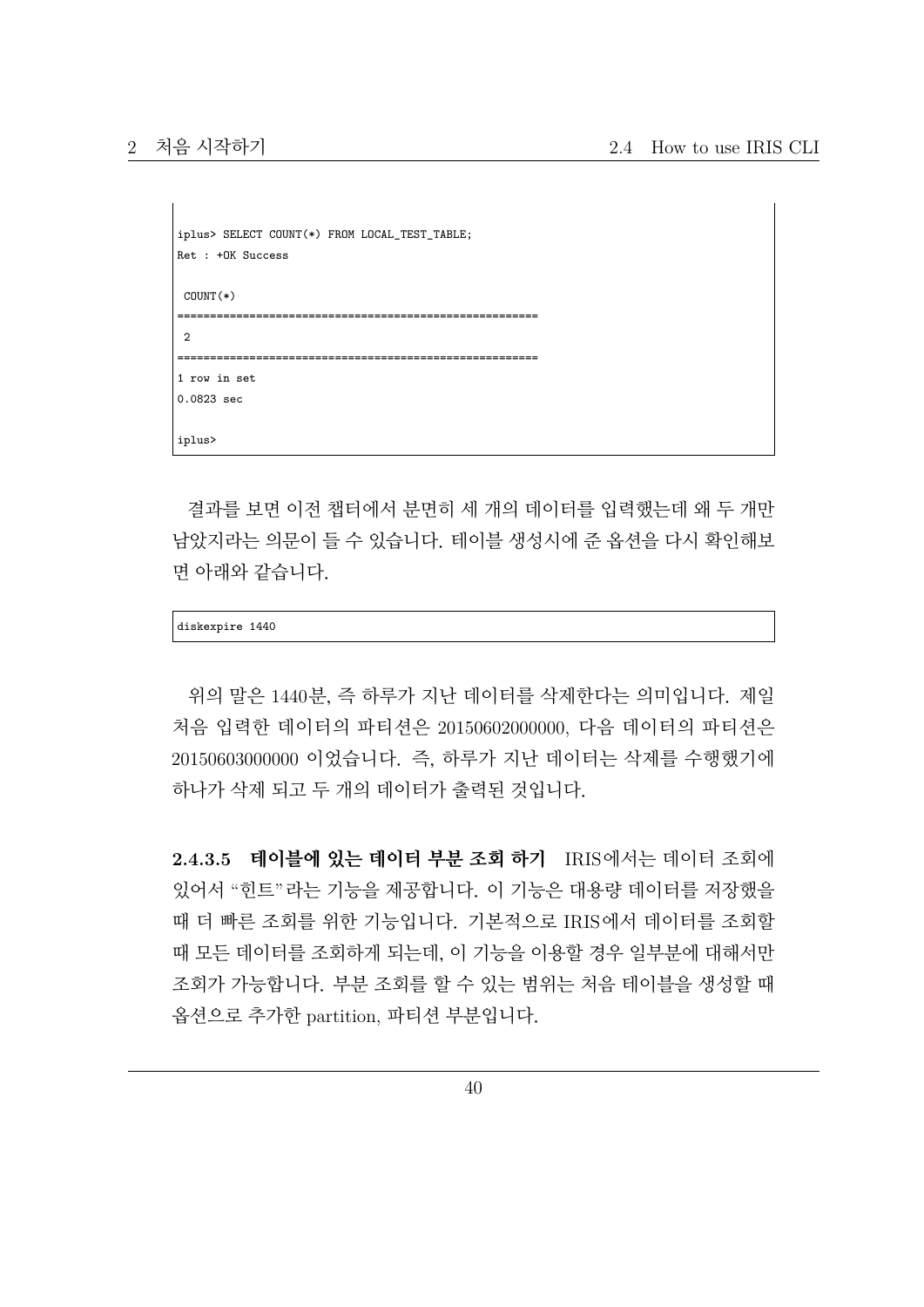partitionkey k partitiondate p partitionrange 10

partitionkey 는 편의상 key, 키라고 부르며 partitiondate 는 편의상 partition, 파티션이라고 부릅니다. 다음은 키 값이 "k2"인 데이터에서만 조회를 하는 쿼리입니다.

/\*+ LOCATION ( KEY = 'k2' ) \*/ SELECT \* FROM LOCAL\_TEST\_TABLE;

쿼리에 대해서 자세하게 설명하기 전에 먼저 결과를 살펴보면 아래와 같습 니다.

```
iplus> /*+ LOCATION ( KEY = 'k2' ) */ SELECT * FROM LOCAL_TEST_TABLE;
Ret : +OK Success
K P A
=======================================================
k2 20150603000000 test_data_k2
=======================================================
1 row in set
0.0454 sec
iplus>
```
결과를 보면 분명 K 컬럼의 값이 'k1' 인 데이터가 하나 'k2' 인 데이터가 하나가 있었는데 'k2' 값만 출력되었습니다. 이는 힌트 때문인데, 쿼리에서 힌트 부분만 때어내서 살펴보면 아래와 같습니다.

/\*+ LOCATION ( KEY = 'k2' ) \*/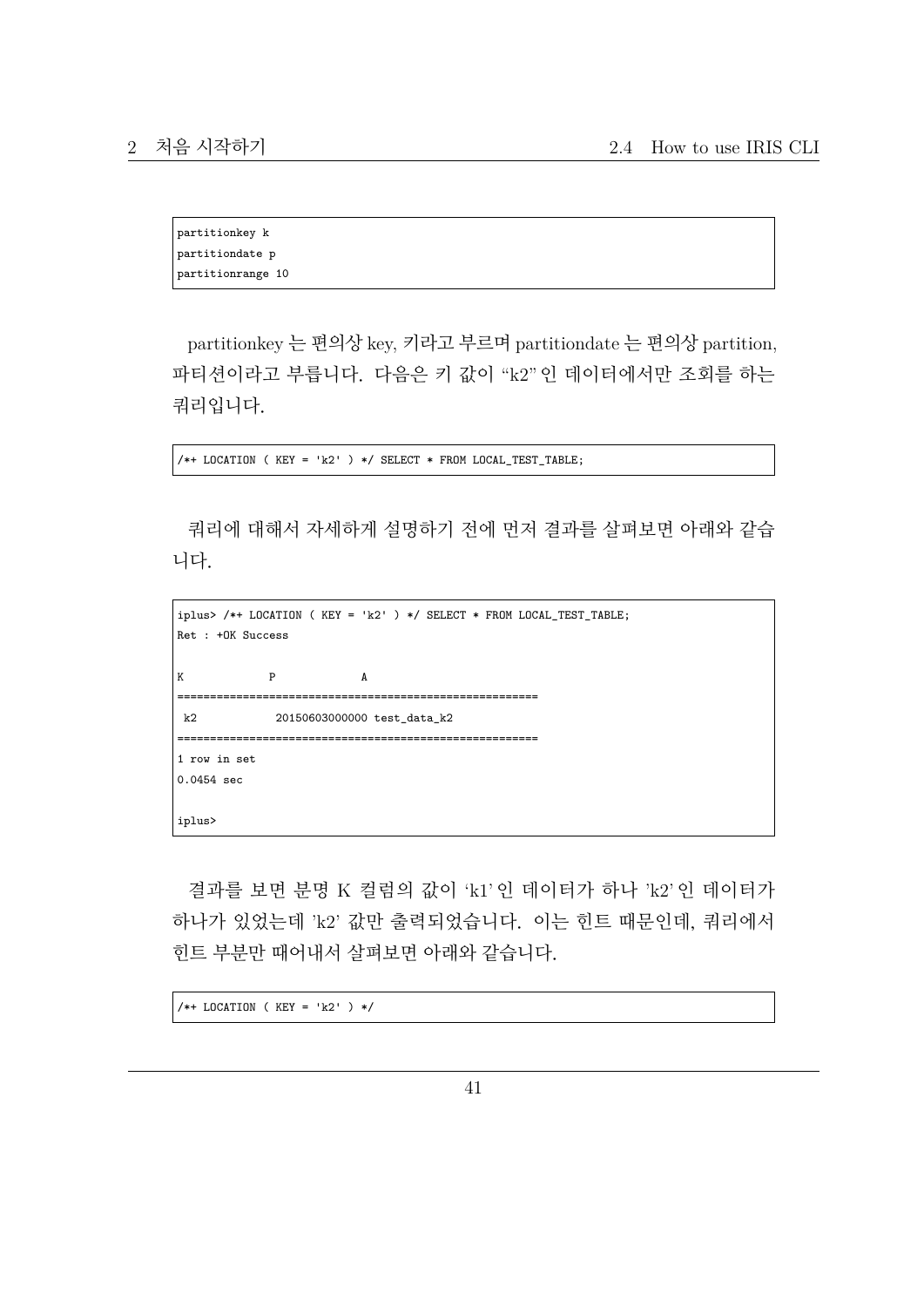"/\*+" 로 시작하고 "\*/" 로 힌트의 종료를 알립니다. 그 사이 값을 보면 LOCATION ( …. ) 를 확인 할 수 있는데 이 LOCATION 안에 있는 데이터만 조회하겠다는 의미입니다. 괄호 내부에 있는 값이 바로 범위를 준것입니다. 이 쿼리를 조금 변화 시킨 결과는 아래와 같습니다.

```
iplus> /*+ LOCATION ( KEY = 'k1' ) */ SELECT * FROM LOCAL_TEST_TABLE;
Ret : +OK Success
 K P A
=======================================================
k1 20150603000000 test_data_k1
=======================================================
1 row in set
0.0453 sec
iplus> /*+ LOCATION ( PARTITION > '20150604000000' ) */ SELECT * FROM LOCAL_TEST_TABLE;
Ret : +OK Success
 K P A
=======================================================
        =======================================================
0 row in set
0.0374 sec
iplus>
```
첫 번째 쿼리는 키 값이 'k1'인 값에 대한 조회를 한 것입니다. 결과는 예 상했듯이 하나의 결과가 나옵니다. 두 번째 쿼리는 조건이 조금 다릅니다. 바로 PARTITION > '20150604000000' 입니다. 이것은 파티션을 범위로 줘서 조회를 시도한 경우입니다. 내용을 살펴 보면 파티션 값이 2015년 06월 05일 00시 00분 00초 이후의 데이터를 이용하라는 의미입니다. 결과 2015년 06월 05일 이후의 데이터는 없으므로 0건이 출력됩니다.

42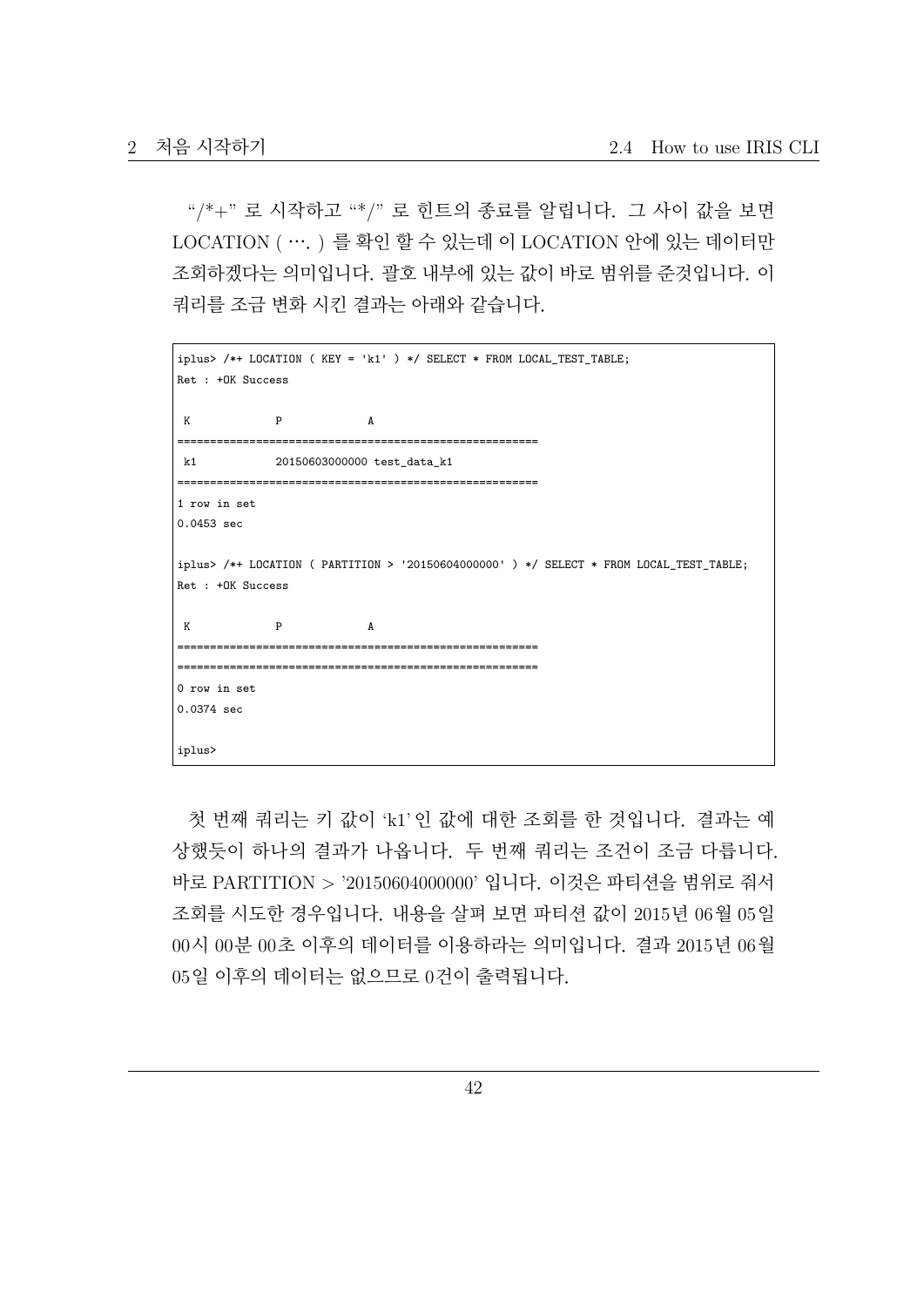**2.4.3.6 테이블에 있는 데이터 업데이트, 삭제 그리고 테이블 삭제** 이 챕터 에서는 데이터를 업데이트, 삭제, 그리고 마지막으로 테이블 삭제하는 방법에 대해서 다룹니다. IRIS에서는 대부분의 SQL 쿼리를 그대로 지원합니다. 아래 쿼리를 보시면

```
UPDATE LOCAL_TEST_TABLE SET A = 'k1 updated' where K = 'k1';DELETE FROM LOCAL_TEST_TABLE where K = 'k2';
drop table LOCAL_TEST_TABLE;
```
첫 번째 쿼리는 UPDATE 쿼리입니다. LOCAL\_TEST\_TABLE 에서 K 값이 'k1'인 데이터의 A 값을 'k1 updated'로 변경하는 쿼리입니다.

```
iplus> select * from LOCAL_TEST_TABLE;
Ret : +OK Success
 K P A
                                      =======================================================
k1 20150603000000 test_data_k1
k2 20150603000000 test_data_k2
                  =======================================================
2 row in set
0.0913 sec
iplus> UPDATE LOCAL TEST TABLE SET A = 'k1 updated' where K = 'k1';
Ret : +OK
0.0635 sec
iplus> select * from LOCAL_TEST_TABLE;
Ret : +OK Success
 K P A
=======================================================
k1 20150603000000 k1 updated
k2 20150603000000 test_data_k2
=======================================================
2 row in set
```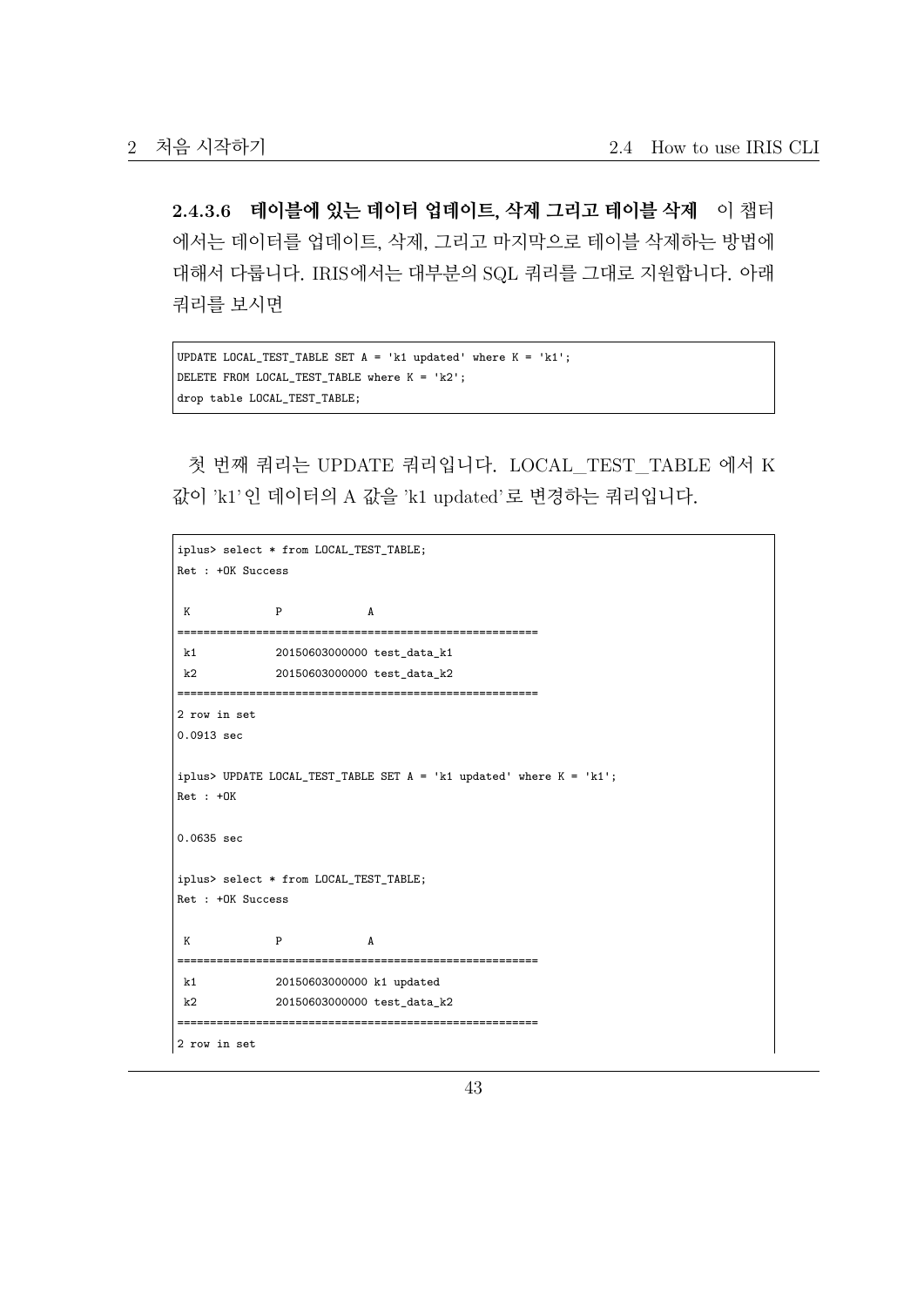| $0.0492 \text{ sec}$ |  |
|----------------------|--|
|                      |  |

iplus>

두 번째 쿼리는 DELETE 쿼리입니다. LOCAL\_TEST\_TABLE 에서 K 값이 'k2'인 데이터를 삭제하는 쿼리입니다.

```
iplus> select * from LOCAL_TEST_TABLE;
Ret : +OK Success
 K P A
=======================================================
k1 20150603000000 k1 updated
k2 20150603000000 test_data_k2
=======================================================
2 row in set
0.0476 sec
iplus> DELETE FROM LOCAL_TEST_TABLE where K = 'k2';
Ret : +OK
0.0844 sec
iplus> select * from LOCAL_TEST_TABLE;
Ret : +OK Success
 K P A
=======================================================
k1 20150603000000 k1 updated
=======================================================
1 row in set
0.0446 sec
iplus>
```
마지막 쿼리는 테이블을 삭제하는 쿼리입니다.